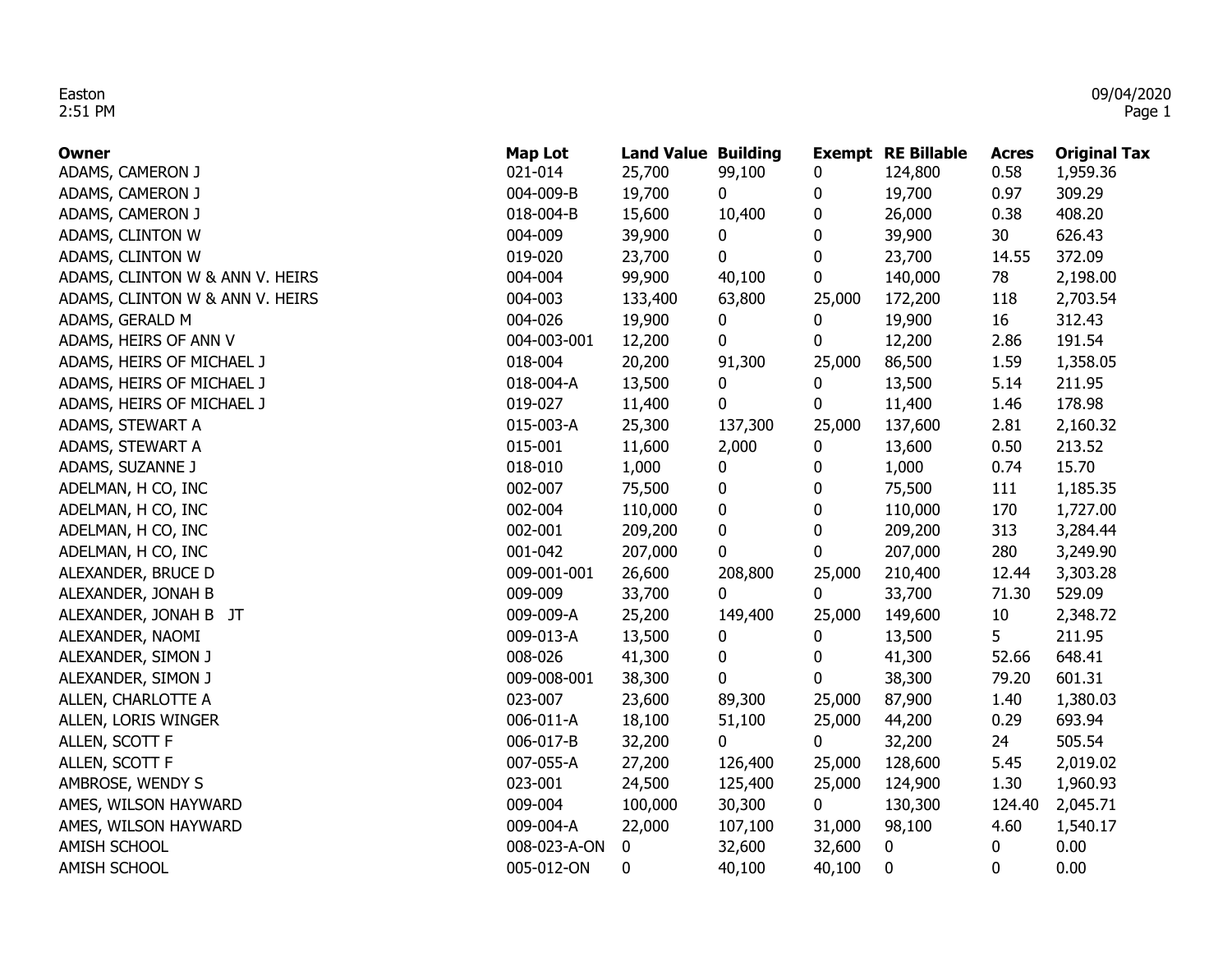| <b>Owner</b>              | <b>Map Lot</b> | <b>Land Value Building</b> |              |             | <b>Exempt RE Billable</b> | <b>Acres</b>   | <b>Original Tax</b> |
|---------------------------|----------------|----------------------------|--------------|-------------|---------------------------|----------------|---------------------|
| ANDERSON, DENNIS M        | 001-025        | 28,600                     | 146,700      | 25,000      | 150,300                   | 12.87          | 2,359.71            |
| ANDERSON, SHAYNE T        | 001-025-C      | 20,300                     | 87,700       | 25,000      | 83,000                    | 1.64           | 1,303.10            |
| ARGRAVES, TRAVIS M        | 020-009-A-010  | 0                          | 28,200       | 25,000      | 3,200                     | 0              | 50.24               |
| ARMSTRONG, JEFFREY S      | 003-010        | 27,100                     | 70,500       | 0           | 97,600                    | 23             | 1,532.32            |
| ARNETT, CALVIN R          | 018-038        | 25,200                     | 65,200       | 25,000      | 65,400                    | 2.40           | 1,026.78            |
| AROOSTOOK TRUSSES INC     | 004-021-C      | 20,300                     | 0            | 0           | 20,300                    | 16.71          | 318.71              |
| AROOSTOOK VENDING         |                | 0                          | $\pmb{0}$    | 0           | 0                         | 0              | 3.33                |
| B. D. GRASS AND SONS, LLC | 001-012        | 118,800                    | 0            | 0           | 118,800                   | 133            | 1,865.16            |
| BABINEAU, EUGENE L JR     | 001-018-A      | 21,900                     | 136,400      | 25,000      | 133,300                   | 4.40           | 2,092.81            |
| <b>BAINTON, ARTHUR B</b>  | 007-065        | 17,100                     | $\mathbf 0$  | $\mathbf 0$ | 17,100                    | 0.56           | 268.47              |
| <b>BALLARD, BRANDON C</b> | 008-060-B      | 27,000                     | 122,000      | 25,000      | 124,000                   | 13.10          | 1,946.80            |
| <b>BARCLAY, SHARON K</b>  | 004-033-A-002  | 0                          | 9,200        | 9,200       | $\mathbf 0$               | 0              | 0.00                |
| <b>BARKER, RICHARD E</b>  | 002-016-A      | 8,900                      | 0            | 0           | 8,900                     | $\overline{2}$ | 139.73              |
| <b>BARKER, RICHARD E</b>  | 021-003        | 3,600                      | 18,600       | 0           | 22,200                    | 1.14           | 348.54              |
| <b>BARKER, RICHARD E</b>  | 021-005        | 15,600                     | 45,200       | 31,000      | 29,800                    | 0.23           | 467.86              |
| <b>BARKER, RICHARD E</b>  | 021-006        | 5,600                      | 0            | 0           | 5,600                     | 0.25           | 87.92               |
| <b>BARKER, RICHARD E</b>  | 021-008        | 11,400                     | 7,900        | 0           | 19,300                    | 1.47           | 303.01              |
| <b>BARNES, FREDERICK</b>  | 005-016        | 46,800                     | 0            | 0           | 46,800                    | 80             | 734.76              |
| <b>BARNES, FREDERICK</b>  | 005-013        | 73,400                     | 76,800       | 31,000      | 119,200                   | 83             | 1,871.44            |
| BARNES, GARY A            | 001-023-C      | 21,000                     | 54,300       | 25,000      | 50,300                    | $\mathbf{1}$   | 789.71              |
| <b>BATE, KRISTIE L</b>    | 004-014        | 20,400                     | 47,100       | 0           | 67,500                    | 1.90           | 1,059.75            |
| <b>BBD HOULTON, LLC</b>   | 015-005        | 15,600                     | 39,200       | 0           | 54,800                    | 0.38           | 860.36              |
| BEARING DISTRIBUTORS INC  |                | 0                          | 0            | 0           | 0                         | 0              | 123.03              |
| BEATON, HOLLY D JT        | 007-060        | 19,000                     | 99,700       | 0           | 118,700                   | 1.75           | 1,863.59            |
| BEATON, MATTHEW D         | 004-029        | 14,200                     | 23,200       | 25,000      | 12,400                    | 0.37           | 194.68              |
| BEAULIER, MATTHEW D       | 005-021        | 20,800                     | 65,700       | 25,000      | 61,500                    | 2.47           | 965.55              |
| BEAULIEU, SHAWN A         | 007-049        | 21,400                     | 60,500       | 25,000      | 56,900                    | $1 \quad$      | 893.33              |
| BEAULIEU, SHAWN A         | 007-049-A      | 3,200                      | $\mathbf{0}$ | 0           | 3,200                     | 1.76           | 50.24               |
| BELL, BYRON J             | 001-008-A      | 22,000                     | 21,900       | 0           | 43,900                    | $\mathbf{1}$   | 689.23              |
| BELL, ROBERT P            | 002-018-B      | 20,000                     | 10,500       | 0           | 30,500                    | 21             | 478.85              |
| BELLE-ISLE, SHEILA        | 005-033-B      | 18,900                     | 25,300       | 25,000      | 19,200                    | 0.83           | 301.44              |
| BENJAMIN, WILMOT E        | 001-003        | 15,100                     | 10,900       | 25,000      | 1,000                     | 0.32           | 15.70               |
| BENNETT, MICHAEL S        | 002-018-A      | 31,200                     | 12,600       | 0           | 43,800                    | 40             | 687.66              |
| BERNIER, CARL E           | 003-025-A      | 31,000                     | 63,200       | 25,000      | 69,200                    | 20             | 1,086.44            |
| BETHEL, MICHAEL SCOTT     | 008-004-A      | 48,700                     | 0            | 0           | 48,700                    | 82             | 764.59              |
| BISHOP, DONALD S JT       | 008-020-D      | 20,700                     | 55,600       | 25,000      | 51,300                    | 2.33           | 805.41              |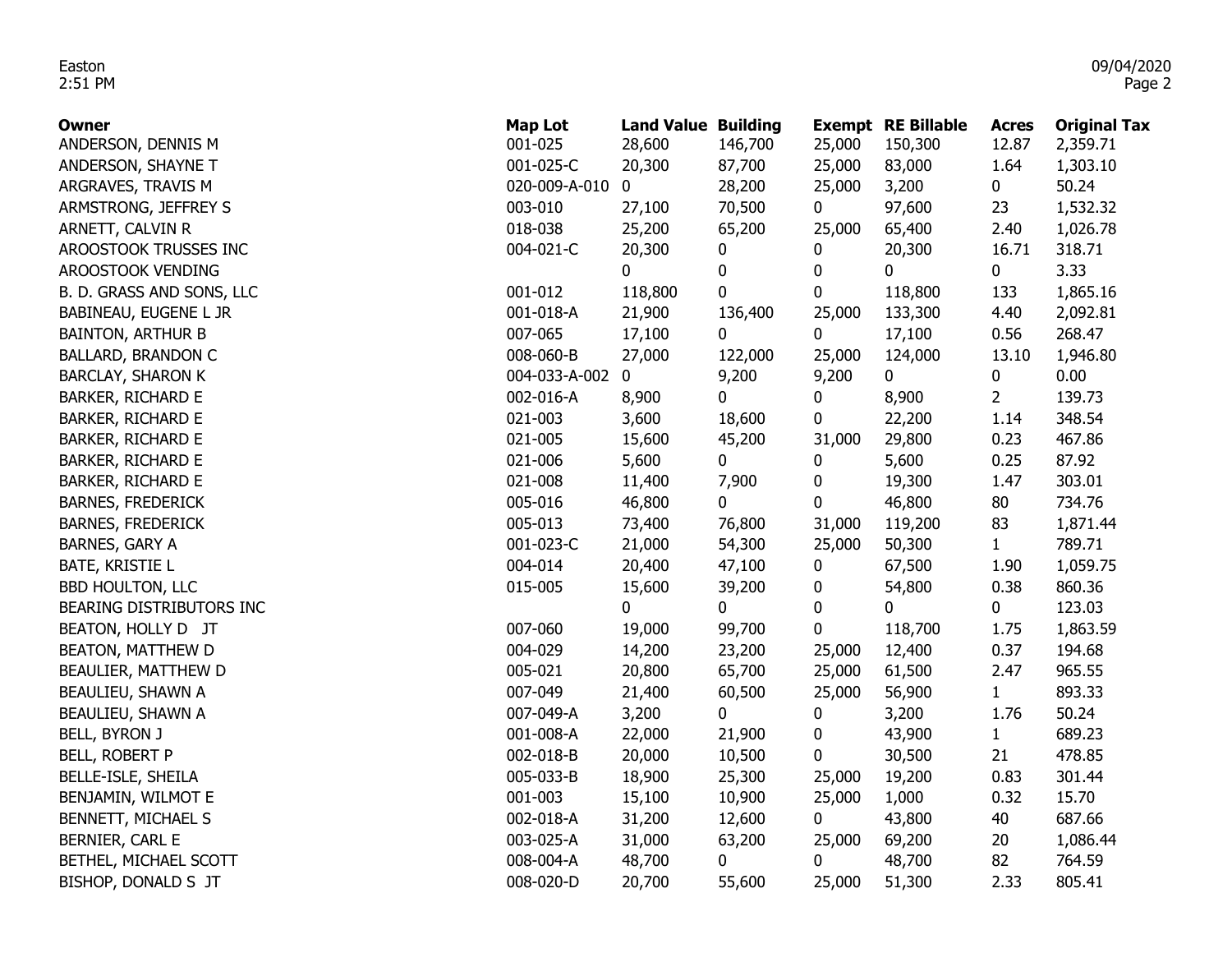| <b>Owner</b>                         | <b>Map Lot</b> | <b>Land Value Building</b> |         |        | <b>Exempt RE Billable</b> | <b>Acres</b>    | <b>Original Tax</b> |
|--------------------------------------|----------------|----------------------------|---------|--------|---------------------------|-----------------|---------------------|
| BISRAM, HARANDEO                     | 008-004        | 51,200                     | 0       | 0      | 51,200                    | 86              | 803.84              |
| <b>BLACKSTONE, DOUGLAS R</b>         | 004-002-B      | 21,900                     | 64,300  | 25,000 | 61,200                    | $2^{\circ}$     | 960.84              |
| <b>BLACKSTONE, JEFFREY R</b>         | 004-001        | 24,600                     | 227,000 | 25,000 | 226,600                   | 2.15            | 3,557.62            |
| <b>BLACKWELL, GERRAL B</b>           | 008-006-006    | 17,800                     | 0       | 0      | 17,800                    | 12.35           | 279.46              |
| <b>BLANCHARD, ROBERT</b>             | 004-020-004    | 37,100                     | 128,400 | 25,000 | 140,500                   | 1.21            | 2,205.85            |
| BLODGET, BRUCE G JT                  | 004-037        | 22,500                     | 81,400  | 25,000 | 78,900                    | 5.50            | 1,238.73            |
| <b>BLODGET, ELECTRA A</b>            | 004-036        | 24,100                     | 73,100  | 25,000 | 72,200                    | 1.40            | 1,133.54            |
| BOINI, KHALIL JOE & NINA             | 002-020-A      | 45,600                     | 0       | 0      | 45,600                    | 40              | 715.92              |
| BOMAR, CINDY L                       | 001-018-B      | 19,900                     | 14,700  | 25,000 | 9,600                     | $\mathbf{1}$    | 150.72              |
| BONNER, JOHN P & THERESA             | 004-006        | 64,400                     | 102,300 | 25,000 | 141,700                   | 52.10           | 2,224.69            |
| BONNER, JOHN P. & THERESA - TRUSTEES | 004-005-A      | 7,000                      | 0       | 0      | 7,000                     | 0.40            | 109.90              |
| <b>BOULIER, GORDON M</b>             | 004-020-M      | 48,200                     | 89,100  | 0      | 137,300                   | 2               | 2,155.61            |
| BOXWELL, KRISTEN D                   | 005-034        | 19,900                     | 76,400  | 0      | 96,300                    | $\mathbf{1}$    | 1,511.91            |
| BOXWELL, KRISTEN D                   | 008-009        | 19,600                     | 36,500  | 0      | 56,100                    | 0.50            | 880.77              |
| <b>BRADLEY, BRENT B</b>              | 006-031        | 21,900                     | 0       | 0      | 21,900                    | 29              | 343.83              |
| <b>BRADLEY, BRENT B</b>              | 006-030-001    | 22,200                     | 173,300 | 25,000 | 170,500                   | 5               | 2,676.85            |
| <b>BRADLEY, CATHY A</b>              | 009-023        | 180,800                    | 150,600 | 25,000 | 306,400                   | 207             | 4,810.48            |
| BRADLEY, CATHY A                     | 006-013        | 11,100                     | 5,900   | 0      | 17,000                    | 1               | 266.90              |
| <b>BRADLEY, JACKALENE B</b>          | 006-028        | 8,200                      | 0       | 0      | 8,200                     | 5.50            | 128.74              |
| BRADLEY, JACKALENE B JT              | 006-029        | 25,200                     | 95,300  | 25,000 | 95,500                    | 10 <sup>°</sup> | 1,499.35            |
| BRADLEY, JOHN                        | 006-011        | 69,000                     | 0       | 0      | 69,000                    | 77              | 1,083.30            |
| <b>BRADLEY, S TODD</b>               | 006-029-A      | 68,400                     | 119,300 | 25,000 | 162,700                   | 67              | 2,554.39            |
| BREWER, JASON A                      | 005-001-A      | 24,600                     | 76,500  | 25,000 | 76,100                    | 1.30            | 1,194.77            |
| BREWER, NICHOLAS J                   | 001-015-B      | 28,000                     | 68,500  | 25,000 | 71,500                    | 2.90            | 1,122.55            |
| BRIGMAN, ERIC S                      | 011-001-002    | 21,500                     | 40,400  | 0      | 61,900                    | 3.81            | 971.83              |
| BROWN, FRANK S JT                    | 017-012        | 18,300                     | 59,800  | 0      | 78,100                    | 0.43            | 1,226.17            |
| BROWN, JAMES E                       | 018-060        | 5,500                      | 500     | 0      | 6,000                     | 0.98            | 94.20               |
| BROWN, RICHARD                       | 004-022-A      | 1,200                      | 0       | 0      | 1,200                     | 1.30            | 18.84               |
| BROWN, SHARON L                      | 020-001        | 20,300                     | 61,200  | 31,000 | 50,500                    | 0.36            | 792.85              |
| BROWN, WAYNE B                       | 023-004        | 24,300                     | 97,100  | 25,000 | 96,400                    | 2               | 1,513.48            |
| <b>BUDREAU, STEPHEN</b>              | 016-001        | 17,400                     | 71,200  | 25,000 | 63,600                    | 0.60            | 998.52              |
| <b>BUGBEE, RYAN</b>                  | 004-057-J      | 12,300                     | 0       | 0      | 12,300                    | 3               | 193.11              |
| BURCHETT, JOHN E                     | 020-009-A-003  | 0                          | 4,900   | 0      | 4,900                     | 0               | 76.93               |
| BURTT, ALLISON O                     | 004-049-D      | 20,100                     | 110,700 | 25,000 | 105,800                   | 1.31            | 1,661.06            |
| BURTT, MILTON A                      | 009-019-A      | 20,300                     | 54,200  | 31,000 | 43,500                    | 2.50            | 682.95              |
| C J KING III INC                     |                | $\mathbf{0}$               | 0       | 0      | $\mathbf 0$               | 0               | 25.50               |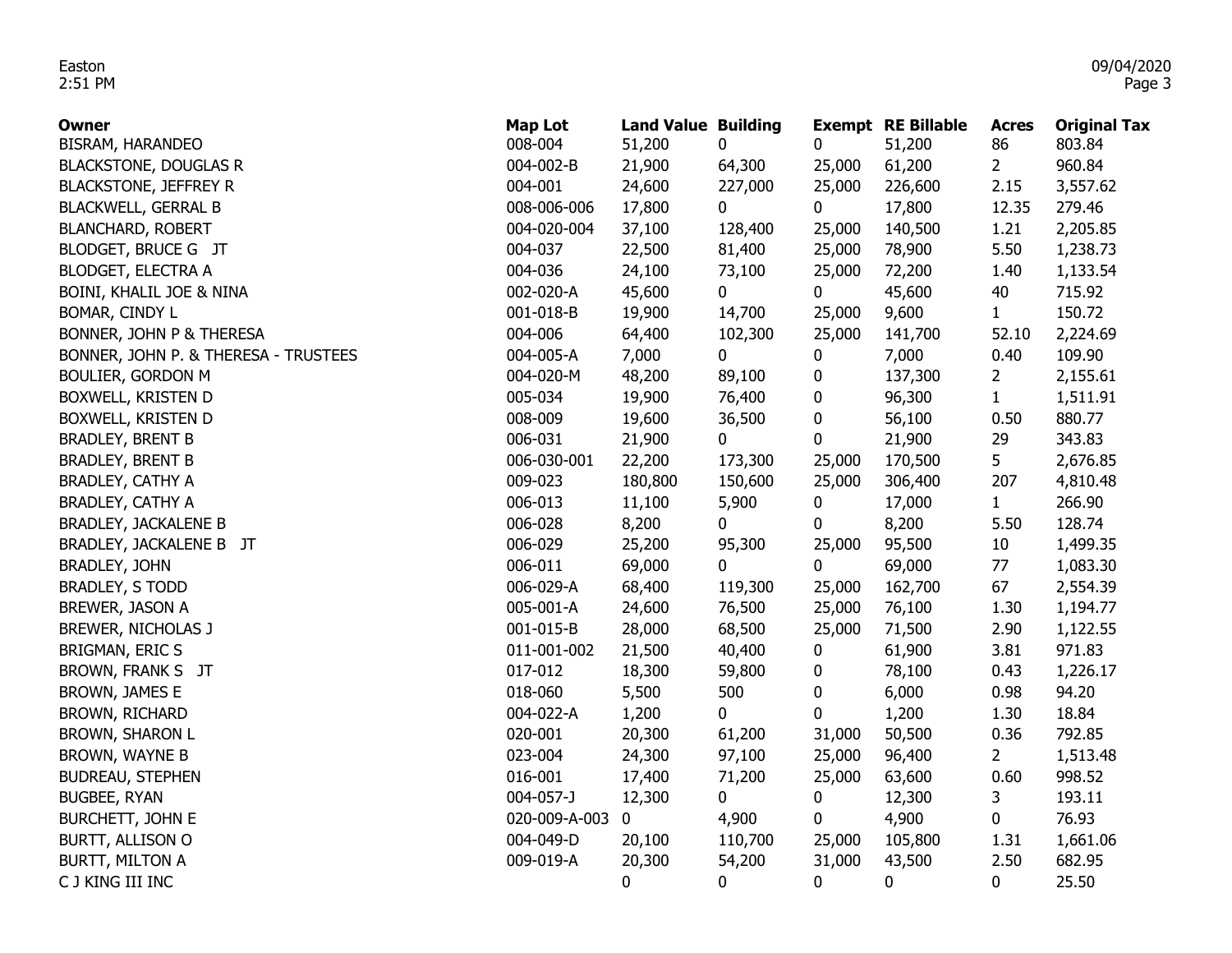| Owner                                     | <b>Map Lot</b> | <b>Land Value Building</b> |           |                  | <b>Exempt RE Billable</b> | <b>Acres</b>   | <b>Original Tax</b> |
|-------------------------------------------|----------------|----------------------------|-----------|------------------|---------------------------|----------------|---------------------|
| C M J RAILROAD LLC                        | 014-019        | 55,700                     | 0         | 0                | 55,700                    | 6.27           | 874.49              |
| C M J RAILROAD LLC                        | 007-005        | 39,800                     | 0         | 0                | 39,800                    | 1.79           | 624.86              |
| CALLIORAS, STEVEN J                       | 005-032        | 108,200                    | $\pmb{0}$ | 0                | 108,200                   | 167            | 1,698.74            |
| CALLIORAS, STEVEN J                       | 008-006-B      | 11,700                     | 27,100    | 0                | 38,800                    | $2^{\circ}$    | 609.16              |
| CALLIORAS, STEVEN J                       | 008-003        | 3,700                      | 0         | 0                | 3,700                     | 2.50           | 58.09               |
| CAMPBELL, BARRY L                         | 011-001        | 22,200                     | 92,600    | 31,000           | 83,800                    | $5 -$          | 1,315.66            |
| CARLISLE, DARREN A<br>JT                  | 018-044        | 26,200                     | 161,500   | 0                | 187,700                   | 0.65           | 2,946.89            |
| CARLISLE, DOUGLAS SR                      | 007-031-002    | 35,100                     | 196,400   | 0                | 231,500                   | 8              | 3,634.55            |
| CARLOW, BRANDON D                         | 005-019        | 85,000                     | 91,400    | 25,000           | 151,400                   | 89.45          | 2,376.98            |
| CARLOW, DEREK P                           | 004-005        | 20,100                     | 76,700    | 25,000           | 71,800                    | 0.52           | 1,127.26            |
| CARLOW, PHILIP L                          | 007-069-D      | 19,900                     | 30,300    | 25,000           | 25,200                    | $\mathbf{1}$   | 395.64              |
| CARLOW, PHILIP L JT                       | 007-069-C      | 11,100                     | 0         | $\mathbf 0$      | 11,100                    | $\mathbf{1}$   | 174.27              |
| CARON, JAYSON W                           | 020-005        | 24,400                     | 107,400   | 25,000           | 106,800                   | $\overline{2}$ | 1,676.76            |
| CARTER, TRAVIS C                          | 020-009        | 17,700                     | 63,900    | 0                | 81,600                    | 0.50           | 1,281.12            |
| CARTER, TRAVIS C                          | 004-057-H      | 11,100                     | 0         | 0                | 11,100                    | 1              | 174.27              |
| CARTER, TRAVIS C                          | 004-057        | 47,400                     | 112,000   | 25,000           | 134,400                   | 48.06          | 2,110.08            |
| CARTER, VAUGHN L                          | 018-033-B      | 10,300                     | 0         | 0                | 10,300                    | 1              | 161.71              |
| CARTER, VAUGHN L                          | 018-032-A      | 28,200                     | 125,400   | 31,000           | 122,600                   | 2.73           | 1,924.82            |
| CARVER, TIMOTHY D                         | 022-007        | 17,700                     | 50,400    | 25,000           | 43,100                    | 0.93           | 676.67              |
| CASEY, LORI A                             | 009-007-E      | 44,300                     | 40,700    | $\mathbf 0$      | 85,000                    | 41             | 1,334.50            |
| CASSIDY, ERIC D                           | 005-001-D      | 36,700                     | 221,000   | 25,000           | 232,700                   | 1.80           | 3,653.39            |
| CECIL SAND AND GRAVEL INC                 | 008-017        | 57,300                     | 149,700   | $\boldsymbol{0}$ | 207,000                   | 65             | 3,249.90            |
| <b>CENTER FARM TRANSPORT</b>              |                | $\mathbf 0$                | 0         | 0                | 0                         | 0              | 262.60              |
| CHALOU, MARCEL A                          | 020-002        | 16,500                     | 41,400    | 0                | 57,900                    | 0.48           | 909.03              |
| CHALOU, TERRY J                           | 003-001        | 60,700                     | 1,000     | 0                | 61,700                    | 171            | 968.69              |
| CHARETTE, CODY JT                         | 001-026-C      | 20,500                     | 98,400    | 25,000           | 93,900                    | 2 <sup>1</sup> | 1,474.23            |
| CHARETTE, DOUGLAS G                       | 001-009-D      | 25,200                     | 94,100    | 25,000           | 94,300                    | 10             | 1,480.51            |
| CHARETTE, PETER                           | 007-003-B      | 20,300                     | 0         | 0                | 20,300                    | 16.73          | 318.71              |
| CHARLES, ARTHUR JAMES                     | 008-026-2      | 3,000                      | 0         | 0                | 3,000                     | 18             | 47.10               |
| CHILD EVANGELISM FELLOWSHIP OF MAINE, INC | 003-025        | 32,200                     | 132,900   | 0                | 165,100                   | 22             | 2,592.07            |
| CLARK, CHERYL C                           | 003-010-A      | 12,200                     | 0         | 0                | 12,200                    | 64.80          | 191.54              |
| CLARK, JEFFREY C                          | 023-009        | 22,900                     | 94,400    | 25,000           | 92,300                    | 1.40           | 1,449.11            |
| CLARK, ROBERT W JT                        | 018-042        | 16,600                     | 77,000    | 25,000           | 68,600                    | 0.49           | 1,077.02            |
| CLARK, TERRY W                            | 001-014-B      | 22,900                     | 70,400    | 25,000           | 68,300                    | 1              | 1,072.31            |
| <b>CLAYTON, STACY L</b>                   | 017-007        | 16,600                     | 22,300    | $\mathbf 0$      | 38,900                    | 0.50           | 610.73              |
| <b>CLAYTON, TONY T</b>                    | 001-007-A      | 20,100                     | 85,300    | 25,000           | 80,400                    | 1.40           | 1,262.28            |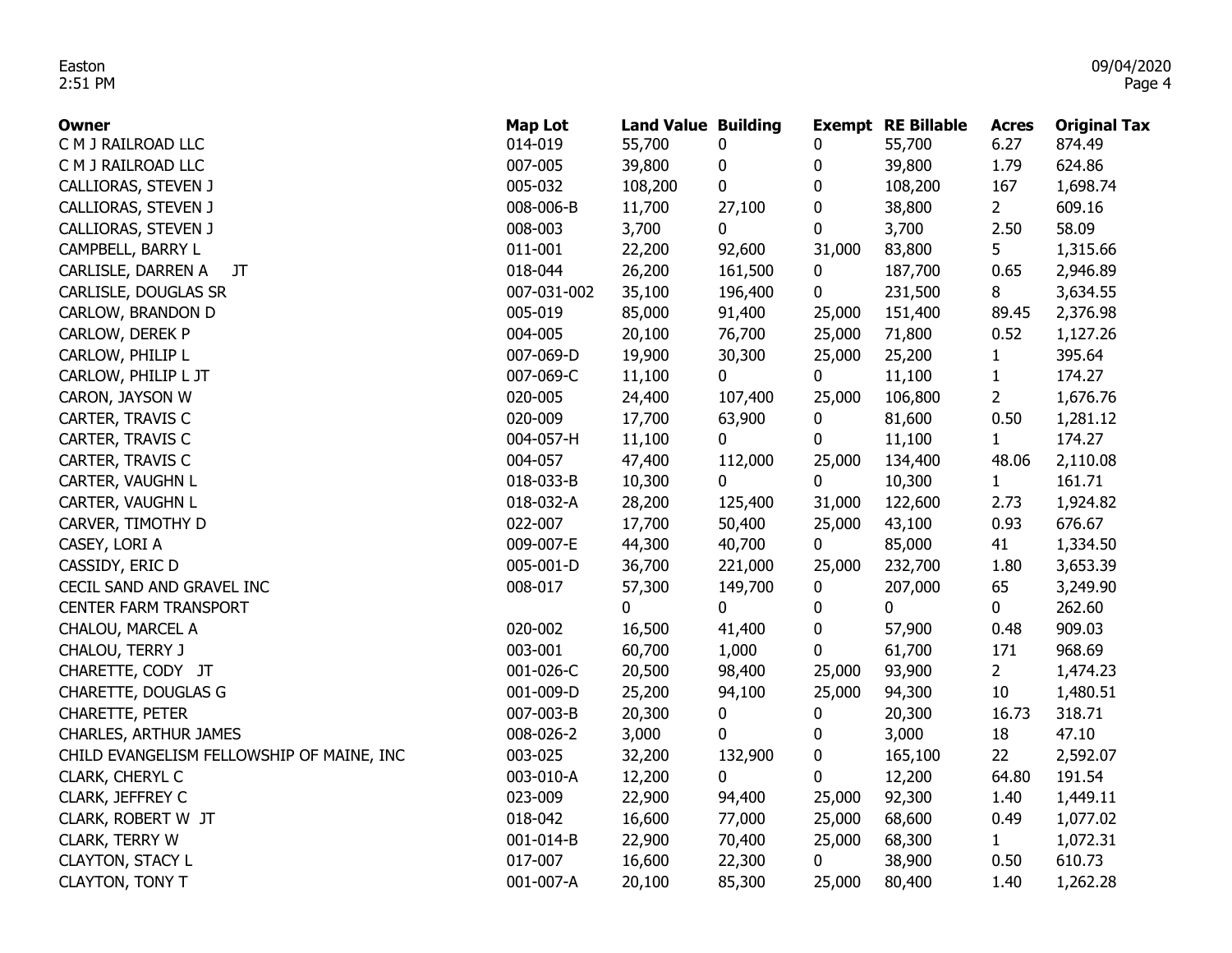| <b>Owner</b>                                  | Map Lot         | <b>Land Value Building</b> |         |          | <b>Exempt RE Billable</b> | <b>Acres</b>   | <b>Original Tax</b> |
|-----------------------------------------------|-----------------|----------------------------|---------|----------|---------------------------|----------------|---------------------|
| CLEAVES, LINDA S                              | 001-025-D       | 20,500                     | 6,600   | 25,000   | 2,100                     | 2.01           | 32.97               |
| CLEAVES, MELVIN D (LIVE TENANT)               | 001-023         | 28,700                     | 2,000   | 0        | 30,700                    | 31             | 481.99              |
| CLEAVES, ROBERT E                             | 001-030         | 33,400                     | 132,000 | 25,000   | 140,400                   | 24.12          | 2,204.28            |
| <b>CLEAVES, ROBERT E</b>                      | 001-030-002     | 39,300                     | 0       | 0        | 39,300                    | 67.19          | 617.01              |
| <b>CLOSSON, TAMMY S</b>                       | 011-001-001     | 20,500                     | 94,900  | 25,000   | 90,400                    | $\overline{2}$ | 1,419.28            |
| COBB, MARGUERITE                              | 008-006-007     | 12,600                     | 0       | 0        | 12,600                    | 12.35          | 197.82              |
| COCA-COLA BEVERAGES NORTHEAST, INC.           |                 | 0                          | 0       | 0        | 0                         | 0              | 42.63               |
| COCHRAN, STEPHEN A                            | 021-017         | 20,400                     | 60,900  | 25,000   | 56,300                    | 1.86           | 883.91              |
| COLLODEL, MICHAEL P JT                        | 002-006-A       | 50,900                     | 138,400 | 25,000   | 164,300                   | 54             | 2,579.51            |
| CONDON, CLIFFORD F & LINDA K                  | 007-003-C       | 11,700                     | 0       | 0        | 11,700                    | $\overline{2}$ | 183.69              |
| CONDON, CLIFFORD F & LINDA K                  | 007-002         | 22,000                     | 79,400  | 25,000   | 76,400                    | 2.80           | 1,199.48            |
| CONDON, CLIFFORD F & LINDA K                  | 007-017         | 22,000                     | 0       | 0        | 22,000                    | 9              | 345.40              |
| CONDON, RHONDA M                              | 007-017-ON      | $\mathbf{0}$               | 9,200   | 0        | 9,200                     | 0              | 144.44              |
| CONDON, ROGER L JR                            | 014-004         | 17,500                     | 98,200  | 25,000   | 90,700                    | 0.62           | 1,423.99            |
| CONDON, ROGER L SR                            | 018-017         | 19,800                     | 44,500  | 25,000   | 39,300                    | 0.46           | 617.01              |
| CONNOLLY, ROGER M. - TRUSTEE OF THE STOCKHOLM | 005-029         | 63,200                     | 0       | 0        | 63,200                    | 83             | 992.24              |
| <b>REALTY TRUST</b>                           |                 |                            |         |          |                           |                |                     |
| CONNORS, JOSEPH M                             | 004-049         | 100,500                    | 24,200  | 0        | 124,700                   | 93.84          | 1,957.79            |
| CONOPCO, INC                                  |                 | 0                          | 0       | $\bf{0}$ | 0                         | 0              | 1.11                |
| CONSOLIDATED COMMUNICATIONS OF NORTHERN       |                 | 0                          | 0       | $\bf{0}$ | $\mathbf{0}$              | 0              | 161.25              |
| COPELAND, LEWIS C                             | 007-054         | 21,900                     | 26,300  | 0        | 48,200                    | 4.50           | 756.74              |
| COPELAND, LEWIS C JT                          | 007-043         | 20,300                     | 81,300  | 25,000   | 76,600                    | 1.77           | 1,202.62            |
| COPELAND, LEWIS C JT                          | 007-050-B       | 19,900                     | 16,200  | 0        | 36,100                    | 1              | 566.77              |
| COREY, MICHAEL P                              | 009-001         | 110,300                    | 83,000  | 25,000   | 168,300                   | 155.56         | 2,642.31            |
| CORNELL, JOSHUA W                             | 020-002-A       | 16,600                     | 30,600  | 0        | 47,200                    | 0.50           | 741.04              |
| CORNERSTONE VILLAGE LLC                       | 020-009-A-002 0 |                            | 20,900  | 0        | 20,900                    | 0              | 328.13              |
| CORNERSTONE VILLAGE LLC                       | 020-009-A-007 0 |                            | 22,200  | 0        | 22,200                    | 0              | 348.54              |
| COTE, ROGER W                                 | 003-006         | 35,100                     | 94,200  | 25,000   | 104,300                   | 20             | 1,637.51            |
| <b>COUNTRY FARM MARKET</b>                    |                 | 0                          | 0       | 0        | 0                         | 0              | 517.79              |
| COWLEY, DAVID                                 | 003-006-A       | 38,000                     | 0       | 0        | 38,000                    | 47             | 596.60              |
| COWLEY, DAVID                                 | 003-007-A       | 38,600                     | 197,000 | 25,000   | 210,600                   | 5              | 3,306.42            |
| CRANDALL, HEIRS OF BERNICE (1/3 INT)          | 007-026         | 20,300                     | 0       | 0        | 20,300                    | 3.11           | 318.71              |
| CRANDALL, WILLIAM R                           | 003-016         | 22,100                     | 146,800 | 25,000   | 143,900                   | 4.81           | 2,259.23            |
| CREASIA, MICHAEL S                            | 009-007         | 30,800                     | 0       | 0        | 30,800                    | 25             | 483.56              |
| CREASIA, MICHAEL S                            | 009-007-D       | 38,800                     | 0       | 0        | 38,800                    | 66             | 609.16              |
| CREHAN, MATTHEW W                             | 022-011         | 31,100                     | 114,200 | 0        | 145,300                   | 1.17           | 2,281.21            |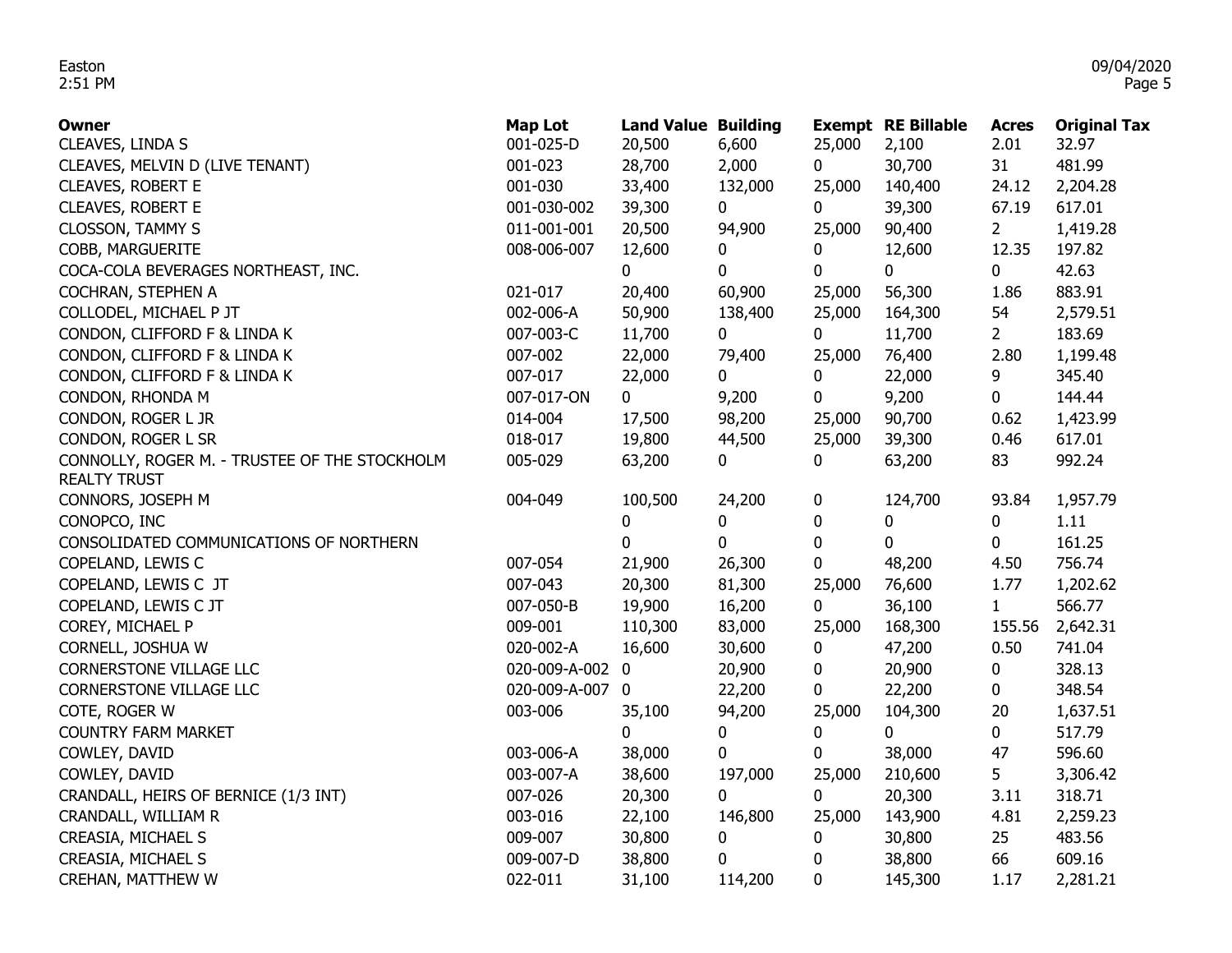| <b>Owner</b>                          | <b>Map Lot</b> | <b>Land Value Building</b> |         |             | <b>Exempt RE Billable</b> | <b>Acres</b>    | <b>Original Tax</b> |
|---------------------------------------|----------------|----------------------------|---------|-------------|---------------------------|-----------------|---------------------|
| CREHAN, MATTHEW W                     | 007-067        | 31,600                     | 73,200  | 0           | 104,800                   | 1.96            | 1,645.36            |
| <b>CREMEANS, JESSE</b>                | 019-010        | 17,100                     | 77,500  | 0           | 94,600                    | 0.56            | 1,485.22            |
| CROCKETT, JUSTIN A                    | 007-068-A      | 17,200                     | 24,000  | 0           | 41,200                    | 1.10            | 646.84              |
| CRONKITE, GARTH M (TRUSTEE)           | 004-024        | 67,600                     | 0       | 0           | 67,600                    | 109             | 1,061.32            |
| CRONKITE, HEIRS OF EVERETT C          | 006-002        | 29,000                     | 141,200 | 25,000      | 145,200                   | 16.50           | 2,279.64            |
| CRONKITE, MERLON C                    | 005-014        | 90,700                     | 243,800 | $\mathbf 0$ | 334,500                   | 143             | 5,251.65            |
| CRONKITE, MERLON C                    | 007-040        | 122,600                    | 85,500  | 25,000      | 183,100                   | 185             | 2,874.67            |
| CRONKITE, MERLON C                    | 008-011-A      | 11,400                     | 0       | 0           | 11,400                    | 1.50            | 178.98              |
| CRONKITE, MERLON C                    |                | 0                          | 0       | 0           | 0                         | 0               | 4.84                |
| CUMMING, JOYCE                        | 006-023        | 18,300                     | 0       | 0           | 18,300                    | 11              | 287.31              |
| CUMMING, JOYCE                        | 006-022        | 103,300                    | 144,900 | 25,000      | 223,200                   | 90              | 3,504.24            |
| <b>CUMMING, STUART A</b>              | 003-013        | 67,900                     | 0       | 6,000       | 61,900                    | 86              | 971.83              |
| CUMMING, WILLIAM A                    | 003-005        | 14,700                     | 0       | 0           | 14,700                    | 89.60           | 230.79              |
| CURRAN, ADAM W. & CURRAN, DAVID L. JT | 005-001-B      | 23,200                     | 65,500  | 25,000      | 63,700                    | $\mathbf{1}$    | 1,000.09            |
| CYR, DANA N                           | 007-001        | 21,100                     | 72,000  | 25,000      | 68,100                    | 9.55            | 1,069.17            |
| DAFONTE, IRENE E                      | 013-007        | 19,000                     | 26,500  | 25,000      | 20,500                    | 1.69            | 321.85              |
| DAKE, GRAHAM V                        | 006-021        | 3,700                      | 0       | 0           | 3,700                     | 2.50            | 58.09               |
| DAKE, PERRIN W (TRUSTEE)              | 003-002        | 10,700                     | 0       | 0           | 10,700                    | 74.60           | 167.99              |
| DAKE, PERRIN W (TRUSTEE)              | 012-002        | 21,900                     | 0       | 0           | 21,900                    | 143.90          | 343.83              |
| DAKE, PERRIN W (TRUSTEE)              | 003-004        | 8,700                      | 0       | 0           | 8,700                     | 19              | 136.59              |
| DANIELS, SHAWN N                      | 008-006-010    | 50,300                     | 0       | 0           | 50,300                    | 67.95           | 789.71              |
| DAVENPORT, PHOEBE M                   | 007-068        | 8,000                      | 0       | 0           | 8,000                     | 10 <sup>°</sup> | 125.60              |
| DAVIS, KELBY L                        | 016-012        | 20,700                     | 68,800  | 0           | 89,500                    | 2.30            | 1,405.15            |
| DAY, DAVID A                          | 017-026        | 14,200                     | 79,000  | 25,000      | 68,200                    | 0.24            | 1,070.74            |
| DAYRINGER, TIMOTHY L                  | 001-009-A      | 20,500                     | 76,200  | 25,000      | 71,700                    | $\overline{2}$  | 1,125.69            |
| DELL EQUIPMENT FUNDING, LP.           |                | 0                          | 0       | 0           | 0                         | 0               | 0.00                |
| DELONG, WILLIAM H                     | 001-032-B      | 21,800                     | 31,700  | 0           | 53,500                    | 4.32            | 839.95              |
| DEMBRO FARMS INC                      | 010-003        | 53,800                     | 0       | 0           | 53,800                    | 38              | 844.66              |
| DEMBRO FARMS INC                      | 010-004        | 95,400                     | 0       | 0           | 95,400                    | 77              | 1,497.78            |
| DEMBRO FARMS INC                      | 007-007        | 50,900                     | 0       | 0           | 50,900                    | 49              | 799.13              |
| DEMERCHANT, ARLENE S                  | 013-004        | 16,200                     | 80,600  | 25,000      | 71,800                    | 0.45            | 1,127.26            |
| DEMERCHANT, LIANA J JT                | 006-027-A      | 26,200                     | 35,700  | 25,000      | 36,900                    | 11.75           | 579.33              |
| DEMERCHANT, STORER E                  | 007-008        | 99,500                     | 800     | 0           | 100,300                   | 152             | 1,574.71            |
| DERNLAN, SUSAN K                      | 008-006-008    | 20,800                     | 0       | 0           | 20,800                    | 17.57           | 326.56              |
| DESJARDINS, WILLIAM SR                | 001-008        | 23,700                     | 25,300  | 31,000      | 18,000                    | 1.50            | 282.60              |
| DESMOND, KEGAN L JT                   | 010-001        | 26,500                     | 113,100 | 25,000      | 114,600                   | 4.75            | 1,799.22            |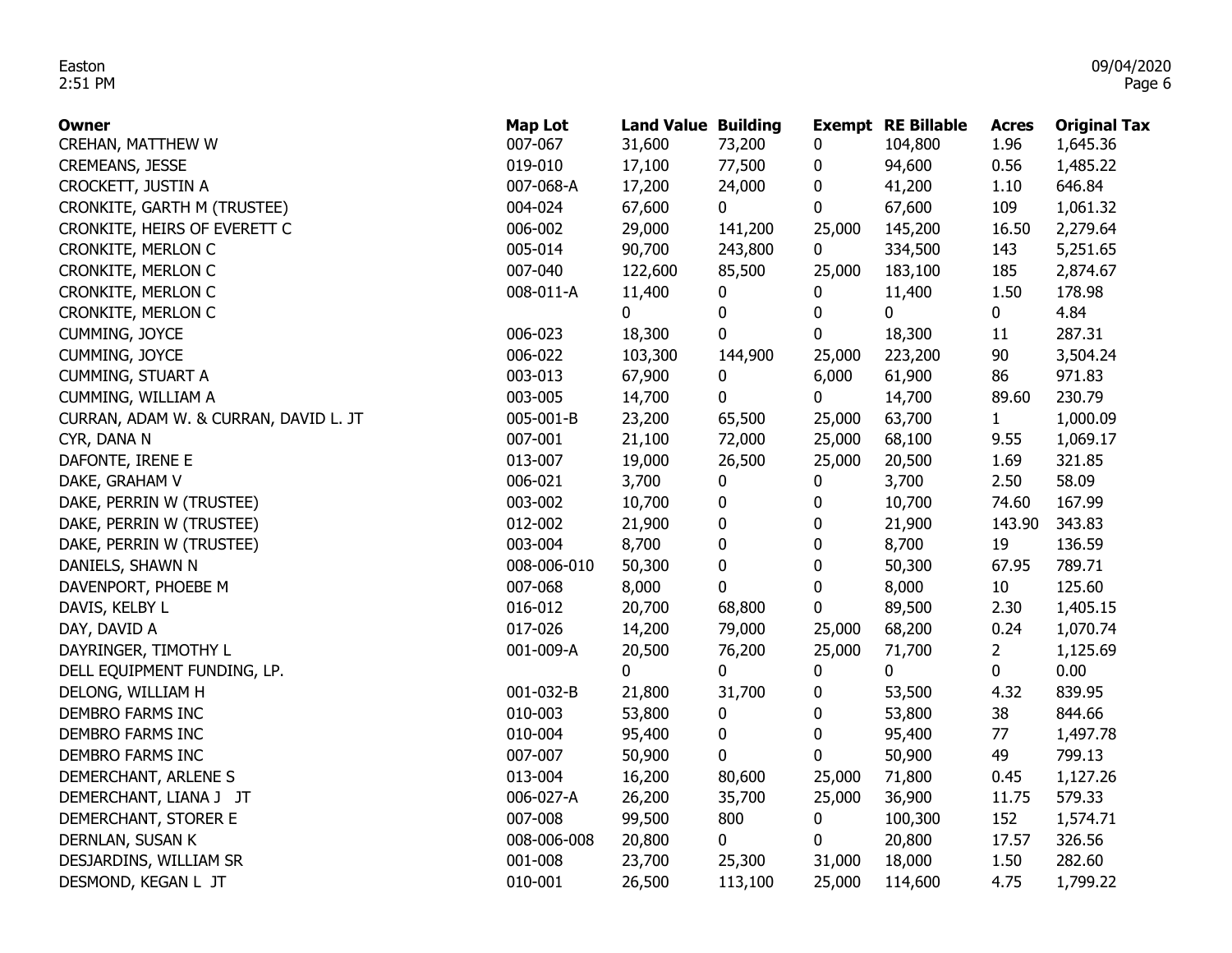| <b>Owner</b>                    | <b>Map Lot</b> | <b>Land Value Building</b> |           |             | <b>Exempt RE Billable</b> | <b>Acres</b>    | <b>Original Tax</b> |
|---------------------------------|----------------|----------------------------|-----------|-------------|---------------------------|-----------------|---------------------|
| DESMOND, KENNETH C              | 001-026-A      | 20,000                     | 42,200    | 31,000      | 31,200                    | 1.27            | 489.84              |
| DEVANY, ROBERT T                | 001-001        | 24,800                     | 50,300    | 25,000      | 50,100                    | 9.40            | 786.57              |
| DIMATTIA, BRUCE                 | 008-011        | 25,000                     | 116,500   | $\bf{0}$    | 141,500                   | 9.70            | 2,221.55            |
| DINSMORE, ROBERT G JR           | 001-006        | 11,000                     | 0         | 0           | 11,000                    | 5.50            | 172.70              |
| DINSMORE, ROBERT G JR           | 001-007        | 94,800                     | 0         | 0           | 94,800                    | 116             | 1,488.36            |
| DINSMORE, ROBERT G JR           | 001-013        | 93,000                     | 181,300   | 0           | 274,300                   | 121             | 4,306.51            |
| DINSMORE, ROBERT G JR           | 001-005        | 9,200                      | 0         | 0           | 9,200                     | 2.50            | 144.44              |
| DIONNE, JOHN C                  | 013-006        | 20,000                     | 72,100    | 25,000      | 67,100                    | 1.15            | 1,053.47            |
| DIONNE, ROBERT W                | 017-001        | 17,100                     | 65,700    | 25,000      | 57,800                    | 0.56            | 907.46              |
| DIRECTV, LLC                    |                | 0                          | 0         | 0           | 0                         | 0               | 13.16               |
| DISH NETWORK LLC                |                | $\pmb{0}$                  | $\pmb{0}$ | 0           | $\bf{0}$                  | 0               | 123.53              |
| DISHNET SATELLITE BROADBAND LLC |                | 0                          | $\pmb{0}$ | $\pmb{0}$   | 0                         | 0               | 4.38                |
| DOBSON, TROY M                  | 004-012-007    | 0                          | 14,900    | 0           | 14,900                    | 0               | 233.93              |
| DOBSON, TROY M                  | 004-012-003    | 0                          | 21,800    | $\pmb{0}$   | 21,800                    | 0               | 342.26              |
| DOBSON, TROY M                  | 004-012-006    | 0                          | 18,000    | $\pmb{0}$   | 18,000                    | 0               | 282.60              |
| DOBSON, TROY M                  | 004-012-004    | 0                          | 7,300     | 0           | 7,300                     | 0               | 114.61              |
| DOBSON, TROY M                  | 004-012-002    | 0                          | 5,100     | 0           | 5,100                     | 0               | 80.07               |
| DOBSON, TROY M                  | 004-012-001    | $\mathbf{0}$               | 16,400    | $\pmb{0}$   | 16,400                    | 0               | 257.48              |
| DOBSON, TROY M                  | 004-012        | 65,500                     | 322,900   | $\pmb{0}$   | 388,400                   | 20              | 6,097.88            |
| DOBSON, TROY M                  | 004-012-008    | 0                          | 8,600     | 0           | 8,600                     | 0               | 135.02              |
| DODGE, IRA S                    | 001-026        | 45,400                     | 66,100    | 0           | 111,500                   | 44.67           | 1,750.55            |
| DODGE, IRA S                    | 001-023-A      | 23,800                     | 103,000   | 31,000      | 95,800                    | 1.75            | 1,504.06            |
| DOTY, KENNETH SR                | 005-029-A      | 11,100                     | 0         | 0           | 11,100                    | $\mathbf{1}$    | 174.27              |
| DOW, BRENT A                    | 007-069-B      | 19,900                     | 66,400    | 25,000      | 61,300                    | $\mathbf{1}$    | 962.41              |
| DRISCOLL, MAURICE W             | 004-049-C      | 19,900                     | 7,200     | $\mathbf 0$ | 27,100                    | $1\overline{ }$ | 425.47              |
| DRISCOLL, VERA M                | 007-047        | 20,300                     | 8,000     | 25,000      | 3,300                     | 1.64            | 51.81               |
| DROST, EDWARD D                 | 004-030-A      | 17,100                     | 12,000    | $\mathbf 0$ | 29,100                    | $\mathbf{1}$    | 456.87              |
| DUDLEY, ALAN R                  | 005-012-B      | 27,000                     | 124,500   | 25,000      | 126,500                   | $\mathbf{2}$    | 1,986.05            |
| DUDLEY, PAUL D                  | 005-032-B      | 20,800                     | 56,600    | $\mathbf 0$ | 77,400                    | 0.67            | 1,215.18            |
| DUDLEY, PAUL D                  | 005-032-A      | 21,800                     | 105,700   | 25,000      | 102,500                   | 4.18            | 1,609.25            |
| DUDLEY, PAUL D                  | 005-031        | 8,600                      | 0         | 0           | 8,600                     | 0.60            | 135.02              |
| DUNEHEW, LUCINDA L              | 008-007        | 8,600                      | 0         | 0           | 8,600                     | 1.50            | 135.02              |
| DUNEHEW, LUCINDA L              | 007-041        | 116,000                    | 270,800   | 0           | 386,800                   | 151             | 6,072.76            |
| DURLAND, APRIL R JT             | 010-012-A      | 24,800                     | 100,500   | 25,000      | 100,300                   | 2.53            | 1,574.71            |
| DYER, BRENDA L                  | 001-031-A      | 20,500                     | 78,500    | 25,000      | 74,000                    | $\overline{2}$  | 1,161.80            |
| DYER, MATTHEW C JT              | 021-019        | 22,500                     | 135,000   | 25,000      | 132,500                   | 5.47            | 2,080.25            |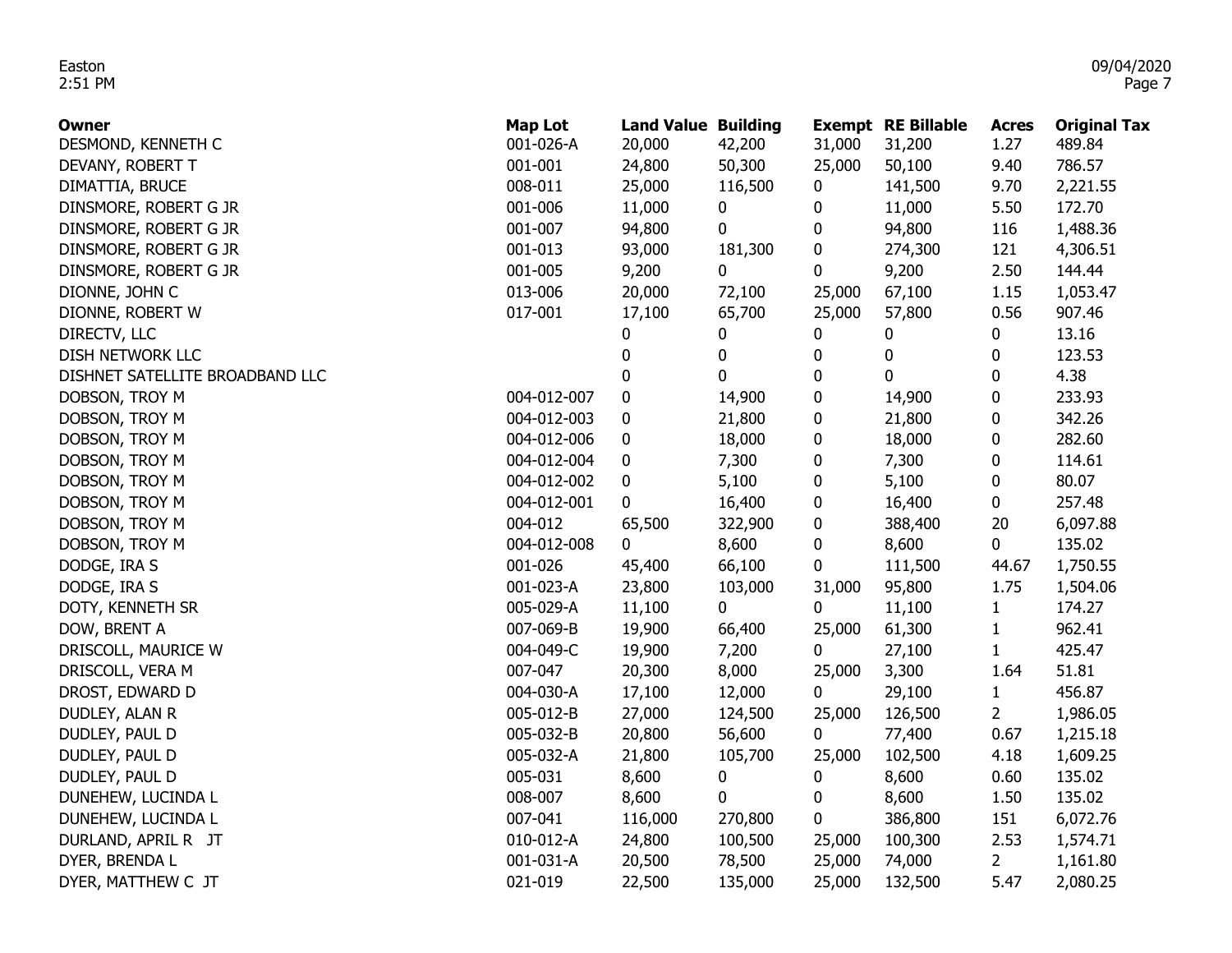| <b>Owner</b>                      | <b>Map Lot</b> | <b>Land Value Building</b> |           |             | <b>Exempt RE Billable</b> | <b>Acres</b> | <b>Original Tax</b> |
|-----------------------------------|----------------|----------------------------|-----------|-------------|---------------------------|--------------|---------------------|
| EARLES, DANA M                    | 001-018        | 23,000                     | 140,800   | 25,000      | 138,800                   | 6.40         | 2,179.16            |
| EASLER, DANA L                    | 009-021-ON     | 0                          | 0         | $\mathbf 0$ | $\mathbf 0$               | 0            | 0.00                |
| EASLER, DANA L JT                 | 009-021        | 55,600                     | 83,000    | 25,000      | 113,600                   | 62           | 1,783.52            |
| EASTON ATV CLUB INC               | 003-009        | 3,000                      | 11,300    | 0           | 14,300                    | 1.43         | 224.51              |
| EASTON EQUIPMENT, LLC             |                | 0                          | 0         | 0           | 0                         | 0            | 337.77              |
| EASTON HOLDINGS, LLC              | 007-009-A      | 24,600                     | $\pmb{0}$ | 0           | 24,600                    | 42.09        | 386.22              |
| EASTON HOLDINGS, LLC              |                | 34,500                     | 570,700   | 0           | 605,200                   | 6.91         | 9,501.64            |
| <b>EASTON HOUSING CORP</b>        | 018-001        | 1,400                      | 0         | 0           | 1,400                     | 0.25         | 21.98               |
| <b>EASTON HOUSING CORP</b>        | 004-018        | 500                        | 0         | 0           | 500                       | 0.75         | 7.85                |
| <b>EASTON HOUSING CORP</b>        | 004-017        | 59,800                     | 717,900   | 0           | 777,700                   | 9.60         | 12,209.89           |
| EASTON PENTACOSTAL CHURCH         | 004-016-A      | 33,300                     | 609,200   | 642,500     | 0                         | 5            | 0.00                |
| EASTON PENTACOSTAL CHURCH         | 004-016-A      | 58,400                     | 63,500    | 20,000      | 101,900                   | 35.10        | 1,599.83            |
| EASTON SNOWMOBILE CLUB            | 005-027-ON     | 0                          | 13,800    | 0           | 13,800                    | 0            | 216.66              |
| <b>ELAVON INC</b>                 |                | 0                          | 0         | 0           | 0                         | 0            | 16.42               |
| ELDREDGE, EDGAR F JR              | 019-019        | 14,700                     | 8,000     | 0           | 22,700                    | 0.28         | 356.39              |
| ELDRIDGE, EDGAR F JR              | 018-026        | 17,700                     | 17,300    | 0           | 35,000                    | 0.64         | 549.50              |
| ELLIS, ERIC                       | 008-017-A      | 21,500                     | 57,300    | 31,000      | 47,800                    | 3.82         | 750.46              |
| ELLIS, MEAGHAN L                  | 003-001-001    | 21,600                     | 141,700   | 25,000      | 138,300                   | $4 -$        | 2,171.31            |
| <b>EMBELTON, TIMOTHY J</b>        | 001-024        | 5,300                      | 0         | $\mathbf 0$ | 5,300                     | 0.23         | 83.21               |
| <b>EMBELTON, TIMOTHY J</b>        | 001-025-A      | 23,100                     | 69,300    | 25,000      | 67,400                    | $2^{\circ}$  | 1,058.18            |
| <b>EMERA MAINE</b>                | 018-032        | 15,700                     | 0         | 0           | 15,700                    | 0.50         | 246.49              |
| <b>EMERA MAINE</b>                | 007-006-A      | 18,200                     | 0         | 0           | 18,200                    | 13.10        | 285.74              |
| <b>EMERA MAINE</b>                | 000-000        | 5,397,100                  | 0         | 0           | 5,397,100                 | 0            | 84,734.47           |
| EMERY, WENDY (L/P APRIL JACKSON)  | 004-033-A-004  | 0                          | 22,700    | 0           | 22,700                    | 0            | 356.39              |
| ENNIS, JASON D                    | 009-011        | 32,500                     | 116,000   | 25,000      | 123,500                   | 15.10        | 1,938.95            |
| <b>ESTES PARK CEMETERY</b>        | 018-023        | 16,400                     | 0         | 16,400      | 0                         | 10           | 0.00                |
| F G & H CORP                      |                | 0                          | 0         | 0           | $\mathbf{0}$              | 0            | 134.71              |
| FG&HINC                           | 014-013-A      | 31,200                     | 202,200   | 0           | 233,400                   | 1.37         | 3,664.38            |
| FARLAND, JOHN J                   | 002-006        | 42,100                     | 0         | 0           | 42,100                    | 54           | 660.97              |
| FARLEY, CODY                      | 018-034        | 16,100                     | 42,100    | 25,000      | 33,200                    | 0.44         | 521.24              |
| FARM CREDIT LEASING SERVICES CORP |                | 0                          | 0         | 0           | $\mathbf 0$               | 0            | 0.00                |
| FAY, DENNIS J                     | 002-015        | 80,400                     | 176,900   | 31,000      | 226,300                   | 99           | 3,552.91            |
| FAY, DENNIS J                     | 001-035        | 57,300                     | 0         | 0           | 57,300                    | 107          | 899.61              |
| FELTIS, TONI L                    | 015-002        | 19,300                     | 47,500    | 25,000      | 41,800                    | 0.90         | 656.26              |
| FERGUSON, ALAN D                  | 001-016        | 121,700                    | 12,500    | 0           | 134,200                   | 90           | 2,106.94            |
| FERRIS, DANIEL K                  | 006-024-C      | 17,100                     | 0         | 0           | 17,100                    | 11.25        | 268.47              |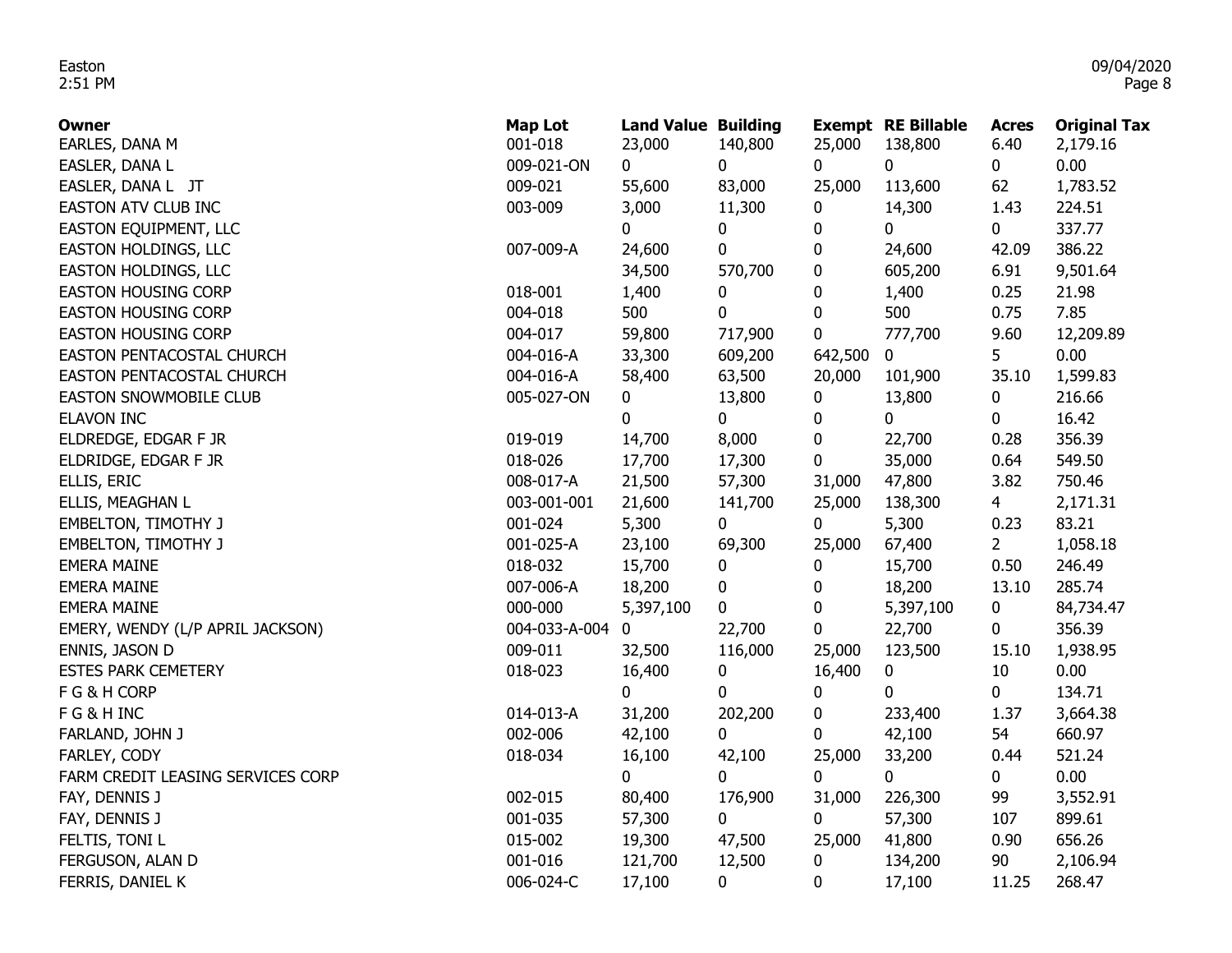| Owner                                       | <b>Map Lot</b> | <b>Land Value Building</b> |             |             | <b>Exempt RE Billable</b> | <b>Acres</b>   | <b>Original Tax</b> |
|---------------------------------------------|----------------|----------------------------|-------------|-------------|---------------------------|----------------|---------------------|
| FERRIS, DANIEL K                            | 003-017        | 84,200                     | 212,000     | 25,000      | 271,200                   | 88             | 4,257.84            |
| FERRIS, DANIEL K                            | 006-025        | 50,300                     | 0           | 0           | 50,300                    | 68             | 789.71              |
| FERRIS, KEITH                               | 004-034        | 26,800                     | 39,800      | 0           | 66,600                    | 0.66           | 1,045.62            |
| FERRIS, RANDY J                             | 006-024-B      | 20,500                     | 50,000      | 25,000      | 45,500                    | $\overline{2}$ | 714.35              |
| FERRIS, WAYNE W                             | 006-024-A      | 24,000                     | 58,800      | $\mathbf 0$ | 82,800                    | 8              | 1,299.96            |
| FINNEMORE, TROY F JT                        | 005-027-A      | 16,700                     | 81,200      | 25,000      | 72,900                    | 5.60           | 1,144.53            |
| FITZHERBERT, PATRICIA P                     | 007-008-A      | 62,700                     | 72,600      | 25,000      | 110,300                   | 50             | 1,731.71            |
| FLANAGAN, CYNTHIA A                         | 004-035        | 19,400                     | 47,000      | 25,000      | 41,400                    | 0.66           | 649.98              |
| FLEWELLING, AUTUMN J                        | 001-015-D      | 17,700                     | 16,100      | 0           | 33,800                    | 2.45           | 530.66              |
| FLEWELLING, BRENT C                         |                | 0                          | 0           | 0           | 0                         | $\mathbf 0$    | 188.40              |
| FLEWELLING, BRENT C                         | 006-001-A      | 19,900                     | 330,200     | 0           | 350,100                   | 2.24           | 5,496.57            |
| FLEWELLING, BRENT C                         | 006-001        | 99,800                     | 0           | 0           | 99,800                    | 104.59         | 1,566.86            |
| FLEWELLING, BRENT C                         | 006-012        | 95,100                     | 0           | 0           | 95,100                    | 100.50         | 1,493.07            |
| FLEWELLING, BRENT C                         | 010-019        | 17,400                     | 0           | 0           | 17,400                    | 0.60           | 273.18              |
| FLEWELLING, BRENT C                         | 004-046        | 106,900                    | 260,600     | 25,000      | 342,500                   | 263            | 5,377.25            |
| FLEWELLING, BRENT C                         | 005-009        | 38,200                     | 0           | 0           | 38,200                    | 77             | 599.74              |
| FLEWELLING, BRENT C                         | 007-028        | 32,800                     | 0           | 0           | 32,800                    | 97             | 514.96              |
| FLEWELLING, BRENT C                         | 010-018        | 32,200                     | 0           | 0           | 32,200                    | 129            | 505.54              |
| FLEWELLING, BRENT C                         | 004-023        | 21,300                     | 0           | 0           | 21,300                    | 66             | 334.41              |
| FLEWELLING, BRENT C                         | 004-047-B      | 52,200                     | 0           | 0           | 52,200                    | 132            | 819.54              |
| FLEWELLING, BRIAN V                         | 005-011-B      | 24,900                     | 148,900     | 25,000      | 148,800                   | $\overline{2}$ | 2,336.16            |
| FLEWELLING, BRUCE V                         | 002-016-C      | 53,800                     | 0           | 0           | 53,800                    | 113.27         | 844.66              |
| FLEWELLING, BRUCE V                         | 004-045-C      | 4,300                      | 61,700      | 0           | 66,000                    | 0.60           | 1,036.20            |
| FLEWELLING, BRUCE V                         | 004-043        | 139,100                    | 224,500     | 25,000      | 338,600                   | 346.65         | 5,316.02            |
| FLEWELLING, BRUCE V                         | 007-057-A      | 9,400                      | 0           | 0           | 9,400                     | 8.07           | 147.58              |
| FLEWELLING, BRUCE V                         | 007-057-B      | 3,900                      | 0           | 0           | 3,900                     | 0.35           | 61.23               |
| FLEWELLING, BRUCE V                         | 005-002-B      | 13,500                     | 215,800     | 0           | 229,300                   | 0.74           | 3,600.01            |
| FLEWELLING, BRUCE V                         | 004-030        | 27,200                     | 0           | 0           | 27,200                    | 26             | 427.04              |
| FLEWELLING, BRUCE V & VALORIE               |                | 0                          | $\mathbf 0$ | $\pmb{0}$   | $\mathbf{0}$              | 0              | 370.91              |
| FLEWELLING, CHRISTOPHER A                   | 002-016-E      | 20,800                     | 91,300      | 0           | 112,100                   | 2.53           | 1,759.97            |
| FLEWELLING, DWIGHT & SALLY A (LIFE TENANTS) | 006-009        | 36,300                     | 59,300      | 25,000      | 70,600                    | 29             | 1,108.42            |
| FLEWELLING, GAYLEN F                        | 001-037        | 93,100                     | 104,400     | 25,000      | 172,500                   | 170.31         | 2,708.25            |
| FLEWELLING, GAYLEN F                        | 005-033        | 13,300                     | 500         | 0           | 13,800                    | 4.80           | 216.66              |
| FLEWELLING, GAYLEN F                        | 002-014        | 64,400                     | 7,000       | 0           | 71,400                    | 167            | 1,120.98            |
| FLEWELLING, GAYLEN F                        | 004-048-A      | 52,500                     | 0           | 0           | 52,500                    | 179            | 824.25              |
| FLEWELLING, GAYLEN F                        | 005-005-ON     | 0                          | 434,900     | 0           | 434,900                   | 0              | 6,827.93            |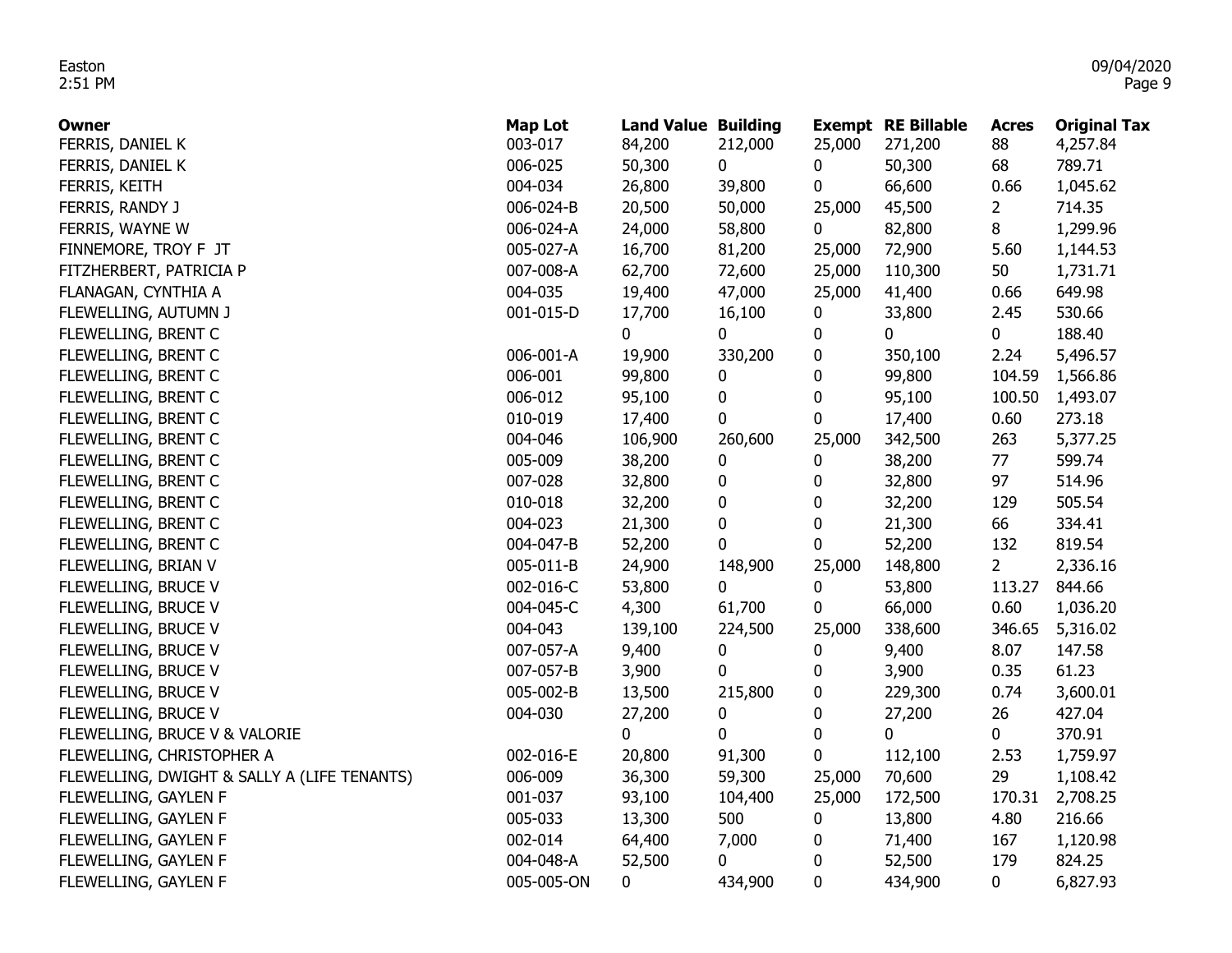| <b>Owner</b>                    | <b>Map Lot</b> | <b>Land Value Building</b> |             |             | <b>Exempt RE Billable</b> | <b>Acres</b>    | <b>Original Tax</b> |
|---------------------------------|----------------|----------------------------|-------------|-------------|---------------------------|-----------------|---------------------|
| FLEWELLING, GAYLEN F            | 008-018        | 55,400                     | 0           | 0           | 55,400                    | 135.39          | 869.78              |
| FLEWELLING, GAYLEN F            | 021-016        | 12,000                     | 65,400      | 0           | 77,400                    | 0.53            | 1,215.18            |
| FLEWELLING, GAYLEN F            | 005-005        | 88,200                     | 80,300      | 0           | 168,500                   | 82              | 2,645.45            |
| FLEWELLING, GAYLEN F. & JOAN E. | 010-016        | 86,000                     | 0           | 0           | 86,000                    | 70              | 1,350.20            |
| FLEWELLING, GAYLEN F. & JOAN E. |                | $\mathbf 0$                | $\mathbf 0$ | 0           | 0                         | $\mathbf{0}$    | 369.30              |
| FLEWELLING, GERALD V            | 005-002        | 235,800                    | 410,600     | 25,000      | 621,400                   | 499             | 9,755.98            |
| FLEWELLING, GERALD V            | 005-002-A      | 4,400                      | 85,300      | 0           | 89,700                    | 0.83            | 1,408.29            |
| FLEWELLING, GERALD V            | 002-021        | 60,000                     | 6,500       | 0           | 66,500                    | 177             | 1,044.05            |
| FLEWELLING, GERALD V            | 004-045-A      | 53,500                     | 132,200     | 0           | 185,700                   | 144.40          | 2,915.49            |
| FLEWELLING, GERALD V            | 005-001        | 112,200                    | 0           | 0           | 112,200                   | 169             | 1,761.54            |
| FLEWELLING, GERALD V            | 005-011        | 69,600                     | 2,600       | 0           | 72,200                    | 147.76          | 1,133.54            |
| FLEWELLING, GERALD V            | 021-018        | 12,300                     | 65,400      | 0           | 77,700                    | 0.56            | 1,219.89            |
| FLEWELLING, GERALD V            | 007-052        | 100,400                    | 0           | 0           | 100,400                   | 325             | 1,576.28            |
| FLEWELLING, GERALD V            | 007-053-A      | 1,800                      | 0           | 0           | 1,800                     | 0.10            | 28.26               |
| FLEWELLING, GERALD V            | 007-056        | 4,800                      | 0           | 0           | 4,800                     | 0.75            | 75.36               |
| FLEWELLING, GERALD V            | 007-058        | 22,300                     | 49,900      | 0           | 72,200                    | 36              | 1,133.54            |
| FLEWELLING, GERALDINE G JT      | 022-001        | 19,900                     | 60,900      | 25,000      | 55,800                    | 1.97            | 876.06              |
| FLEWELLING, HEIRS OF SUZANNE H  | 004-047        | 19,800                     | 38,000      | 0           | 57,800                    | 0.98            | 907.46              |
| FLEWELLING, LAWRENCE V          | 006-026        | 124,000                    | 0           | 0           | 124,000                   | 162             | 1,946.80            |
| FLEWELLING, LOREN B             | 004-049-E      | 16,400                     | 0           | 0           | 16,400                    | 10 <sub>1</sub> | 257.48              |
| FLEWELLING, LOREN B JT          | 004-054        | 21,600                     | 81,600      | 25,000      | 78,200                    | 3.90            | 1,227.74            |
| FLEWELLING-HANEY, LISA L JT     | 022-002        | 20,800                     | 72,900      | 25,000      | 68,700                    | 2.48            | 1,078.59            |
| FOGG, DAWN G                    | 004-020-B      | 11,400                     | 0           | 0           | 11,400                    | $\overline{2}$  | 178.98              |
| FOSTER, SHERYL G                | 020-009-A-001  | 0                          | 4,200       | 4,200       | 0                         | 0               | 0.00                |
| FOX, SUE A                      | 006-017        | 33,500                     | 0           | 0           | 33,500                    | 26.25           | 525.95              |
| FOX, SUE A                      | 006-016        | 19,300                     | 0           | 0           | 19,300                    | 10              | 303.01              |
| FRANCIS M MALCOLM INST          | 010-017-A      | 54,400                     | 0           | 54,400      | 0                         | 68              | 0.00                |
| FRANCIS M MALCOLM INST          | 010-017        | 54,400                     | 0           | 54,400      | 0                         | 68              | 0.00                |
| FRANCIS M MALCOLM INST          | 010-016-A      | 47,100                     | 269,100     | 316,200     | 0                         | 5.93            | 0.00                |
| FRANCIS, CAROL A                | 023-002        | 21,800                     | 47,400      | $\mathbf 0$ | 69,200                    | 1.40            | 1,086.44            |
| FRASER, ADRIAN S JT             | 007-051-A      | 19,000                     | 65,900      | 31,000      | 53,900                    | $\mathbf{1}$    | 846.23              |
| FULLER, BRYAN M                 | 008-026-001    | 50,500                     | 144,500     | 6,000       | 189,000                   | 84.30           | 2,967.30            |
| FULLER, CINDY                   | 004-028        | 20,300                     | 33,800      | 25,000      | 29,100                    | 8.30            | 456.87              |
| FULLER, DAVID B                 | 005-024-A      | 107,300                    | 164,000     | 25,000      | 246,300                   | 85.52           | 3,866.91            |
| FULLER, DAVID B                 | 005-024        | 86,700                     | 32,600      | 0           | 119,300                   | 83.25           | 1,968.45            |
| FULLER, DAVID B                 | 005-024-A      | 17,200                     | 15,500      | 0           | 32,700                    | 0.64            | 539.55              |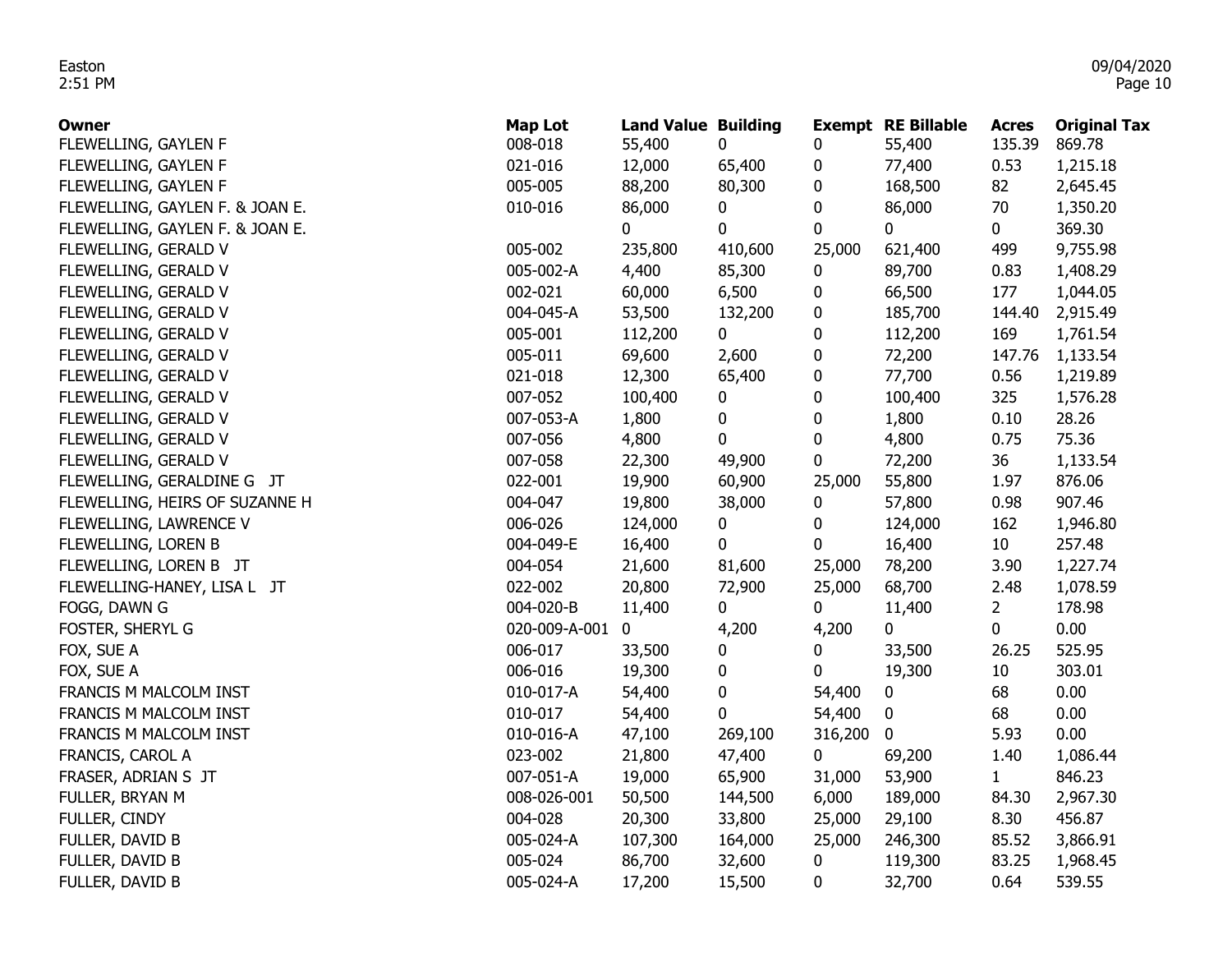| <b>Owner</b>                       | Map Lot     | <b>Land Value Building</b> |         |        | <b>Exempt RE Billable</b> | <b>Acres</b>   | <b>Original Tax</b> |
|------------------------------------|-------------|----------------------------|---------|--------|---------------------------|----------------|---------------------|
| FULLER, LUKE B                     | 004-020-I   | 49,600                     | 86,100  | 25,000 | 110,700                   | 1.11           | 1,737.99            |
| FULLER, W SCOTT & GLENNIS TRUSTEES | 008-020-B   | 12,600                     | 0       | 0      | 12,600                    | 3.60           | 197.82              |
| <b>GADAIRE, KRYSTLE A</b>          | 008-049     | 20,500                     | 78,900  | 25,000 | 74,400                    | 2.07           | 1,168.08            |
| GADAIRE, LISA M                    | 004-045     | 20,200                     | 39,000  | 25,000 | 34,200                    | 1.50           | 536.94              |
| GAGNON, RICHARD P JT               | 008-014     | 18,300                     | 48,400  | 31,000 | 35,700                    | 0.46           | 560.49              |
| <b>GAGNON, ROBERT</b>              | 023-005     | 11,600                     | 0       | 0      | 11,600                    | 1.80           | 182.12              |
| <b>GAGNON, ROBERT</b>              | 023-006     | 20,200                     | 98,700  | 25,000 | 93,900                    | 1.60           | 1,474.23            |
| <b>GALLAGHER, MICHAEL</b>          | 018-048     | 19,000                     | 287,500 | 0      | 306,500                   | 0.21           | 4,812.05            |
| GARDNER, JAMES P JR                | 002-020-H   | 19,900                     | 64,900  | 25,000 | 59,800                    | $\overline{2}$ | 938.86              |
| <b>GAUVIN, KATHLEEN A</b>          | 004-057-C   | 20,500                     | 90,300  | 25,000 | 85,800                    | $2^{\circ}$    | 1,347.06            |
| GILBERT, EARL R SR                 | 007-046     | 18,400                     | 7,600   | 25,000 | 1,000                     | 0.75           | 15.70               |
| GILBERT, EARL R SR                 | 007-045     | 5,100                      | 16,500  | 0      | 21,600                    | 0.08           | 339.12              |
| GILMAN, GARTH J                    | 004-002-A   | 14,100                     | 49,900  | 25,000 | 39,000                    | 0.23           | 612.30              |
| GINGERICH, JOE JT                  | 008-006-004 | 17,800                     | 0       | 0      | 17,800                    | 12.35          | 279.46              |
| GINGERICH, JONAS JT                | 004-053     | 100,700                    | 344,100 | 25,000 | 419,800                   | 73             | 6,590.86            |
| GINGERICH, SAMUEL                  | 006-018-ON  | $\mathbf 0$                | 50,900  | 0      | 50,900                    | $\mathbf 0$    | 799.13              |
| <b>GLICK, ELI H</b>                | 008-025     | 22,900                     | 52,000  | 0      | 74,900                    | 6.16           | 1,175.93            |
| GLICK, ELI H JT                    | 008-023-C   | 142,300                    | 272,100 | 25,000 | 389,400                   | 249.84         | 6,113.58            |
| <b>GLICK, HENRY</b>                | 009-011-A   | 48,000                     | 7,300   | 0      | 55,300                    | 64             | 868.21              |
| GLICK, NOAH E JT                   | 008-020-E   | 65,400                     | 98,000  | 0      | 163,400                   | 71.50          | 2,565.38            |
| GOOD, LAWRENCE D JR                | 004-047-A   | 38,200                     | 101,900 | 0      | 140,100                   | 32.36          | 2,199.57            |
| <b>GOSSELIN, MICHAEL P</b>         | 002-018     | 31,200                     | 44,800  | 0      | 76,000                    | 40             | 1,193.20            |
| <b>GOSSELIN, MICHAEL P</b>         | 002-018-E   | 31,200                     | 0       | 0      | 31,200                    | 40             | 489.84              |
| <b>GOSSELIN, MICHAEL P</b>         | 002-018-C   | 31,200                     | 2,500   | 0      | 33,700                    | 40             | 529.09              |
| <b>GOUGH, ROBERT</b>               | 012-004     | 12,300                     | 0       | 0      | 12,300                    | 21             | 193.11              |
| <b>GOUGH, ROBERT</b>               | 009-007-A   | 26,900                     | 0       | 0      | 26,900                    | 191            | 422.33              |
| GOUGH, ROBERT                      | 012-003     | 12,300                     | 0       | 0      | 12,300                    | 21             | 193.11              |
| <b>GRANT, MARYELLEN K</b>          | 003-008     | 14,300                     | 0       | 0      | 14,300                    | 11             | 224.51              |
| <b>GRANT, MARYELLEN K</b>          | 003-007     | 42,100                     | 0       | 0      | 42,100                    | 67             | 660.97              |
| <b>GRAY, HUGHIE A</b>              | 009-008     | 20,600                     | 30,700  | 31,000 | 20,300                    | 2.22           | 318.71              |
| GRAY, LINWOOD R JT                 | 007-038-A   | 29,500                     | 183,400 | 25,000 | 187,900                   | 7.87           | 2,950.03            |
| <b>GRAYHAWK LEASING LLC</b>        |             | 0                          | 0       | 0      | $\mathbf{0}$              | $\mathbf 0$    | 86.71               |
| GREEN, RICHARD A II                | 001-034     | 21,800                     | 161,000 | 25,000 | 157,800                   | 1.75           | 2,477.46            |
| <b>GREGG, TERRANCE</b>             | 007-004     | 2,400                      | 0       | 0      | 2,400                     | 0.72           | 37.68               |
| GUERRETTE, GARY L JT               | 007-016     | 24,600                     | 93,000  | 25,000 | 92,600                    | $\mathbf{1}$   | 1,453.82            |
| <b>GUERRETTE, JUSTIN D</b>         | 007-051-B   | 28,000                     | 51,500  | 25,000 | 54,500                    | 3              | 855.65              |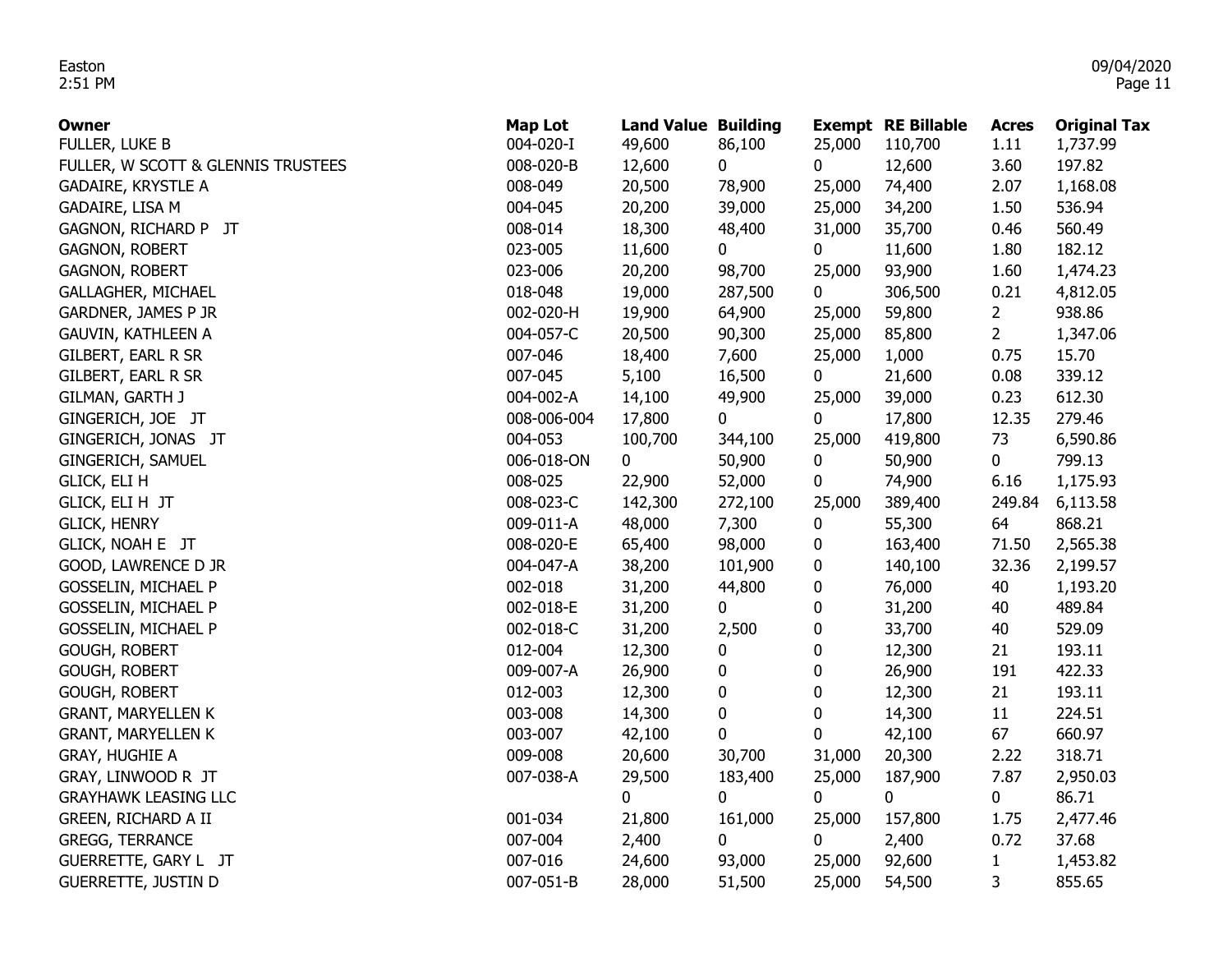| Owner                            | <b>Map Lot</b> | <b>Land Value Building</b> |              |          | <b>Exempt RE Billable</b> | <b>Acres</b>    | <b>Original Tax</b> |
|----------------------------------|----------------|----------------------------|--------------|----------|---------------------------|-----------------|---------------------|
| <b>GUESS, RYAN</b>               | 018-021        | 16,900                     | 123,900      | 25,000   | 115,800                   | 0.53            | 1,818.06            |
| <b>GUNDY, RYAN R</b>             | 001-020        | 25,900                     | 112,300      | 25,000   | 113,200                   | 20 <sub>2</sub> | 1,777.24            |
| <b>GUYETTE, PAUL A</b>           | 014-005        | 18,000                     | 37,100       | 25,000   | 30,100                    | 0.50            | 472.57              |
| HAAS, CARRIE L                   | 018-016        | 17,300                     | 61,800       | 0        | 79,100                    | 0.59            | 1,241.87            |
| HAFFORD, DAVID M                 | 009-015        | 19,100                     | 73,000       | 31,000   | 61,100                    | 1.50            | 959.27              |
| HAFFORD, JARED M                 | 019-023        | 17,800                     | 67,700       | 0        | 85,500                    | 0.66            | 1,342.35            |
| HAIR, JASON A                    | 007-033        | 15,300                     | 48,600       | 25,000   | 38,900                    | 0.34            | 610.73              |
| HAIR, JASON A                    | 007-034        | 17,900                     | $\mathbf{0}$ | 0        | 17,900                    | 0.68            | 281.03              |
| HALLETT, BRANDON T JT            | 008-011-B-001  | 20,400                     | 140,600      | 25,000   | 136,000                   | 1.84            | 2,135.20            |
| HALVORSON, CHARLES A             | 006-015        | 19,000                     | 0            | 0        | 19,000                    | 12 <sup>2</sup> | 298.30              |
| HALVORSON, CHARLES A JT          | 006-014        | 102,400                    | 197,400      | 25,000   | 274,800                   | 100             | 4,314.36            |
| HAMMOND, BETTY E                 | 002-007-A      | 20,100                     | 14,600       | 25,000   | 9,700                     | 1.30            | 152.29              |
| HAMMOND, DOUGLAS J               | 007-044        | 15,900                     | 32,100       | 25,000   | 23,000                    | 0.41            | 361.10              |
| HAMMOND, ERNEST (HEIRS OF)       | 004-040        | 600                        | 0            | 0        | 600                       | 0.29            | 9.42                |
| HANSON, DARREN L                 | 001-032-C      | 22,100                     | 17,000       | 25,000   | 14,100                    | 4.78            | 221.37              |
| HAYES, DAVID A., HAYES, CARLA M. | 006-012-B      | 26,100                     | 117,000      | 31,000   | 112,100                   | 3.52            | 1,759.97            |
| HELTON, JOHN                     | 020-009-A-005  | $\mathbf 0$                | 4,000        | 0        | 4,000                     | 0               | 62.80               |
| HENDERSON, HEIRS OF DOUGLAS R    | 008-020-001    | 24,600                     | 157,600      | 31,000   | 151,200                   | 4               | 2,373.84            |
| HENDERSON, HEIRS OF DOUGLAS R    | 007-003        | 30,900                     | 4,000        | 0        | 34,900                    | 7.84            | 547.93              |
| HENDERSON, HEIRS OF DOUGLAS R    | 016-004        | 5,900                      | 0            | 0        | 5,900                     | 2.33            | 92.63               |
| HENDERSON, RICHARD L             | 008-016        | 125,700                    | 0            | $\bf{0}$ | 125,700                   | 166.93          | 1,973.49            |
| HENDERSON, RICHARD L             | 017-017        | 17,000                     | 15,700       | 0        | 32,700                    | 0.44            | 513.39              |
| HENDERSON, RICHARD L             | 008-016-B      | 20,500                     | 17,300       | 0        | 37,800                    | 2.07            | 593.46              |
| HENDERSON, RICHARD L<br>JT       | 008-016-A      | 20,300                     | 50,000       | 25,000   | 45,300                    | 1.76            | 711.21              |
| HENDERSON, RITA C                | 004-020-A      | 42,700                     | 800          | 0        | 43,500                    | 38              | 682.95              |
| HENDERSON, RITA C                | 004-022        | 6,700                      | 0            | 0        | 6,700                     | 23              | 105.19              |
| HENDERSON, RITA C                | 016-011        | 20,800                     | 0            | 0        | 20,800                    | 2.60            | 326.56              |
| HENDERSON, RITA C                | 017-013        | 20,000                     | 70,300       | 25,000   | 65,300                    | 0.49            | 1,025.21            |
| HENDERSON, RITA C                | 017-014        | 13,600                     | 15,600       | 0        | 29,200                    | 0.19            | 458.44              |
| HENDERSON, RITA C                | 017-015        | 6,900                      | 0            | 0        | 6,900                     | 0.38            | 108.33              |
| HENDERSON, RITA C                | 017-016        | 22,100                     | 48,500       | 0        | 70,600                    | 4.82            | 1,108.42            |
| HERSEY, JACK L                   | 007-029-A      | 35,700                     | 75,800       | 31,000   | 80,500                    | 28              | 1,263.85            |
| HERSEY, JACK L                   | 007-032        | 14,300                     | 0            | 0        | 14,300                    | 0.25            | 224.51              |
| HEWITT, CHAD M                   | 019-022        | 16,600                     | 67,300       | 0        | 83,900                    | 0.50            | 1,317.23            |
| HEWITT, CHAD M                   | 008-11-B-002   | 20,200                     | 140,700      | 25,000   | 135,900                   | 1.60            | 2,133.63            |
| HEWITT, JASON E                  | 004-041        | 22,900                     | 69,000       | 0        | 91,900                    | 0.92            | 1,442.83            |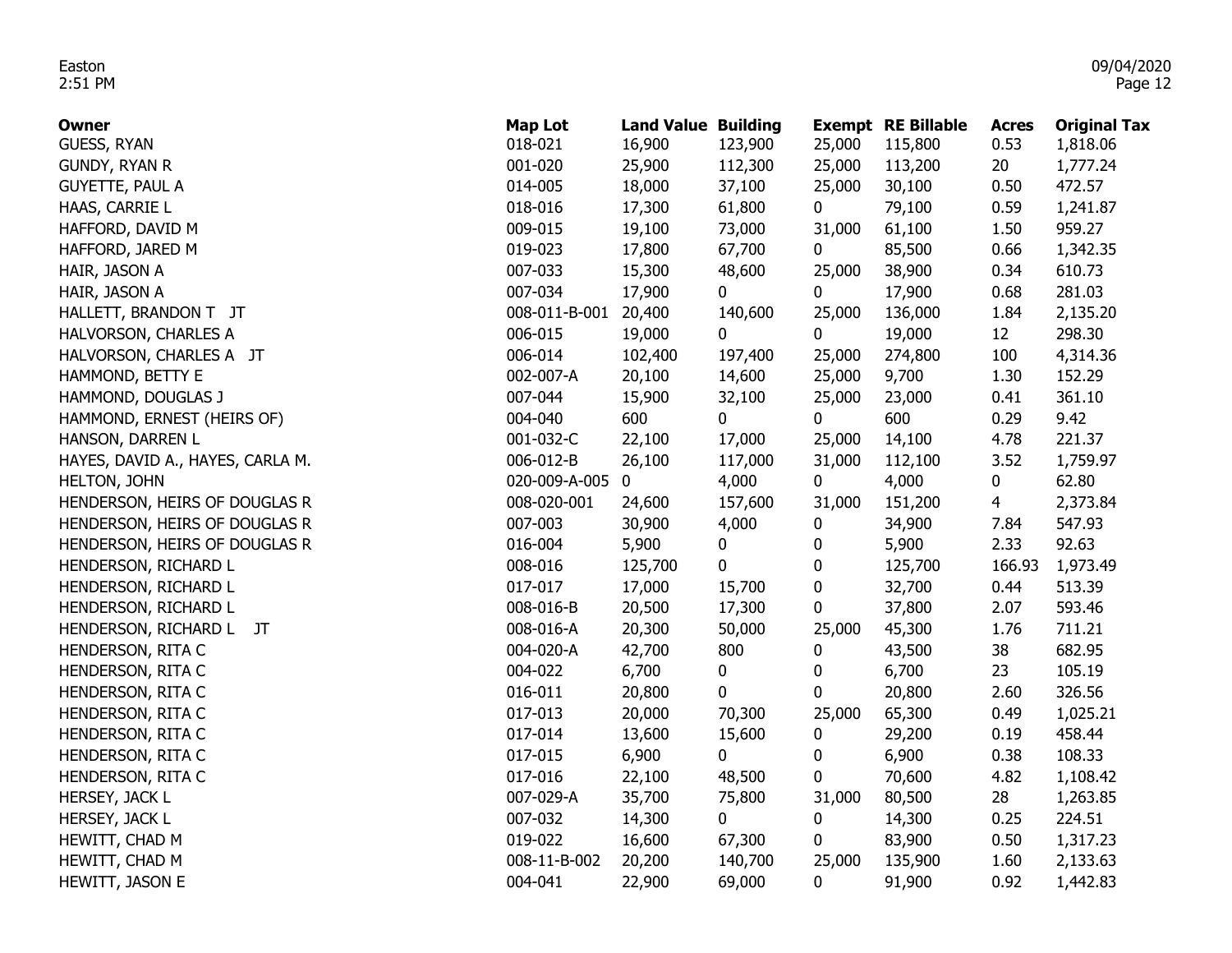| <b>Owner</b>                                     | <b>Map Lot</b> | <b>Land Value Building</b> |            |        | <b>Exempt RE Billable</b> | <b>Acres</b>   | <b>Original Tax</b> |
|--------------------------------------------------|----------------|----------------------------|------------|--------|---------------------------|----------------|---------------------|
| HEWITT, MICHAEL K                                | 008-011-B      | 33,100                     | 96,600     | 25,000 | 104,700                   | 19.56          | 1,643.79            |
| HICKEY, ATHILL R                                 | 001-009-C      | 23,300                     | 102,700    | 25,000 | 101,000                   | 6.89           | 1,585.70            |
| HICKEY, BENJAMIN R JT                            | 003-026-A      | 21,100                     | 80,600     | 25,000 | 76,700                    | 3              | 1,204.19            |
| HIGLEY, HEIRS OF GEORGE B                        | 001-023-B      | 25,300                     | 40,200     | 25,000 | 40,500                    | 3              | 635.85              |
| HOLMES, DOUGLAS E                                | 020-004        | 19,900                     | 26,800     | 25,000 | 21,700                    | 1.01           | 340.69              |
| HOLMES, LANCE O                                  | 020-009-A-009  | 0                          | 12,000     | 12,000 | $\mathbf{0}$              | 0              | 0.00                |
| HOLMES, LARRY                                    | 007-068-C      | 21,600                     | 19,100     | 0      | 40,700                    | $\overline{4}$ | 638.99              |
| HOLMES, SHEILA F                                 | 002-005-A      | 26,900                     | 24,600     | 25,000 | 26,500                    | 12             | 416.05              |
| HOLMES, WAYNE M JT                               | 002-021-A      | 56,500                     | 166,100    | 31,000 | 191,600                   | 63.60          | 3,008.12            |
| HOPKINS, DAVID S JR                              | 004-020-005    | 35,200                     | 200,800    | 25,000 | 211,000                   | 0.84           | 3,312.70            |
| HOPKINS, MATTHEW D                               | 004-020-011    | 36,900                     | 103,900    | 0      | 140,800                   | $\mathbf{1}$   | 2,210.56            |
| HOWARD BROOK RANCH, LLC                          | 008-024        | 127,000                    | 0          | 0      | 127,000                   | 389.17         | 1,993.90            |
| HOWE, JAY M                                      | 019-001        | 14,200                     | 61,600     | 25,000 | 50,800                    | 0.24           | 797.56              |
| HOWLETT, MICHAEL R                               | 006-002-D      | 25,400                     | 88,700     | 0      | 114,100                   | 10.50          | 1,791.37            |
| HOYT, BRUCE A                                    | 004-025-001    | 16,700                     | 30,400     | 25,000 | 22,100                    | 5              | 346.97              |
| HOYT, JAMES V JR                                 | 012-001        | 21,800                     | 0          | 0      | 21,800                    | 144.70         | 342.26              |
| HOYT, JOHN S                                     | 002-016-D      | 26,300                     | 0          | 0      | 26,300                    | 109            | 412.91              |
| HSG FARMS INC                                    | 010-015        | 24,000                     | 159,900    | 0      | 183,900                   | 8              | 2,887.23            |
| HUBER ENGINEERED WOODS LLC                       | 004-025        | 42,700                     | 0          | 0      | 42,700                    | 55             | 670.39              |
| HUBER ENGINEERED WOODS LLC                       | 007-021        | 3,767,800                  | 14,067,400 | 0      | 17,835,200                | 103.27         | 280,012.64          |
| HUBER ENGINEERED WOODS LLC                       | 014-011        | 15,200                     | 0          | 0      | 15,200                    | 0.33           | 238.64              |
| HUBER ENGINEERED WOODS LLC                       | 014-012        | 20,700                     | 0          | 0      | 20,700                    | 2.36           | 324.99              |
| HUBER ENGINEERED WOODS LLC                       |                | 0                          | 0          | 0      | 0                         | 0              | 222,993.35          |
| HUDSON, DALE W                                   | 006-017-A      | 20,400                     | 44,300     | 31,000 | 33,700                    | 1.79           | 529.09              |
| HUGHES NETWORK SYSTEMS LLC                       |                | 0                          | 0          | 0      | $\mathbf{0}$              | 0              | 30.87               |
| HULL, BOBBIE JO JT                               | 004-020-E      | 37,600                     | 87,100     | 25,000 | 99,700                    | 1.63           | 1,565.29            |
| HULL, HOLLIS C & BONVILLE-HULL, BARBARA - 1/2 JT | 018-043        | 13,900                     | 40,000     | 25,000 | 28,900                    | 0.21           | 453.73              |
| HULL, HOLLIS L JR                                | 004-033-A-007  | 0                          | 7,900      | 7,900  | 0                         | 0              | 0.00                |
| HULL, RICKIE J                                   | 004-020-G      | 37,400                     | 106,000    | 25,000 | 118,400                   | 1.46           | 1,858.88            |
| HULL, RICKIE M                                   | 019-002        | 12,800                     | 0          | 0      | 12,800                    | 0.23           | 200.96              |
| HULL, RICKIE M                                   | 019-004        | 20,600                     | 39,300     | 0      | 59,900                    | 2.20           | 940.43              |
| HULL, RICKIE M JT                                | 019-003        | 15,000                     | 142,800    | 25,000 | 132,800                   | 0.31           | 2,084.96            |
| HULL, SHELDON G                                  | 004-020-D      | 44,600                     | 68,400     | 31,000 | 82,000                    | 1.07           | 1,287.40            |
| HUSSEY, DENNIS B & SUZANNE M (LIFE TEN)          | 001-038        | 77,500                     | 73,100     | 25,000 | 125,600                   | 159            | 1,971.92            |
| HUSSEY, TRAVIS O                                 | 001-033        | 59,100                     | 0          | 0      | 59,100                    | 214            | 927.87              |
| HUSSEY, TRAVIS O                                 | 001-031        | 51,200                     | 36,100     | 0      | 87,300                    | 78             | 1,370.61            |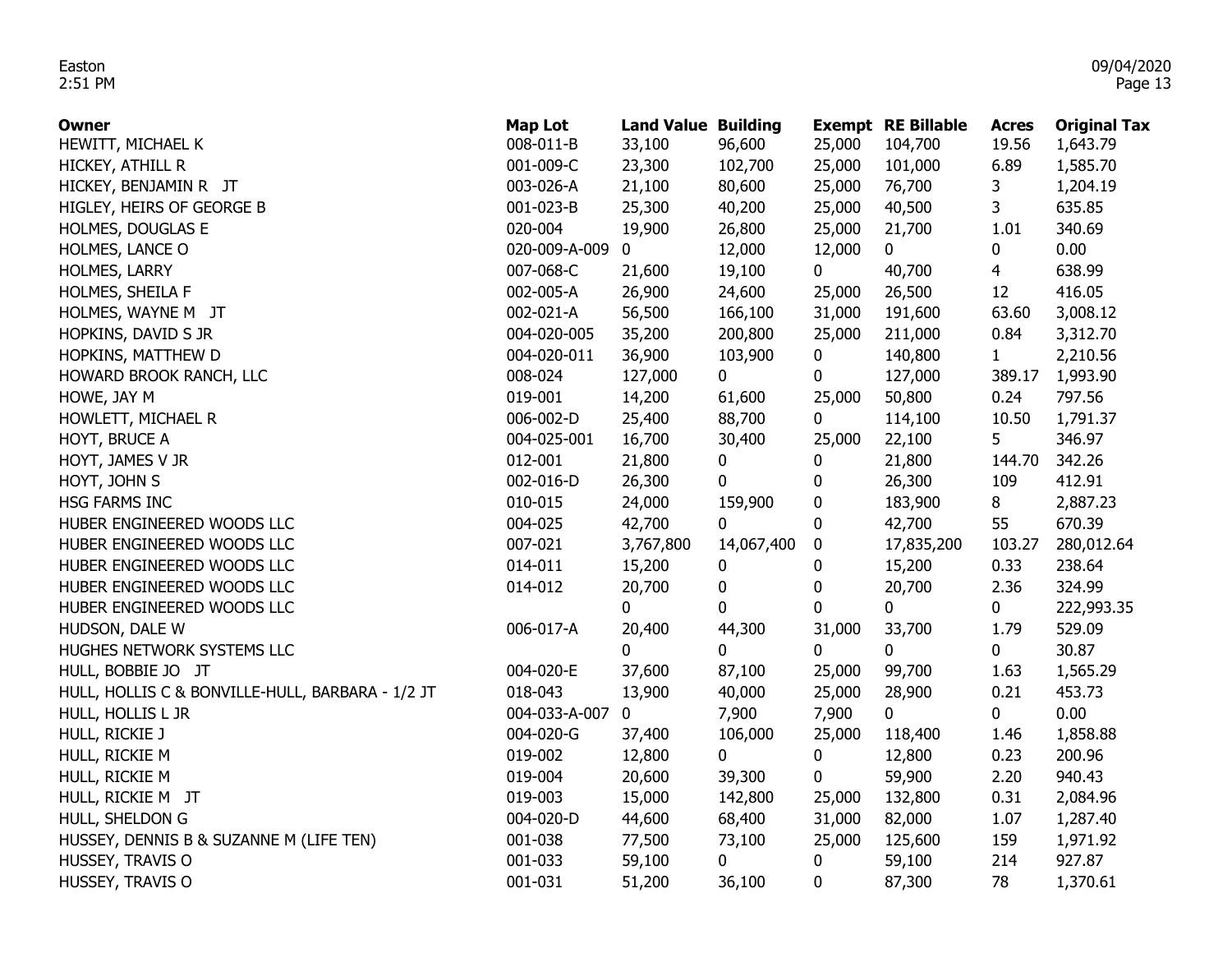| <b>Owner</b>                          | <b>Map Lot</b>  | <b>Land Value Building</b> |         |             | <b>Exempt RE Billable</b> | <b>Acres</b> | <b>Original Tax</b> |
|---------------------------------------|-----------------|----------------------------|---------|-------------|---------------------------|--------------|---------------------|
| HUSSEY, TRAVIS O                      | 001-039         | 56,200                     | 0       | 0           | 56,200                    | 160.41       | 882.34              |
| HUSSEY, TRAVIS O                      | 001-040         | 21,300                     | 54,500  | 0           | 75,800                    | 4            | 1,190.06            |
| HUSSEY, TRAVIS O                      |                 | 0                          | 0       | $\bf{0}$    | $\mathbf{0}$              | 0            | 273.73              |
| HUTCHINS, LEAH D                      | 018-007         | 13,000                     | 16,600  | 0           | 29,600                    | 0.26         | 464.72              |
| IRELAND, TINA L                       | 004-008         | 18,700                     | 24,300  | 25,000      | 18,000                    | 0.80         | 282.60              |
| <b>IRVING OIL LIMITED</b>             |                 | 0                          | 0       | 0           | $\mathbf 0$               | 0            | 0.00                |
| J.P. MORGAN MORTGAGE ACQUISTION CORP. | 007-063         | 21,300                     | 66,200  | 0           | 87,500                    | 0.94         | 1,373.75            |
| JACKSON, GREGORY A                    | 007-059-B       | 19,900                     | 43,400  | 0           | 63,300                    | 1.10         | 993.81              |
| JACKSON, GREGORY A                    | 020-007         | 14,400                     | 48,600  | 0           | 63,000                    | 0.46         | 989.10              |
| JACKSON, GREGORY A                    | 004-048         | 20,500                     | 115,200 | 25,000      | 110,700                   | $2^{\circ}$  | 1,737.99            |
| JALBERT, PAUL E                       | 022-009         | 9,500                      | 0       | 0           | 9,500                     | 2.93         | 149.15              |
| JAMES, EMILY S                        | 018-013         | 19,900                     | 57,400  | 0           | 77,300                    | $\mathbf{1}$ | 1,213.61            |
| JANDREAU, KEVIN A                     | 002-013-C       | 21,400                     | 13,700  | 25,000      | 10,100                    | 28           | 158.57              |
| JARRETT, MARK C                       | 008-015         | 25,900                     | 106,300 | 25,000      | 107,200                   | 2.30         | 1,683.04            |
| JEWELL, BARRET E JT                   | 007-018-A       | 32,700                     | 107,000 | 0           | 139,700                   | 3.40         | 2,193.29            |
| JOHNSON, MARIE P                      | 004-033-A-015 0 |                            | 15,200  | 15,200      | 0                         | 0            | 0.00                |
| JOHNSON, MARY P                       | 004-033-A-003 0 |                            | 9,300   | 9,300       | 0                         | 0            | 0.00                |
| JOHNSTON, CARL A JT                   | 007-035         | 26,200                     | 51,500  | 25,000      | 52,700                    | 3.80         | 827.39              |
| JOHNSTON, EDWARD W                    | 017-009         | 16,900                     | 7,300   | 0           | 24,200                    | 0.49         | 379.94              |
| JOHNSTON, EDWARD W                    | 004-033-A-005   | 0                          | 5,600   | 0           | 5,600                     | 0            | 87.92               |
| JORDAN, DELORIS I                     | 006-027         | 33,500                     | 99,600  | 25,000      | 108,100                   | 19.40        | 1,697.17            |
| JORDAN, STEVEN W                      | 004-057-A       | 26,900                     | 58,800  | 6,000       | 79,700                    | 3            | 1,251.29            |
| KANE, JOSHUA D                        | 001-010-C       | 21,500                     | 152,200 | 25,000      | 148,700                   | 3.70         | 2,334.59            |
| KEARLY, MARK D JT                     | 019-006         | 20,300                     | 58,000  | 25,000      | 53,300                    | 1.75         | 836.81              |
| KEARNEY, HEIRS OF RICHARD P           | 007-036-B       | 16,600                     | 29,000  | $\mathbf 0$ | 45,600                    | 0.50         | 715.92              |
| KEEP, ANDREW J                        | 002-020-C       | 42,700                     | 76,100  | 25,000      | 93,800                    | 40           | 1,472.66            |
| <b>KEEP, SHARON M L</b>               | 005-007         | 29,700                     | 103,600 | 25,000      | 108,300                   | 0.80         | 1,700.31            |
| KEITH FERRIS DBA KEITH'S AUTO         |                 | 0                          | 0       | 0           | 0                         | 0            | 55.99               |
| KENNEDY, ADRIENNE                     | 004-057-E       | 19,900                     | 20,000  | 25,000      | 14,900                    | 1            | 233.93              |
| KENNEDY, RAY                          | 016-007-ON      | 0                          | 3,600   | 0           | 3,600                     | 0            | 56.52               |
| KENNEDY, RAYMOND M                    | 007-003-D       | 21,500                     | 21,900  | 0           | 43,400                    | 3.79         | 681.38              |
| KIERSTEAD, HAROLD, JR                 | 008-027         | 14,000                     | 0       | 0           | 14,000                    | 24           | 219.80              |
| KIERSTEAD, LANCE H                    | 019-024         | 18,400                     | 42,700  | 0           | 61,100                    | 0.75         | 959.27              |
| KIMBALL, JEFFREY C JT                 | 006-002-C       | 25,200                     | 147,900 | 25,000      | 148,100                   | 10           | 2,325.17            |
| KING, ANDREW J                        | 009-022         | 15,600                     | 0       | 0           | 15,600                    | 21           | 244.92              |
| KING, ANDREW J JT                     | 023-008         | 20,100                     | 107,000 | 25,000      | 102,100                   | 1.40         | 1,602.97            |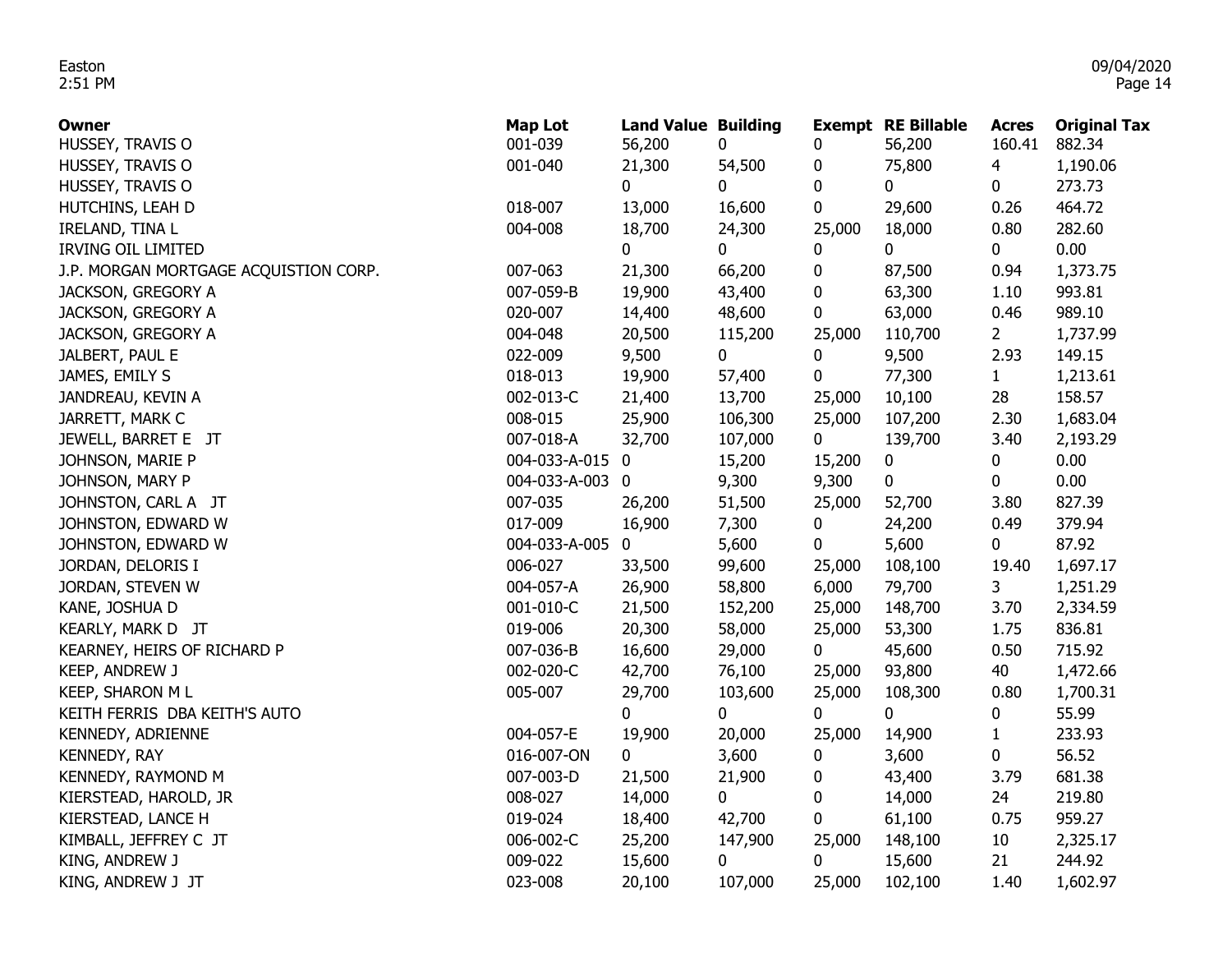| Owner                               | <b>Map Lot</b>  | <b>Land Value Building</b> |             |             | <b>Exempt RE Billable</b> | Acres  | <b>Original Tax</b> |
|-------------------------------------|-----------------|----------------------------|-------------|-------------|---------------------------|--------|---------------------|
| KING, CLEMENT J III                 | 005-027         | 49,800                     | 186,700     | 25,000      | 211,500                   | 76.70  | 3,320.55            |
| KING, CLEMENT J III                 | 005-033-A       | 79,500                     | 1,600       | $\bf{0}$    | 81,100                    | 97.90  | 1,273.27            |
| KING, CLEMENT J III                 |                 | $\mathbf 0$                | $\mathbf 0$ | $\bf{0}$    | $\mathbf 0$               | 0      | 29.03               |
| KING, JOSEPH A JT                   | 005-027-B       | 20,900                     | 100,400     | 25,000      | 96,300                    | 2.74   | 1,511.91            |
| KING, JOSHUA D JT                   | 021-015         | 17,300                     | 52,800      | $\mathbf 0$ | 70,100                    | 0.32   | 1,100.57            |
| KING, LEONNA L                      | 008-011-D-001   | 19,900                     | 78,900      | 25,000      | 73,800                    | 1      | 1,158.66            |
| KING, THOMAS C JT                   | 004-031         | 25,000                     | 57,400      | 25,000      | 57,400                    | 1.25   | 901.18              |
| KINNEY, RICHARD                     | 004-033-A-010 0 |                            | 12,400      | 12,400      | $\mathbf{0}$              | 0      | 0.00                |
| KINNEY, ROBERT A & VAN A & SARA R   | 007-059-C       | 11,800                     | 0           | 0           | 11,800                    | 2.10   | 185.26              |
| KISER, WAYNE L                      | 018-063         | 13,800                     | 77,300      | 0           | 91,100                    | 0.25   | 1,430.27            |
| KISER, WAYNE L                      | 007-006         | 19,700                     | 82,400      | 0           | 102,100                   | 29.90  | 1,602.97            |
| KISER, WAYNE L                      | 014-002         | 12,100                     | 29,900      | 0           | 42,000                    | 0.38   | 659.40              |
| KNEELAND, KEITH R JT                | 004-001-B       | 24,900                     | 63,600      | 25,000      | 63,500                    | 3.35   | 996.95              |
| KNEELAND, LORNA J                   | 001-021         | 97,100                     | 0           | 0           | 97,100                    | 84     | 1,524.47            |
| KNEELAND, LORNA J                   | 004-002         | 83,100                     | 0           | 0           | 83,100                    | 73     | 1,304.67            |
| KNEELAND, LORNA J                   | 004-001-C       | 136,300                    | 0           | $\bf{0}$    | 136,300                   | 112.04 | 2,139.91            |
| KRETSCHMER, ELIZABETH               | 008-053         | 11,700                     | $\bf{0}$    | 0           | 11,700                    | 2.07   | 183.69              |
| KRETSCHMER, ELIZABETH               | 004-033-A-014   | $\boldsymbol{0}$           | 7,800       | 7,800       | 0                         | 0      | 0.00                |
| LACASSE, STACEY                     | 008-006-003     | 18,000                     | 0           | $\bf{0}$    | 18,000                    | 12.80  | 282.60              |
| LACOUTURE, TERRI & ALLEN, KEVIN W & | 004-015         | 22,800                     | 47,300      | 0           | 70,100                    | 0.87   | 1,100.57            |
| LADNER, HEIRS OF FERN E             | 022-006         | 14,500                     | 26,300      | 0           | 40,800                    | 1.75   | 640.56              |
| LADNER, MARVIN D & ALAN R &         | 007-061         | 18,200                     | 57,200      | 25,000      | 50,400                    | 0.28   | 791.28              |
| LADNER, RANDY L                     | 007-050-A       | 22,000                     | 15,000      | 25,000      | 12,000                    | 4.60   | 188.40              |
| LAFRANCE, GLENN D                   | 002-020         | 45,600                     | 56,000      | 25,000      | 76,600                    | 45     | 1,202.62            |
| LAGASSE, CHAD L                     | 018-028         | 23,800                     | 76,200      | 25,000      | 75,000                    | 1.16   | 1,177.50            |
| LAKEVILLE SHORES, INC               | 006-030         | 91,300                     | 0           | 0           | 91,300                    | 79     | 1,433.41            |
| LAMB, JR GRANVILL N                 | 004-020-007     | 9,600                      | 0           | 0           | 9,600                     | 0.87   | 150.72              |
| LAMOREAU, COLE L                    | 017-002         | 16,600                     | 61,700      | 25,000      | 53,300                    | 0.50   | 836.81              |
| LAMOREAU, CRAIG M                   | 019-008         | 20,700                     | 72,000      | 25,000      | 67,700                    | 2.46   | 1,062.89            |
| LAMOREAU, DAVID M                   | 018-022         | 20,000                     | 77,200      | 25,000      | 72,200                    | 1.27   | 1,133.54            |
| LAMOREAU, DAVID M                   | 001-032-D       | 14,000                     | 1,900       | $\bf{0}$    | 15,900                    | 6      | 249.63              |
| LAMOREAU, JEAN A                    | 008-019-B       | 20,900                     | 28,400      | 31,000      | 18,300                    | 2.75   | 287.31              |
| LAMOREAU, PATRICIA A                | 001-015         | 21,600                     | 75,900      | 31,000      | 66,500                    | 3.92   | 1,044.05            |
| LAMOREAU, RAE M                     | 017-003         | 7,900                      | 4,700       | $\bf{0}$    | 12,600                    | 0.50   | 197.82              |
| LAMOUREUX, LEO J                    | 009-007-C       | 53,000                     | 38,600      | 25,000      | 66,600                    | 80     | 1,045.62            |
| LANDEEN, KEITH S                    | 008-043         | 20,500                     | 63,000      | 25,000      | 58,500                    | 2.07   | 918.45              |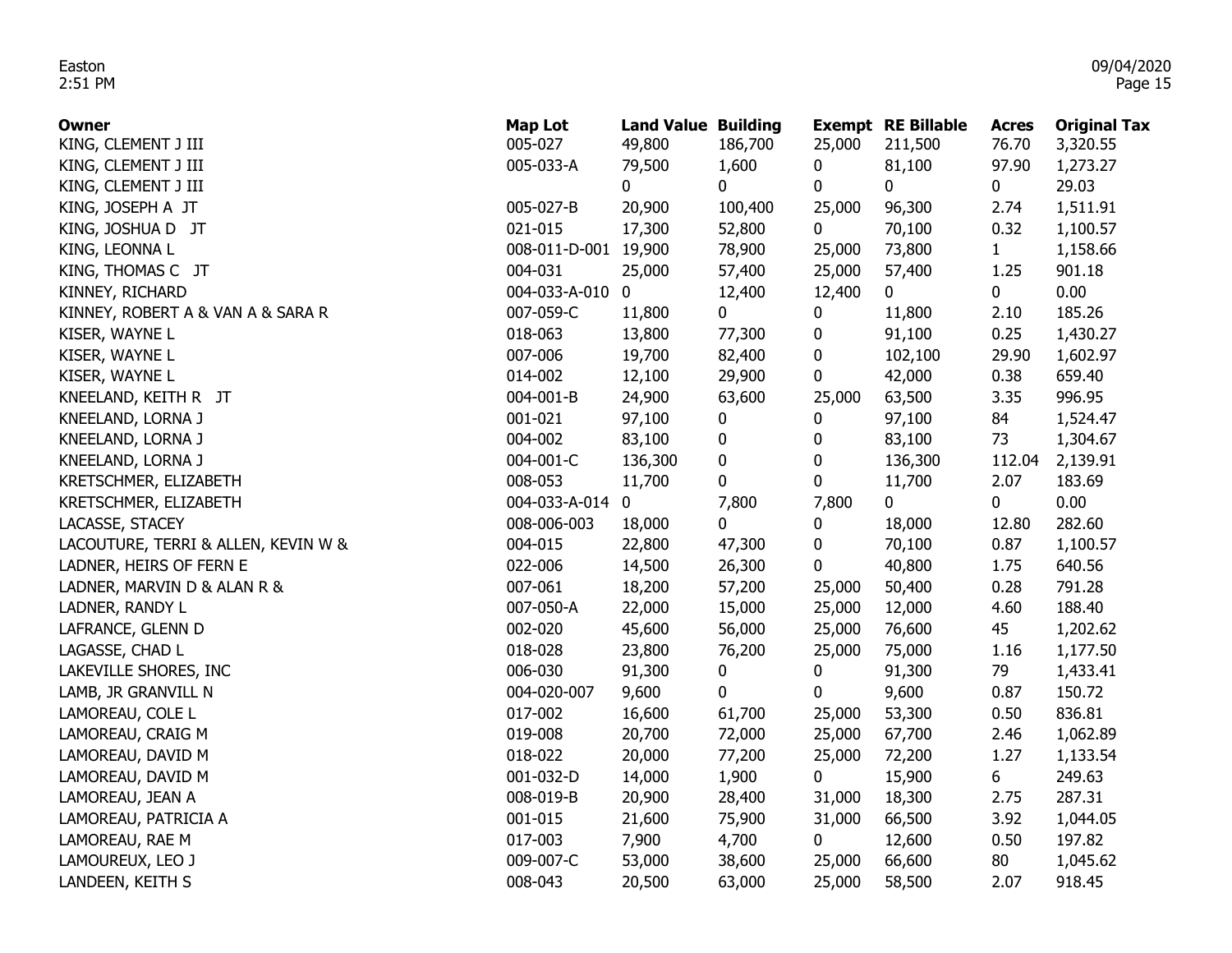| <b>Owner</b>                              | <b>Map Lot</b> | <b>Land Value Building</b> |             |             | <b>Exempt RE Billable</b> | <b>Acres</b>   | <b>Original Tax</b> |
|-------------------------------------------|----------------|----------------------------|-------------|-------------|---------------------------|----------------|---------------------|
| LANTER, DAVID B                           | 002-020-B      | 25,200                     | 0           | 0           | 25,200                    | 25             | 395.64              |
| LARSEN, JAN                               | 001-010-B      | 22,200                     | 76,900      | 31,000      | 68,100                    | 5              | 1,069.17            |
| LARSEN, JAN                               | 001-026-D      | 11,700                     | $\mathbf 0$ | $\mathbf 0$ | 11,700                    | $\overline{2}$ | 183.69              |
| LARSEN, JEFFREY J                         | 009-002        | 60,400                     | 45,400      | 31,000      | 74,800                    | 43             | 1,174.36            |
| LATOUR, DENNIS                            | 018-062        | 15,000                     | 88,600      | 25,000      | 78,600                    | 0.39           | 1,234.02            |
| LAWRENCE, BRYAN R                         | 019-012        | 19,900                     | 68,500      | 25,000      | 63,400                    | $\mathbf{1}$   | 995.38              |
| LAWRENCE, HEIRS OF GLENWOOD               | 022-010        | 22,800                     | 59,300      | 25,000      | 57,100                    | 6              | 896.47              |
| LEBLANC, LINDA M                          | 013-001        | 21,400                     | 28,200      | 25,000      | 24,600                    | 0.88           | 386.22              |
| LEGASSIE, MICHAEL J                       | 001-035-A      | 20,500                     | 78,100      | 25,000      | 73,600                    | $2^{\circ}$    | 1,155.52            |
| LEIGHTON, DAVID A                         | 004-058        | 4,400                      | 0           | 0           | 4,400                     | 7.60           | 69.08               |
| LENTO, PETER A                            | 018-003        | 19,300                     | 68,900      | 25,000      | 63,200                    | 0.42           | 992.24              |
| LERCH, HOWARD A                           | 001-010        | 20,100                     | 0           | 0           | 20,100                    | 120            | 315.57              |
| LERCH, HOWARD A                           | 001-011        | 7,300                      | $\mathbf 0$ | $\bf{0}$    | 7,300                     | $\overline{4}$ | 114.61              |
| LESUISSE, CHRISTIAN G                     | 011-001-003    | 35,000                     | 141,300     | 0           | 176,300                   | 85             | 2,767.91            |
| LEVESQUE, MICHAEL J                       | 001-018-C      | 24,200                     | 53,000      | 25,000      | 52,200                    | 8.30           | 819.54              |
| LITTLE SCHOOL RESTORATION PROJECT         | 017-024        | 19,900                     | 36,100      | 56,000      | 0                         | 1              | 0.00                |
| LITTLEFIELD, DAVID W                      | 021-012        | 14,600                     | 65,700      | 31,000      | 49,300                    | 0.27           | 774.01              |
| LLOYD, THERESA M - LIFE ESTATE            | 018-030        | 25,100                     | 57,100      | 25,000      | 57,200                    | 2.47           | 898.04              |
| LOCKHART, PAULETTA L., WALTER R. LOCKHART | 005-029-B      | 20,600                     | 70,200      | 25,000      | 65,800                    | 2.18           | 1,033.06            |
| LOCKHART, WALTER R                        | 006-001-B      | 20,900                     | 65,200      | 25,000      | 61,100                    | 2.17           | 959.27              |
| LOMBARD, JENNA                            | 004-020-008    | 38,200                     | 85,900      | $\mathbf 0$ | 124,100                   | 2.19           | 1,948.37            |
| LONG, RAYMOND                             | 002-020-F      | 39,200                     | 80,900      | 25,000      | 95,100                    | 24             | 1,493.07            |
| LONG, ROBERT W                            | 004-033-A-013  | $\mathbf 0$                | 41,700      | 25,000      | 16,700                    | $\mathbf 0$    | 262.19              |
| LOVELY, BARBARA A                         | 007-067-A      | 21,200                     | 15,300      | 25,000      | 11,500                    | 1.38           | 180.55              |
| LOVELY, PATRICK B                         | 004-020-C      | 43,800                     | 72,800      | 25,000      | 91,600                    | 1.07           | 1,438.12            |
| <b>LUCURNE FARMS</b>                      | 001-032        | 287,800                    | 0           | 0           | 287,800                   | 378            | 4,518.46            |
| <b>LUCURNE FARMS</b>                      | 010-015-A      | 11,100                     | 50,900      | 0           | 62,000                    | 1              | 973.40              |
| LUNNEY-PARADIS, BROOK E                   | 020-010        | 18,100                     | 49,400      | 25,000      | 42,500                    | 0.70           | 667.25              |
| LYNCH, CLYDE D & NANCY L                  | 007-057        | 19,700                     | 99,600      | 0           | 119,300                   | 3              | 1,873.01            |
| LYNDS, ADAM J                             | 006-010        | 21,800                     | 31,900      | 0           | 53,700                    | 5              | 843.09              |
| LYONS, CHERYL L                           | 005-006        | 18,400                     | 137,200     | 25,000      | 130,600                   | 0.75           | 2,050.42            |
| MACFARLINE, TIMOTHY J                     | 019-008-001    | 20,500                     | 83,500      | 25,000      | 79,000                    | $\overline{2}$ | 1,240.30            |
| MADORE, DANIEL G                          | 004-020-H      | 49,900                     | 123,500     | 25,000      | 148,400                   | 1.32           | 2,329.88            |
| MAHANY, CAROLYN T JT                      | 003-024        | 80,700                     | 102,800     | 25,000      | 158,500                   | 89             | 2,488.45            |
| MAHANY, CAROLYN T JT                      | 002-022-A      | 35,700                     | 0           | 0           | 35,700                    | 43             | 560.49              |
| MAHANY, CAROLYNE T                        | 003-023        | 79,200                     | $\mathbf 0$ | $\bf{0}$    | 79,200                    | 117.40         | 1,243.44            |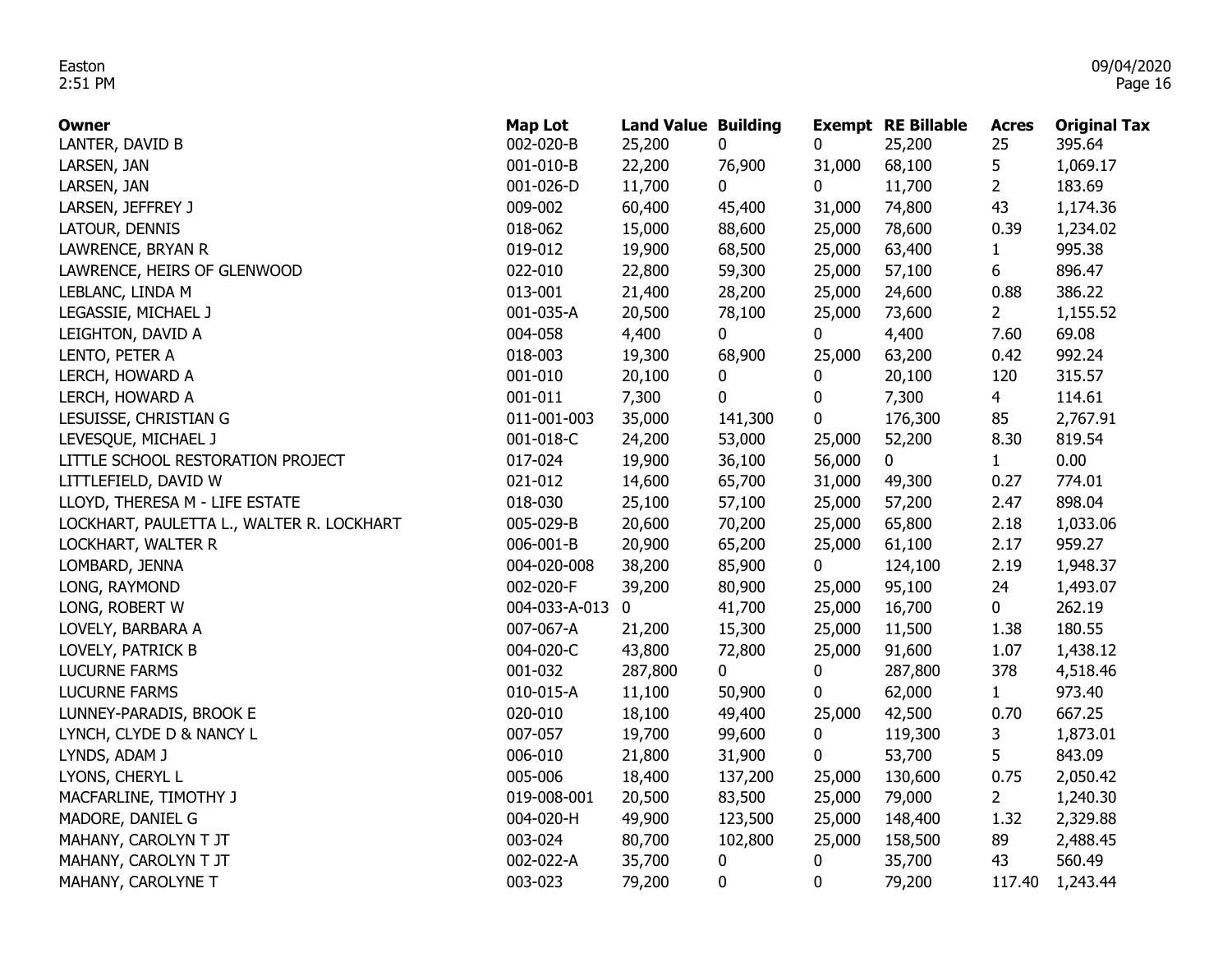| Owner                            | <b>Map Lot</b> | <b>Land Value Building</b> |            |        | <b>Exempt RE Billable</b> | <b>Acres</b> | <b>Original Tax</b> |
|----------------------------------|----------------|----------------------------|------------|--------|---------------------------|--------------|---------------------|
| MALENFANT, GEORGETTE             | 005-019-A      | 19,900                     | 28,500     | 0      | 48,400                    | 1.33         | 759.88              |
| MANNING, KATHLEEN J              | 003-013-A      | 69,600                     | 1,000      | 0      | 70,600                    | 93           | 1,108.42            |
| MANNING, KATHLEEN J              | 003-012-A      | 31,800                     | 79,600     | 31,000 | 80,400                    | 21.29        | 1,262.28            |
| MARQUEZ, FRANCO                  | 008-031        | 27,500                     | 0          | 0      | 27,500                    | 47           | 431.75              |
| MARQUIS, BEULAH S (LIFE TENANT)  | 019-029        | 18,200                     | 77,200     | 0      | 95,400                    | 0.22         | 1,497.78            |
| MARQUIS, BRANDON T               | 018-002        | 21,600                     | 69,500     | 0      | 91,100                    | 1.43         | 1,430.27            |
| MARQUIS, KEVIN D                 | 019-030        | 16,100                     | 115,800    | 25,000 | 106,900                   | 0.43         | 1,678.33            |
| MARQUIS, KEVIN D                 | 016-005        | 15,300                     | 69,500     | 0      | 84,800                    | 0.50         | 1,331.36            |
| MARQUIS, KEVIN D                 | 018-061        | 14,300                     | 37,900     | 0      | 52,200                    | 0.25         | 819.54              |
| MARQUIS, KEVIN D & SARAH MARQUIS | 004-009-A      | 20,200                     | 75,200     | 25,000 | 70,400                    | 1.50         | 1,105.28            |
| MARQUIS, PATRICIA                | 005-018        | 22,600                     | 24,300     | 25,000 | 21,900                    | 2.10         | 343.83              |
| MARTIN, VAUGHN A                 | 018-036        | 20,200                     | 63,100     | 25,000 | 58,300                    | 1.54         | 915.31              |
| MATRULLO, THOMAS J (TRUSTEE)     | 002-005-C      | 33,900                     | 0          | 0      | 33,900                    | 40           | 532.23              |
| MATRULLO, THOMAS J (TRUSTEE)     | 002-005-B      | 33,900                     | 0          | 0      | 33,900                    | 40           | 532.23              |
| MAUST, ROBYN M                   | 002-019-B      | 25,300                     | 0          | 0      | 25,300                    | 30           | 397.21              |
| MAYNARD, JESSE L                 | 018-029        | 13,900                     | 30,200     | 25,000 | 19,100                    | 0.21         | 299.87              |
| MCADAM, PAUL B                   | 001-009-B      | 29,100                     | 99,200     | 31,000 | 97,300                    | 8.72         | 1,527.61            |
| MCCAIN FOODS USA, INC            | 010-002        | 32,200                     | 0          | 0      | 32,200                    | 37           | 505.54              |
| MCCAIN FOODS USA, INC            | 014-021        | 20,600                     | 0          | 0      | 20,600                    | 4            | 323.42              |
| MCCAIN FOODS USA, INC            | 007-012        | 39,200                     | 0          | 0      | 39,200                    | 39           | 615.44              |
| MCCAIN FOODS USA, INC            | 007-020        | 365,500                    | 300        | 0      | 365,800                   | 454.80       | 5,743.06            |
| MCCAIN FOODS USA, INC            | 007-015        | 100,000                    | 0          | 0      | 100,000                   | 218          | 1,570.00            |
| MCCAIN FOODS USA, INC            | 010-006        | 93,600                     | 0          | 0      | 93,600                    | 76           | 1,469.52            |
| MCCAIN FOODS USA, INC            | 010-008        | 103,000                    | 0          | 0      | 103,000                   | 87           | 1,617.10            |
| MCCAIN FOODS USA, INC            | 010-020        | 189,200                    | 0          | 0      | 189,200                   | 190          | 2,970.44            |
| MCCAIN FOODS USA, INC            | 010-021        | 5,000                      | 0          | 0      | 5,000                     | 8.50         | 78.50               |
| MCCAIN FOODS USA, INC            | 010-011        | 153,300                    | 0          | 0      | 153,300                   | 165          | 2,406.81            |
| MCCAIN FOODS USA, INC            | 010-011-A      | 18,300                     | 0          | 0      | 18,300                    | 0.73         | 287.31              |
| MCCAIN FOODS USA, INC            | 010-012        | 24,600                     | 0          | 0      | 24,600                    | 13           | 386.22              |
| MCCAIN FOODS USA, INC            | 014-018        | 5,800                      | 0          | 0      | 5,800                     | 1.42         | 91.06               |
| MCCAIN FOODS USA, INC            | 014-016        | 4,100                      | 0          | 0      | 4,100                     | 0.55         | 64.37               |
| MCCAIN FOODS USA, INC            | 007-022&23     | 3,340,600                  | 44,590,700 | 0      | 47,931,300                | 84.35        | 752,521.41          |
| MCCAIN FOODS USA, INC            | 007-024        | 2,227,000                  | 9,655,000  | 0      | 11,882,000                | 114          | 186,547.40          |
| MCCAIN FOODS USA, INC            |                | 0                          | 0          | 0      | 0                         | 0            | 647,580.18          |
| MCCAIN FOODS USA, INC            |                | 0                          | 0          | 0      | 0                         | 0            | 9,595.45            |
| MCCRUM LAND INC                  | 008-011-E      | 46,400                     | 0          | 0      | 46,400                    | 61.40        | 728.48              |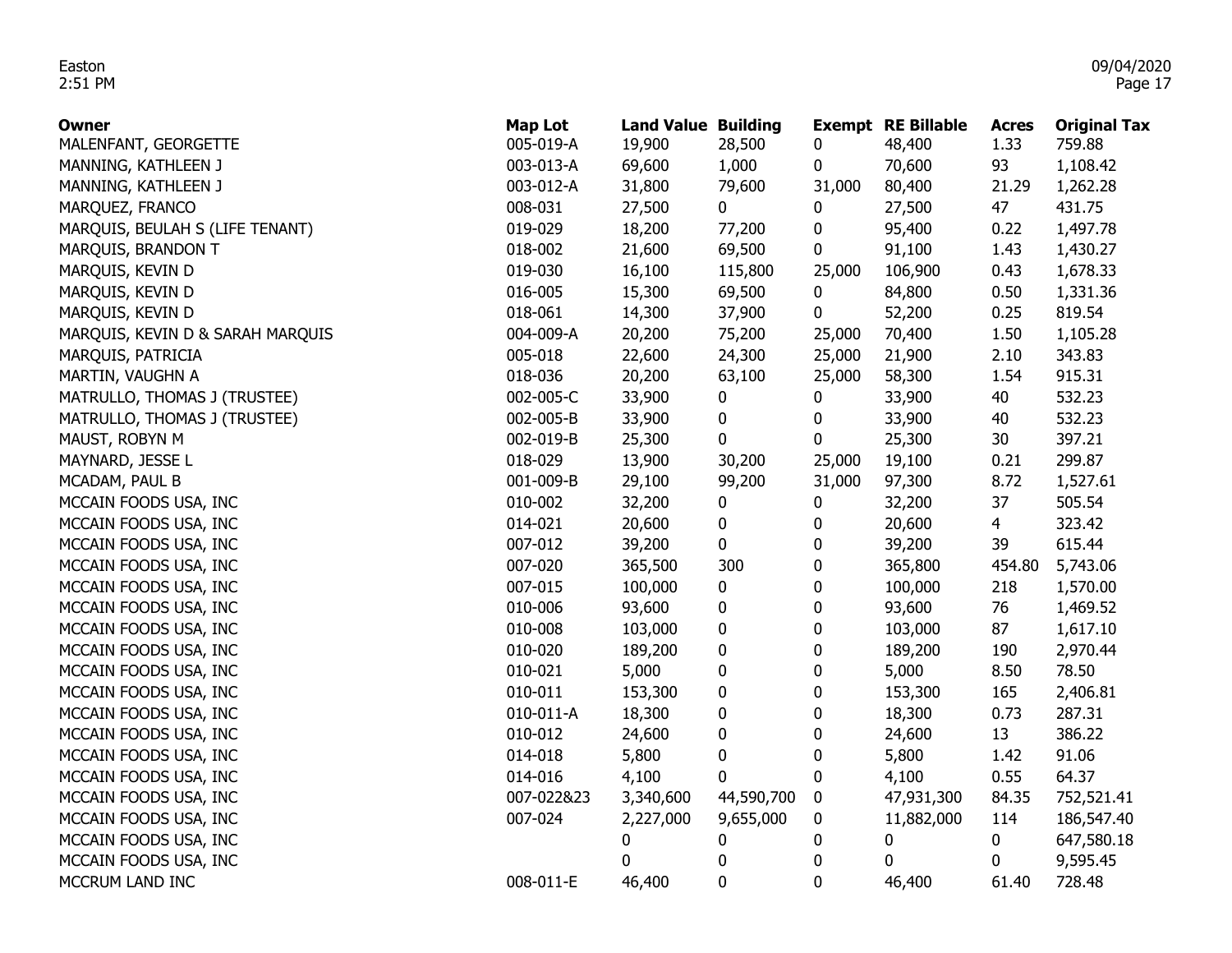| Owner                         | <b>Map Lot</b> | <b>Land Value Building</b> |           |             | <b>Exempt RE Billable</b> | <b>Acres</b>   | <b>Original Tax</b> |
|-------------------------------|----------------|----------------------------|-----------|-------------|---------------------------|----------------|---------------------|
| MCCRUM LAND INC               | 008-006-001    | 44,100                     | 0         | 0           | 44,100                    | 57.37          | 692.37              |
| MCCRUM LAND INC               | 002-013-B      | 153,300                    | 0         | 0           | 153,300                   | 149            | 2,406.81            |
| MCCRUM LAND LLC               | 002-009        | 49,700                     | $\pmb{0}$ | $\pmb{0}$   | 49,700                    | 55             | 780.29              |
| MCCRUM LAND LLC               | 002-011        | 120,500                    | 0         | $\pmb{0}$   | 120,500                   | 119            | 1,891.85            |
| MCCRUM LAND LLC               | 002-002        | 106,500                    | 0         | 0           | 106,500                   | 118            | 1,672.05            |
| MCCRUM LAND LLC               | 002-012        | 90,400                     | 0         | 0           | 90,400                    | 100            | 1,419.28            |
| MCCRUM LAND LLC               | 008-006-011    | 13,000                     | $\pmb{0}$ | $\pmb{0}$   | 13,000                    | 22.26          | 204.10              |
| MCCRUM LAND LLC               | 002-012-A      | 19,900                     | 0         | $\mathbf 0$ | 19,900                    | $\mathbf{1}$   | 312.43              |
| MCENTEE, DAVID                | 019-025        | 15,700                     | 21,600    | 0           | 37,300                    | 0.69           | 585.61              |
| MCGEE STORAGE SOLUTIONS, INC. | 013-002        | 19,100                     | 0         | 0           | 19,100                    | 0.86           | 299.87              |
| MCGILLAN INC                  | 012-005        | 23,400                     | $\pmb{0}$ | $\pmb{0}$   | 23,400                    | 40             | 367.38              |
| MCGILLAN, FREDERICK G JR      | 009-006        | 289,000                    | 0         | $\bf{0}$    | 289,000                   | 187            | 4,537.30            |
| MCGILLAN, FREDERICK G JR      | 009-006-A      | 400                        | 0         | $\bf{0}$    | 400                       | 0.69           | 6.28                |
| MCGINNIS, WES                 | 017-010        | 20,400                     | 35,400    | 0           | 55,800                    | 0.53           | 876.06              |
| MCGLINN, REID A               | 004-033        | 23,400                     | 111,500   | 25,000      | 109,900                   | $\mathbf{1}$   | 1,725.43            |
| MCHUGH, PETER J, HEIRS OF     | 005-035        | 33,900                     | 0         | 0           | 33,900                    | 40             | 532.23              |
| MCLAUGHLIN, WARD              | 001-004        | 21,100                     | 0         | 0           | 21,100                    | 12             | 331.27              |
| MCLAUGHLIN, WARD              | 001-002        | 35,100                     | $\pmb{0}$ | $\pmb{0}$   | 35,100                    | 22             | 551.07              |
| MCLAUGHLIN, WARD              | 001-001-A      | 51,000                     | 0         | $\mathbf 0$ | 51,000                    | 35.60          | 800.70              |
| MCPHERSON, CHRISTOPHER L      | 009-017        | 16,600                     | 39,200    | 0           | 55,800                    | 0.50           | 876.06              |
| MEE, HENRY E JR JT            | 006-016-C      | 13,000                     | 0         | 0           | 13,000                    | 4.30           | 204.10              |
| MERLON CRONKITE FAMILY TRUST  | 007-040-A      | 19,900                     | 62,900    | 0           | 82,800                    | 1              | 1,299.96            |
| MERRILL, LORI E               | 022-008        | 9,200                      | 0         | 0           | 9,200                     | 2.56           | 144.44              |
| MICHAUD, SHAWN M              | 007-068-B      | 20,300                     | 60,300    | 25,000      | 55,600                    | 1.10           | 872.92              |
| MICHAUD, STEVEN M             | 001-015-A      | 28,500                     | 26,700    | 25,000      | 30,200                    | 2.60           | 474.14              |
| MILBURY, COLLEEN M            | 017-023        | 12,600                     | 40,300    | 25,000      | 27,900                    | 0.12           | 438.03              |
| MILBURY, DIANE E              | 001-012-A      | 16,100                     | 60,700    | 25,000      | 51,800                    | $\overline{2}$ | 813.26              |
| MILBURY, GARY T               | 001-012-B      | 16,100                     | 20,700    | 25,000      | 11,800                    | $\overline{2}$ | 185.26              |
| MILLER, HARVEY J              | 011-002        | 70,900                     | 476,600   | 25,000      | 522,500                   | 132            | 8,203.25            |
| MILLER, JACOB E               | 008-023-B      | 96,100                     | 0         | 0           | 96,100                    | 235            | 1,508.77            |
| MILLER, JACOB E JT            | 008-023-A      | 84,200                     | 247,800   | 25,000      | 307,000                   | 172.11         | 4,819.90            |
| MILLER, JOHN J JT             | 008-025-1      | 22,200                     | 123,700   | 25,000      | 120,900                   | 5              | 1,898.13            |
| MILLER, JONI H JT             | 008-017-B      | 21,400                     | 45,300    | 0           | 66,700                    | 3.53           | 1,047.19            |
| MILLER, SHANE P               | 002-019        | 33,000                     | 121,200   | 0           | 154,200                   | 23.37          | 2,420.94            |
| MILLER, URIA E                | 009-016        | 10,000                     | 9,900     | 0           | 19,900                    | $\mathbf{1}$   | 312.43              |
| MILLER, URIA E                | 009-019        | 145,900                    | 309,700   | 25,000      | 430,600                   | 252.25         | 6,760.42            |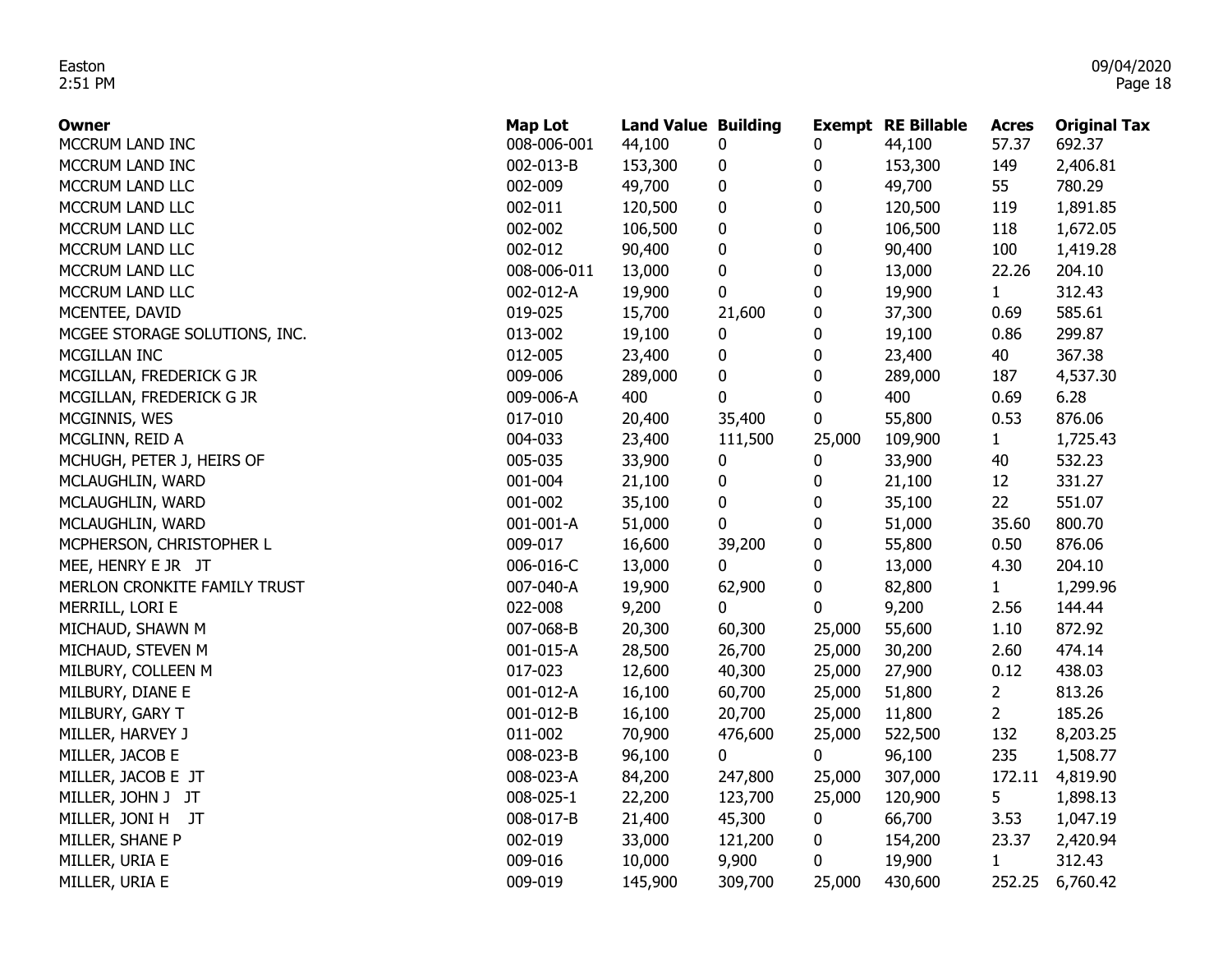| <b>Owner</b>                  | <b>Map Lot</b> | <b>Land Value Building</b> |         |         | <b>Exempt RE Billable</b> | <b>Acres</b> | <b>Original Tax</b> |
|-------------------------------|----------------|----------------------------|---------|---------|---------------------------|--------------|---------------------|
| MILLER, URIA E                | 009-018        | 91,500                     | 257,000 | 0       | 348,500                   | 128          | 5,471.45            |
| MILLER, URIA E                | 008-028        | 27,600                     | 0       | 0       | 27,600                    | 59           | 433.32              |
| MILLS, CHRISTOPHER F          | 017-004        | 20,000                     | 67,500  | 25,000  | 62,500                    | 0.65         | 981.25              |
| MILLS, RODNEY D               | 008-020-C      | 0                          | 0       | 0       | 0                         | 0            | 0.00                |
| MILLS, RODNEY D               | 008-020-A      | 20,000                     | 31,100  | 0       | 51,100                    | 1.25         | 802.27              |
| MILLS, TYLER S                | 004-033-A-001  | 0                          | 8,900   | 8,900   | 0                         | 0            | 0.00                |
| MITCHELL, KEVIN P             | 019-018        | 15,900                     | 72,700  | 25,000  | 63,600                    | 0.41         | 998.52              |
| MONROE, MICHAEL               | 002-016        | 20,500                     | 138,600 | 25,000  | 134,100                   | $\mathbf{2}$ | 2,105.37            |
| MOODY VIEWS IRREVOCABLE TRUST | 001-008-B      | 20,400                     | 0       | 0       | 20,400                    | 2.74         | 320.28              |
| MOODY VIEWS IRREVOCABLE TRUST | 001-009        | 37,500                     | 94,100  | 0       | 131,600                   | 48.10        | 2,066.12            |
| MORIN, JENNIFER J             | 005-017-A      | 30,000                     | 94,800  | 25,000  | 99,800                    | 4            | 1,566.86            |
| MORIN, LUC JEAN               | 002-013        | 19,900                     | 12,500  | 0       | 32,400                    | 30           | 508.68              |
| MOUNTAIN, JOAN M              | 002-010        | 62,000                     | 0       | 0       | 62,000                    | 62           | 973.40              |
| MOUNTAIN, JOAN M              | 002-003        | 63,200                     | 0       | 0       | 63,200                    | 64           | 992.24              |
| MTMM, LLC                     | 018-047        | 14,700                     | 79,100  | 0       | 93,800                    | 0.07         | 1,472.66            |
| MTMM, LLC                     |                | 0                          | 0       | 0       | 0                         | 0            | 189.89              |
| MULLEN, CARL S III            | 014-001        | 20,100                     | 87,700  | 0       | 107,800                   | 1.28         | 1,692.46            |
| MULLEN, CARL S JR             | 004-050-A      | 20,000                     | 93,700  | 25,000  | 88,700                    | 1.16         | 1,392.59            |
| MURRAY, DAVID C               | 009-014        | 22,800                     | 77,200  | 25,000  | 75,000                    | 0.41         | 1,177.50            |
| NADEAU, HOLLY R               | 002-013-A      | 20,500                     | 1,600   | 0       | 22,100                    | $2^{\circ}$  | 346.97              |
| NADEAU, JOANNE                | 023-013        | 11,300                     | 0       | 0       | 11,300                    | 1.40         | 177.41              |
| NADEAU, JOANNE JT             | 023-010        | 20,300                     | 100,900 | 31,000  | 90,200                    | 1.70         | 1,416.14            |
| NADEAU, JOHATHAN D            | 023-014        | 20,100                     | 95,100  | 25,000  | 90,200                    | 1.40         | 1,416.14            |
| NADEAU, NORMAN J              | 023-015        | 24,900                     | 108,400 | 25,000  | 108,300                   | 1.70         | 1,700.31            |
| NADEAU, STEVE                 | 002-019-A      | 34,700                     | 0       | 0       | 34,700                    | 46           | 544.79              |
| NADEAU, STEVE A JT            | 008-024-2      | 46,000                     | 284,200 | 25,000  | 305,200                   | 28.83        | 4,791.64            |
| NASERI, HUSSAIN M             | 007-055        | 52,100                     | 170,100 | 0       | 222,200                   | 52           | 3,488.54            |
| NELSON, SUSAN                 | 004-044-C      | 20,500                     | 137,200 | 0       | 157,700                   | 2            | 2,475.89            |
| NEPTUNE, MICHAEL L            | 006-007-001    | 16,200                     | 0       | 0       | 16,200                    | 9.73         | 254.34              |
| NESTLE HOLDINGS, INC          |                | 0                          | 0       | 0       | 0                         | 0            | 10.17               |
| NETWEALTH LLC                 | 008-006-005    | 17,800                     | 0       | 0       | 17,800                    | 12.35        | 279.46              |
| NEW ENGLAND TEL & TEL CO      | 018-015        | 5,900                      | 93,300  | 0       | 99,200                    | 0.07         | 1,557.44            |
| NEW SONG CHURCH               | 017-025        | 19,500                     | 474,200 | 493,700 | 0                         | 0.93         | 0.00                |
| NEWMAN, MICHAEL               | 003-018        | 22,900                     | 94,700  | 0       | 117,600                   | 6.10         | 1,846.32            |
| NICHOLS, CLAYTON (HEIRS)      | 008-022        | 86,600                     | 22,200  | 0       | 108,800                   | 85           | 1,708.16            |
| NICHOLS, KEVIN M              | 003-011        | 3,900                      | 2,300   | 0       | 6,200                     | 3            | 97.34               |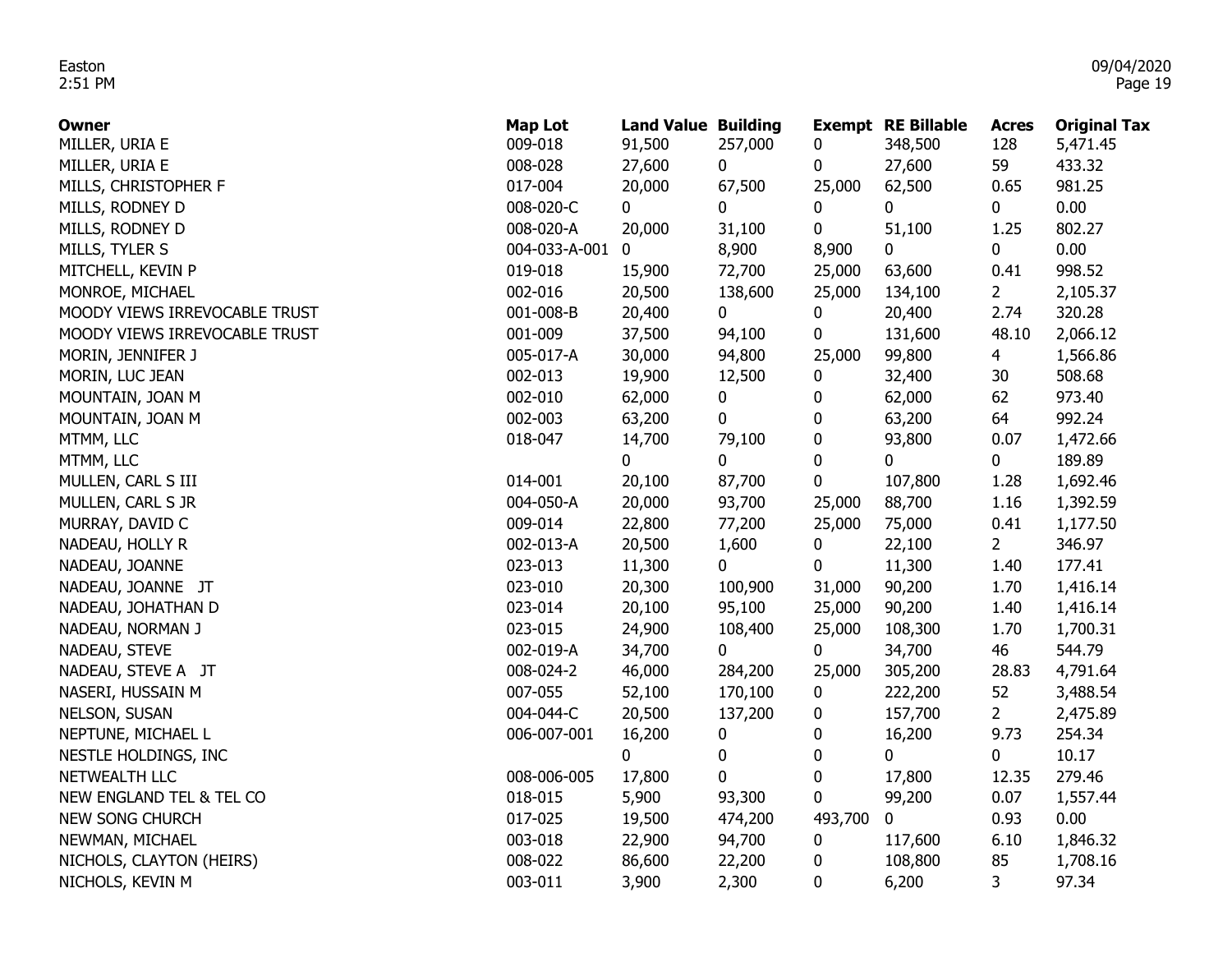| <b>Owner</b>                                  | <b>Map Lot</b> | <b>Land Value Building</b> |         |         | <b>Exempt RE Billable</b> | <b>Acres</b>   | <b>Original Tax</b> |
|-----------------------------------------------|----------------|----------------------------|---------|---------|---------------------------|----------------|---------------------|
| NICHOLS, LAWRENCE W                           | 008-022-A      | 19,900                     | 21,500  | 25,000  | 16,400                    | $\mathbf{1}$   | 257.48              |
| NICHOLSON, BUDD B                             | 009-022-A      | 19,900                     | 43,900  | 0       | 63,800                    | $\mathbf{1}$   | 1,001.66            |
| NICHOLSON, DOROTHY (HEIRS)                    | 009-020        | 1,600                      | 0       | 0       | 1,600                     | 0.34           | 25.12               |
| NORTHEAST TREE HARVESTING INC                 |                | 0                          | 0       | 0       | 0                         | 0              | 0.00                |
| NPRTO NORTH-EAST, LLC DBA PROGRESSIVE LEASING |                | $\mathbf 0$                | 0       | 0       | $\mathbf 0$               | 0              | 0.00                |
| ODULO, ANATOLY B                              | 005-028        | 8,100                      | 2,800   | 0       | 10,900                    | 0.45           | 171.13              |
| OELSCHLEGEL, AMANDA                           | 009-013-B      | 13,500                     | 0       | 0       | 13,500                    | 5              | 211.95              |
| OLANO, FRANCISCO J & LYDIETTE R (TRUSTEES)    | 011-002-A      | 44,200                     | 126,800 | 0       | 171,000                   | 40             | 2,684.70            |
| OLIVER, TONYA A JT                            | 023-016        | 20,100                     | 55,700  | 25,000  | 50,800                    | 1.40           | 797.56              |
| O'NEILL, NANCY T                              | 001-027-A      | 30,500                     | 195,200 | 25,000  | 200,700                   | $\overline{2}$ | 3,150.99            |
| OSGOOD, SHERRILL                              | 004-013        | 600                        | 0       | 0       | 600                       | $\overline{2}$ | 9.42                |
| OSGOOD, THOMAS F                              | 005-012-A      | 22,200                     | 121,400 | 31,000  | 112,600                   | 5              | 1,767.82            |
| OSGOOD, THOMAS F                              | 004-055-A      | 63,600                     | 0       | 0       | 63,600                    | 48.74          | 998.52              |
| OSGOOD, WALTER E JT                           | 004-057-G      | 20,800                     | 83,200  | 31,000  | 73,000                    | 2.48           | 1,146.10            |
| PAGE, ADELINE A                               | 005-008        | 19,000                     | 9,300   | 0       | 28,300                    | 0.84           | 444.31              |
| PAGE, HEIRS OF R L                            | 017-019        | 4,500                      | 0       | 0       | 4,500                     | 0.25           | 70.65               |
| PAGE, HEIRS OF R L                            | 016-007        | 17,200                     | 4,100   | 0       | 21,300                    | 1.89           | 334.41              |
| PAGE, MARYANNE                                | 006-004        | 20,100                     | 103,000 | 25,000  | 98,100                    | 1.31           | 1,540.17            |
| PAGE, MARYANNE                                | 006-005        | 18,400                     | 0       | 0       | 18,400                    | 0.75           | 288.88              |
| PAGE, WILLIAM W                               | 004-049-A      | 21,700                     | 62,400  | 25,000  | 59,100                    | 0.63           | 927.87              |
| PALMER, WILLIE H                              | 008-024-1      | 24,000                     | 62,500  | 0       | 86,500                    | 8              | 1,358.05            |
| PALMER, WILLIE H                              | 008-021        | 22,200                     | 90,800  | 25,000  | 88,000                    | 5              | 1,381.60            |
| PANGBURN, CHRISTOPHER A                       | 001-029        | 46,800                     | 0       | 0       | 46,800                    | 80             | 734.76              |
| PANGBURN, CHRISTOPHER A                       | 001-028        | 78,700                     | 21,100  | 0       | 99,800                    | 86.50          | 1,566.86            |
| PANGBURN, CHRISTOPHER A                       | 008-011-C      | 19,900                     | 25,900  | 0       | 45,800                    | $\mathbf{1}$   | 719.06              |
| PANGBURN, STEPHEN                             | 008-020-003    | 31,900                     | 185,800 | 25,000  | 192,700                   | 9.05           | 3,025.39            |
| PANGBURN, STEVE                               | 007-003-E      | 26,800                     | 35,600  | 0       | 62,400                    | $\overline{2}$ | 979.68              |
| PARKER, RYAN M                                | 004-043-A      | 26,700                     | 66,800  | 0       | 93,500                    | 12.60          | 1,467.95            |
| PARLIN, DEBBIE E                              | 009-010        | 4,200                      | 0       | 0       | 4,200                     | $\overline{4}$ | 65.94               |
| PARLIN, DEBBIE E                              | 009-012        | 20,000                     | 58,100  | 25,000  | 53,100                    | 1.21           | 833.67              |
| PARLIN, LEIGHTON J                            | 008-020-002    | 20,900                     | 123,400 | 25,000  | 119,300                   | 2.69           | 1,873.01            |
| PATTEE PAGE POST #187 AMERICAN LEGION         | 018-014        | 16,500                     | 93,500  | 110,000 | $\mathbf 0$               | 0.12           | 0.00                |
| PATTERSON, KORRIN L                           | 001-014-A      | 42,700                     | 87,900  | 25,000  | 105,600                   | 40             | 1,657.92            |
| PATTERSON, KORRIN L                           | 001-014        | 41,000                     | 0       | 0       | 41,000                    | 52             | 643.70              |
| PATTERSON, PATRICK T                          | 020-008        | 17,200                     | 48,600  | 0       | 65,800                    | 0.34           | 1,033.06            |
| PEERS, DALE W                                 | 010-020-A      | 21,200                     | 115,100 | 31,000  | 105,300                   | 3.20           | 1,653.21            |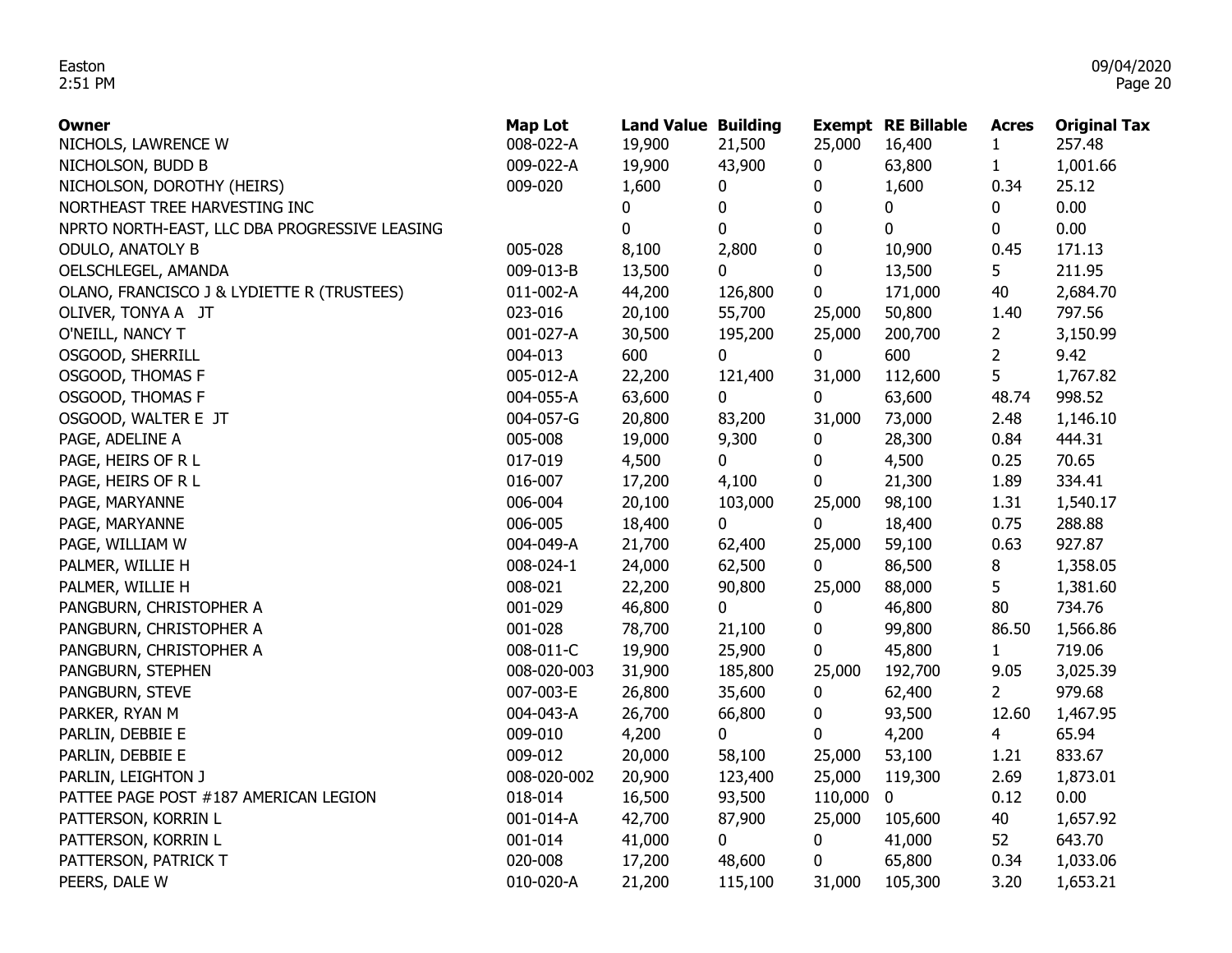| Owner                          | <b>Map Lot</b>  | <b>Land Value Building</b> |             |                  | <b>Exempt RE Billable</b> | <b>Acres</b>   | <b>Original Tax</b> |
|--------------------------------|-----------------|----------------------------|-------------|------------------|---------------------------|----------------|---------------------|
| PEERS, EDWARD C                | 001-027         | 46,800                     | 72,400      | 0                | 119,200                   | 47             | 1,871.44            |
| PELFREY, JEAN E                | 018-054         | 17,800                     | 37,400      | 25,000           | 30,200                    | 0.64           | 474.14              |
| PELKEY, LAWRENCE JT            | 007-059-A       | 19,900                     | 58,900      | 31,000           | 47,800                    | 1.06           | 750.46              |
| PELLETIER, BEATRICE B HEIRS OF | 007-045-A       | 18,700                     | 10,900      | 0                | 29,600                    | 0.80           | 464.72              |
| PELLETIER, MARK                | 007-051         | 18,600                     | 4,700       | 0                | 23,300                    | $\mathbf{1}$   | 365.81              |
| PELLETIER, MATTHEW M JT        | 004-020-N       | 38,000                     | 118,500     | 25,000           | 131,500                   | $\overline{2}$ | 2,064.55            |
| PENDEXTER, ANDREW W            | 019-026         | 15,000                     | 37,200      | 31,000           | 21,200                    | 0.39           | 332.84              |
| PERKINS, MATTHEW A             | 001-010-A       | 19,900                     | 4,500       | 0                | 24,400                    | $\mathbf{1}$   | 383.08              |
| PERRO HOLDINGS LLC             | 014-009         | 57,400                     | 130,500     | 0                | 187,900                   | 1.16           | 2,950.03            |
| PERRO HOLDINGS LLC             |                 | 0                          | 0           | $\bf{0}$         | 0                         | 0              | 579.50              |
| PERRY, ALEXANDER J             | 018-040         | 15,800                     | 57,000      | 0                | 72,800                    | 0.40           | 1,142.96            |
| PERRY, ANDREW D                | 007-031         | 54,100                     | 40,500      | 25,000           | 69,600                    | 59             | 1,092.72            |
| PESSINI, NATE                  | 004-033-A-006   | 0.                         | 6,200       | 0                | 6,200                     | 0              | 97.34               |
| PHILBRICK, FREDERICK H         | 005-030         | 14,300                     | 3,200       | 17,500           | 0                         | 0.25           | 0.00                |
| PHILBROOK, MARCUS              | 019-021         | 16,600                     | 6,800       | 0                | 23,400                    | 0.50           | 367.38              |
| PINE TREE BAPTIST CHURCH       | 007-062         | 14,100                     | 230,000     | 244,100          | $\boldsymbol{0}$          | 0.23           | 0.00                |
| PINE TREE CEMETERY             | 007-064         | 11,700                     | 0           | 11,700           | 0                         | 2.03           | 0.00                |
| PITNEY BOWES GLOBAL FINANCIAL  |                 | 0                          | 0           | 0                | 0                         | 0              | 0.00                |
| PITNEY BOWES, INC              |                 | 0                          | $\mathbf 0$ | $\bf{0}$         | 0                         | 0              | 0.00                |
| PLANETA, CHERYL D              | 007-036-A       | 11,900                     | 0           | $\bf{0}$         | 11,900                    | 2.33           | 186.83              |
| PLOURDE, COLLEEN R             | 007-029-ON      | 0                          | 4,000       | 0                | 4,000                     | 0              | 62.80               |
| PLOURDE, RANDY A               | 007-029         | 64,800                     | 55,900      | 25,000           | 95,700                    | 54             | 1,502.49            |
| PLOURDE, RAYMOND N             | 007-018         | 34,000                     | 199,800     | 0                | 233,800                   | 4.07           | 3,670.66            |
| POLAR CAPITAL LLC              | 004-033-A-008 0 |                            | 16,900      | 0                | 16,900                    | 0              | 265.33              |
| POLAR CAPITAL LLC              | 004-033-A-011 0 |                            | 2,800       | 0                | 2,800                     | 0              | 43.96               |
| POLAR CAPITAL LLC              | 004-033-A-012 0 |                            | 7,500       | 0                | 7,500                     | 0              | 117.75              |
| POLAR CAPITAL LLC              | 004-033-A-016 0 |                            | 6,800       | 0                | 6,800                     | 0              | 106.76              |
| POLAR CAPITAL LLC              | 004-033-A-009 0 |                            | 7,100       | $\boldsymbol{0}$ | 7,100                     | 0              | 111.47              |
| POLAR CAPITAL LLC              | 004-033-A       | 94,300                     | 0           | $\bf{0}$         | 94,300                    | 29.25          | 1,480.51            |
| POOLE, ROXANNE R               | 008-005         | 3,700                      | 0           | 0                | 3,700                     | 2.50           | 58.09               |
| POOLE, ROXANNE R               | 008-006-C       | 21,400                     | 119,400     | 25,000           | 115,800                   | 3.50           | 1,818.06            |
| PORTER FARMS, LLC              | 004-021         | 111,700                    | $\mathbf 0$ | 0                | 111,700                   | 80             | 1,753.69            |
| PORTER FARMS, LLC              | 004-001-A       | 11,400                     | 140,700     | $\pmb{0}$        | 152,100                   | 1.46           | 2,387.97            |
| PORTLAND CELLULAR PARTNERSHIP  | 005-005-ON-2    | 0                          | 181,300     | $\pmb{0}$        | 181,300                   | 0              | 2,846.41            |
| PORTLAND CELLULAR-DBA VERIZON  |                 | 0                          | 0           | 0                | 0                         | 0              | 527.35              |
| PRESTWOOD, MARK                | 001-032-A       | 25,600                     | 165,900     | 25,000           | 166,500                   | 10.68          | 2,614.05            |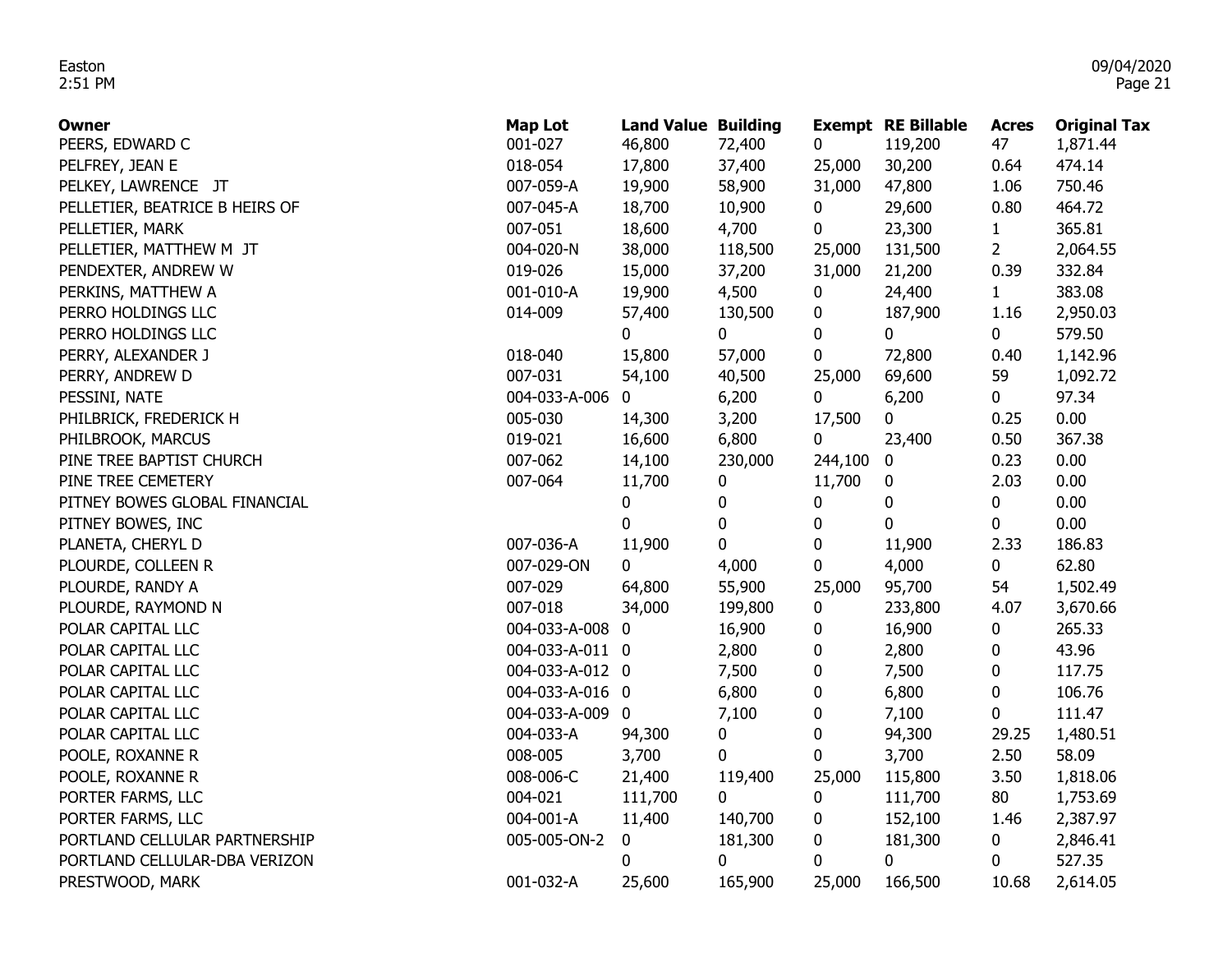| Owner                              | <b>Map Lot</b> | <b>Land Value Building</b> |         |             | <b>Exempt RE Billable</b> | <b>Acres</b>   | <b>Original Tax</b> |
|------------------------------------|----------------|----------------------------|---------|-------------|---------------------------|----------------|---------------------|
| PYTLAK, BETHANY R                  | 005-001-C      | 20,200                     | 36,800  | 0           | 57,000                    | 0.92           | 894.90              |
| QLT CONSUMER LEASE SERVICES INC    |                | 0                          | 0       | 0           | $\mathbf 0$               | 0              | 0.00                |
| RACE, BYRON                        | 008-050        | 20,500                     | 89,800  | 25,000      | 85,300                    | 2.07           | 1,339.21            |
| RACE, BYRON A                      | 008-051        | 11,700                     | 0       | 0           | 11,700                    | 2.07           | 183.69              |
| RACE, BYRON A                      | 008-052        | 11,700                     | 0       | 0           | 11,700                    | 2.07           | 183.69              |
| RACE, BYRON A                      | 008-048        | 11,700                     | 0       | $\bf{0}$    | 11,700                    | 2.07           | 183.69              |
| RACE, BYRON A                      | 008-060-A      | 14,300                     | 0       | 0           | 14,300                    | 6.38           | 224.51              |
| RATTRAY, ANITA E - LIFE ESTATE     | 004-045-B      | 29,000                     | 133,800 | 25,000      | 137,800                   | 2.50           | 2,163.46            |
| RAYMOND, ZACHARY R                 | 008-060-C      | 12,500                     | 110,600 | 0           | 123,100                   | 3.35           | 1,932.67            |
| REED, JEREMY L                     | 006-003        | 26,300                     | 50,500  | 0           | 76,800                    | 3.91           | 1,205.76            |
| RICHARDSON, KEITH A                | 004-057-B      | 22,200                     | 95,900  | 25,000      | 93,100                    | 5 <sub>1</sub> | 1,461.67            |
| RICHARDSON, KIM L                  | 019-028        | 14,800                     | 39,100  | 0           | 53,900                    | 0.29           | 846.23              |
| RICHARDSON, MARK S                 | 006-013-A      | 20,000                     | 8,600   | 0           | 28,600                    | 1.22           | 449.02              |
| ROBBINS, ANNA V                    | 015-004        | 16,600                     | 14,400  | 0           | 31,000                    | 0.50           | 486.70              |
| ROBBINS, BURNAM T JR               | 004-033-B      | 12,500                     | 26,100  | 0           | 38,600                    | 3.30           | 606.02              |
| ROBBINS, GLORIA M                  | 007-014-B      | 17,500                     | 53,200  | 25,000      | 45,700                    | 0.61           | 717.49              |
| ROBBINS, WARNER C                  | 015-007-A      | 25,000                     | 16,100  | $\mathbf 0$ | 41,100                    | 0.53           | 645.27              |
| ROBBINS, WARNER C                  | 007-014-A      | 18,500                     | 18,800  | 25,000      | 12,300                    | 0.77           | 193.11              |
| ROMANO, ALFRED M JR                | 008-012        | 21,100                     | 0       | 0           | 21,100                    | 176.10         | 331.27              |
| ROMANO, ALFRED M JR                | 008-006-009    | 21,600                     | 0       | 0           | 21,600                    | 18.87          | 339.12              |
| ROONEY, JASON S                    | 018-033-A      | 20,000                     | 48,600  | 25,000      | 43,600                    | 1.25           | 684.52              |
| ROONEY, MICHAEL                    | 019-014        | 18,600                     | 17,300  | 25,000      | 10,900                    | 0.78           | 171.13              |
| ROONEY, SETH D                     | 004-020-K      | 10,400                     | 0       | $\mathbf 0$ | 10,400                    | 1.13           | 163.28              |
| ROONEY, SETH D                     | 004-020-L      | 50,600                     | 113,200 | 25,000      | 138,800                   | 1.13           | 2,179.16            |
| ROONEY, STEPHEN J JT               | 004-045-D      | 30,100                     | 149,700 | 25,000      | 154,800                   | 1.48           | 2,430.36            |
| ROUSE, BRIAN J JT                  | 004-056        | 22,200                     | 57,600  | 25,000      | 54,800                    | $\mathbf{1}$   | 860.36              |
| RUSSELL, ADAM G                    | 002-019-C      | 34,100                     | 239,700 | 25,000      | 248,800                   | 45             | 3,906.16            |
| SAFETY-KLEEN SYSTEMS, INC          |                | 0                          | 0       | 0           | 0                         | 0              | 5.34                |
| SALO, CHRISTINA M                  | 018-033        | 24,900                     | 125,900 | 25,000      | 125,800                   | 2.07           | 1,975.06            |
| SAMON, MICHAEL E & JO ANN TRUSTEES | 003-026        | 48,000                     | 33,300  | 31,000      | 50,300                    | 37             | 789.71              |
| SAUCIER, LEO L                     | 001-030-001    | 20,300                     | 42,100  | 25,000      | 37,400                    | 1.69           | 587.18              |
| SCANLIN, JAYME D                   | 006-002-A      | 24,400                     | 80,400  | 25,000      | 79,800                    | 3              | 1,252.86            |
| SCANLIN, WINSTON A                 | 019-009        | 19,600                     | 98,900  | 25,000      | 93,500                    | 0.29           | 1,467.95            |
| SCIENTIFIC GAMES INTERNATIONAL     |                | 0                          | 0       | 0           | $\mathbf 0$               | 0              | 100.67              |
| SCOTT, LOOMIS L JR                 | 004-051-A      | 20,700                     | 83,000  | 25,000      | 78,700                    | 2.34           | 1,235.59            |
| SCOVIL APARTMENTS, LLC             | 014-007        | 15,500                     | 34,500  | 0           | 50,000                    | 0.37           | 785.00              |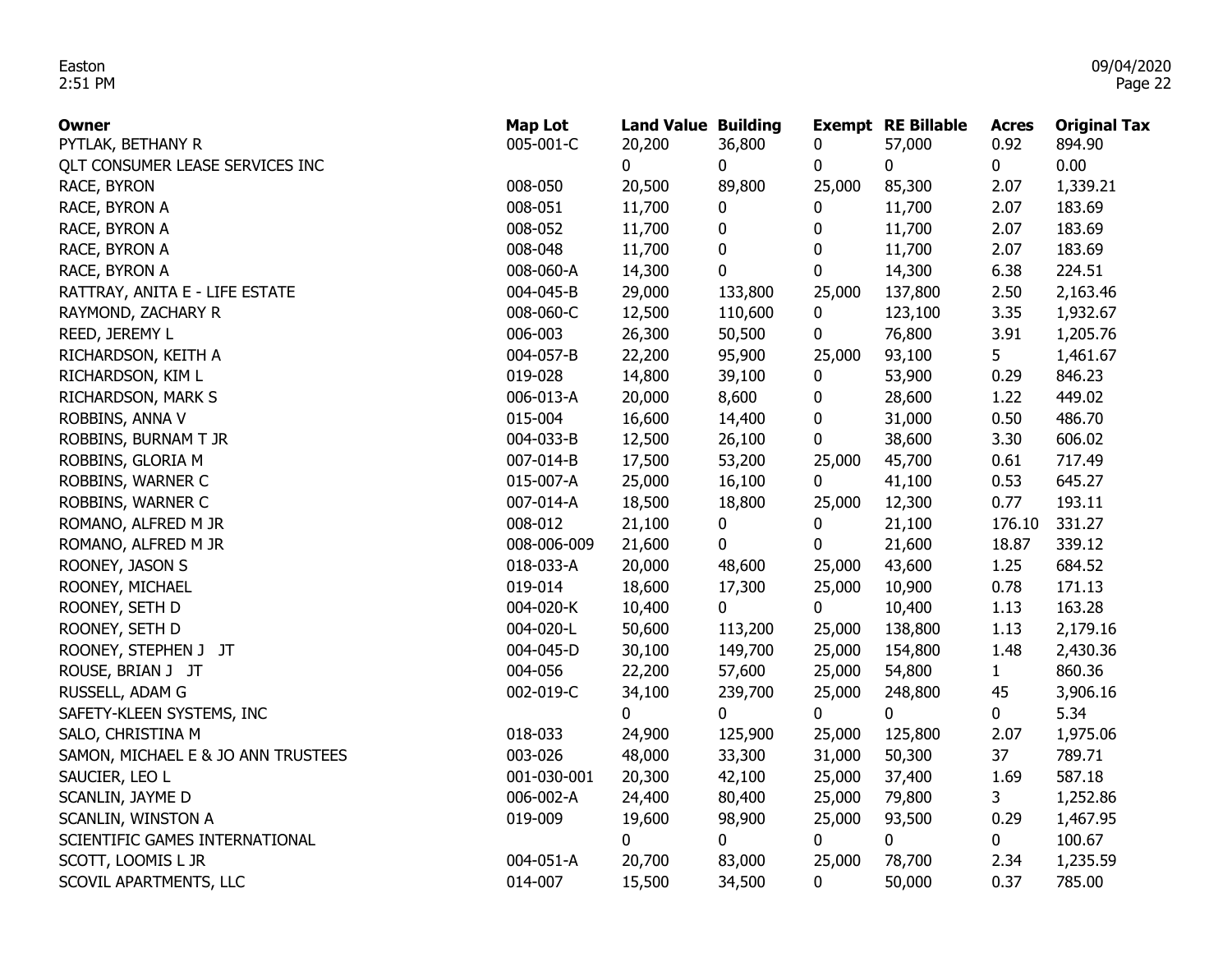| Owner                                    | <b>Map Lot</b> | <b>Land Value Building</b> |             |             | <b>Exempt RE Billable</b> | <b>Acres</b>   | <b>Original Tax</b> |
|------------------------------------------|----------------|----------------------------|-------------|-------------|---------------------------|----------------|---------------------|
| SCOVIL APARTMENTS, LLC                   | 018-012        | 41,200                     | 132,200     | 0           | 173,400                   | 0.45           | 2,722.38            |
| SCOVIL APARTMENTS, LLC                   | 014-006        | 10,200                     | $\mathbf 0$ | 0           | 10,200                    | 0.27           | 160.14              |
| SECRETARY OF HOUSING & URBAN DEVELOPMENT | 002-016-B      | 20,300                     | 60,400      | 0           | 80,700                    | 1.70           | 1,266.99            |
| SHARPE, JASON J                          | 017-008        | 22,300                     | 69,600      | 0           | 91,900                    | 1.15           | 1,442.83            |
| SHAW, BRYAN A                            | 001-032-E      | 21,800                     | 140,700     | 25,000      | 137,500                   | 4.32           | 2,158.75            |
| SHAW, ELIZABETH T                        | 004-007        | 14,600                     | $\mathbf 0$ | $\mathbf 0$ | 14,600                    | 6.90           | 229.22              |
| SHAW, JAMES D                            | 019-005        | 17,700                     | 52,500      | 25,000      | 45,200                    | 0.32           | 709.64              |
| SHAW, LOIS E                             | 006-012-A      | 19,900                     | 34,600      | 31,000      | 23,500                    | $\mathbf{1}$   | 368.95              |
| SHAW, TRAVIS J                           | 015-006        | 23,200                     | 47,700      | 0           | 70,900                    | $\mathbf{1}$   | 1,113.13            |
| SHERMAN, SCOTT C                         | 003-014        | 30,800                     | 0           | 0           | 30,800                    | 95             | 483.56              |
| SHERMAN, SCOTT C                         | 003-014-A      | 11,700                     | 0           | 0           | 11,700                    | 2.04           | 183.69              |
| SHERWOOD, CATHIE                         | 001-010-D      | 22,500                     | 80,000      | 31,000      | 71,500                    | 5.53           | 1,122.55            |
| SIDDIQUI, YOOSUF S                       | 004-020-012    | 36,900                     | 122,600     | 25,000      | 134,500                   | $\mathbf{1}$   | 2,111.65            |
| SIMS, WARREN F                           | 006-016-A      | 5,600                      | 0           | 0           | 5,600                     | $\mathbf{1}$   | 87.92               |
| SIMS, WARREN F                           | 006-018        | 82,800                     | 349,400     | 0           | 432,200                   | 68.50          | 6,785.54            |
| SKIDGEL, EDWARD L JT                     | 008-006-A      | 20,700                     | 19,500      | 25,000      | 15,200                    | 2.45           | 238.64              |
| SMITH, CHRISTINE M                       | 020-009-A-006  | 0                          | 5,900       | 0           | 5,900                     | 0              | 92.63               |
| SMITH, CHRISTINE M                       | 020-009-A      | 72,400                     | 0           | 0           | 72,400                    | 2.23           | 1,136.68            |
| SMITH, CHRISTINE M                       | 020-009-A-008  | 0                          | 9,600       | 0           | 9,600                     | $\mathbf 0$    | 150.72              |
| SMITH, EZALEE M                          | 019-016        | 20,300                     | 64,100      | 25,000      | 59,400                    | 0.61           | 932.58              |
| SMITH, HEIRS OF VANCE A                  | 019-017        | 20,900                     | 74,100      | 25,000      | 70,000                    | 0.80           | 1,099.00            |
| SMITH, JONATHAN C JT                     | 018-035        | 18,700                     | 49,800      | 25,000      | 43,500                    | 0.80           | 682.95              |
| SODERBERG COMPANY, INC                   | 007-011        | 101,200                    | 0           | 0           | 101,200                   | 20             | 1,588.84            |
| SOLENIS, LLC                             |                | 0                          | 0           | $\bf{0}$    | 0                         | 0              | 93.38               |
| SOTOMAYOR, MARK J                        | 008-018-A      | 42,500                     | 154,300     | 25,000      | 171,800                   | 4.61           | 2,697.26            |
| SPAULDING, DONALD B                      | 004-012-005    | 0                          | 14,400      | 14,400      | 0                         | 0              | 0.00                |
| SPECTRUM NORTHEAST LLC                   |                | 0                          | 0           | 0           | $\bf{0}$                  | 0              | 3,798.25            |
| SPECTRUM NORTHEAST LLC                   |                | 0                          | $\mathbf 0$ | 0           | $\mathbf{0}$              | 0              | 32.94               |
| ST PETER, FRED H                         | 008-019-C      | 20,500                     | 51,500      | 25,000      | 47,000                    | $\overline{2}$ | 737.90              |
| ST PIERRE, DONNA M                       | 008-019-A      | 21,100                     | 72,200      | 25,000      | 68,300                    | 3              | 1,072.31            |
| <b>STATE OF MAINE</b>                    | 014-020        | 1,400                      | 0           | 1,400       | 0                         | 0.25           | 0.00                |
| STATE OF MAINE - DEPT OF TRANSPORTATION  | 014-014        | 22,300                     | 2,500       | 24,800      | 0                         | 0.37           | 0.00                |
| STATE OF MAINE - DEPT OF TRANSPORTATION  | 014-019-ON     | 0                          | 236,400     | 236,400     | $\bf{0}$                  | 0              | 0.00                |
| STATE OF MAINE - DEPT OF TRANSPORTATION  | 014-013        | 6,100                      | 0           | 6,100       | 0                         | 1.85           | 0.00                |
| STICKNEY, GEORGE W                       | 018-058        | 21,400                     | 50,200      | 25,000      | 46,600                    | 0.76           | 731.62              |
| STICKNEY, MICHAEL R                      | 001-041        | 28,400                     | 106,500     | 0           | 134,900                   | 1.50           | 2,117.93            |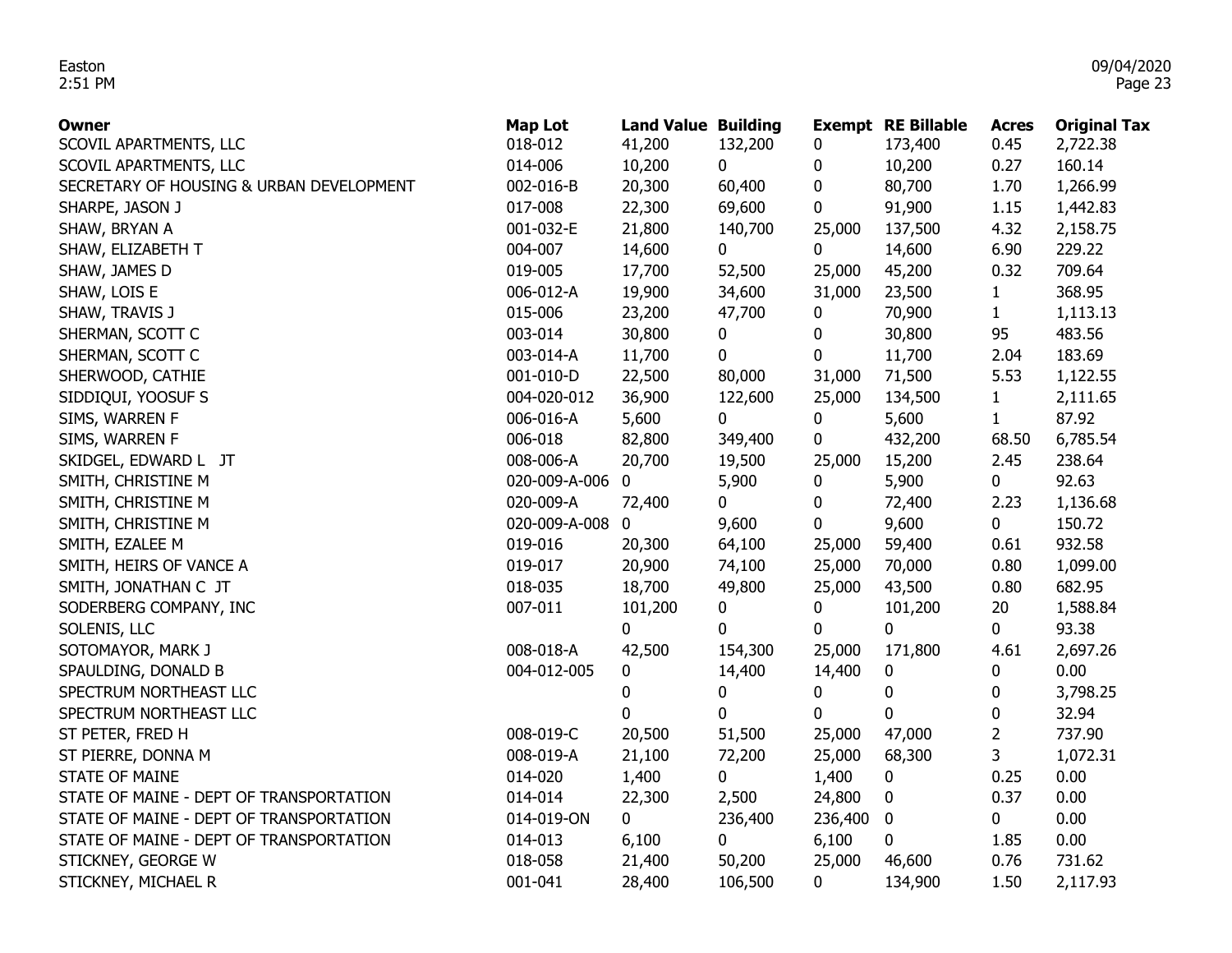| Owner                             | <b>Map Lot</b> | <b>Land Value Building</b> |         |             | <b>Exempt RE Billable</b> | <b>Acres</b> | <b>Original Tax</b> |
|-----------------------------------|----------------|----------------------------|---------|-------------|---------------------------|--------------|---------------------|
| SULLIVAN ROBERT L & LORENA JT     | 003-019        | 21,100                     | 60,400  | 25,000      | 56,500                    | 3            | 887.05              |
| SWALLOW, DANIEL J JT              | 001-026-B      | 32,800                     | 97,500  | 0           | 130,300                   | 23           | 2,045.71            |
| SWARTZENTRUBER, JONAS J           | 007-066        | 1,700                      | 0       | 0           | 1,700                     | 0.37         | 26.69               |
| SWARTZENTRUBER, JONAS J<br>JT     | 010-020-B      | 18,000                     | 398,400 | 25,000      | 391,400                   | 12.80        | 6,144.98            |
| SWARTZENTRUBER, SAMUEL M JT       | 006-007        | 102,400                    | 300,500 | 25,000      | 377,900                   | 120.27       | 5,933.03            |
| SWEENEY, WILLIAM E IV             | 020-006        | 19,100                     | 85,900  | 25,000      | 80,000                    | 0.86         | 1,256.00            |
| TAYLOR, DANNY P                   | 007-013        | 20,000                     | 14,800  | $\mathbf 0$ | 34,800                    | 1.21         | 546.36              |
| TAYLOR, LEE H                     | 018-020        | 20,500                     | 92,800  | 37,000      | 76,300                    | 0.67         | 1,197.91            |
| TEDFORD, JOSEPH JT                | 023-012        | 25,100                     | 60,400  | 0           | 85,500                    | 1.40         | 1,342.35            |
| TENNEY, CHRISTOPHER R             | 009-003        | 30,200                     | 86,400  | 25,000      | 91,600                    | 3.61         | 1,438.12            |
| THE ULTIMATE SOFTWARE GROUP, INC. |                | 0                          | 0       | 0           | 0                         | 0            | 10.39               |
| THOMPSON, JASON L                 | 018-056        | 17,600                     | 61,100  | 25,000      | 53,700                    | 0.63         | 843.09              |
| TIBBETTS, ADAM                    | 013-003        | 16,600                     | 53,200  | 25,000      | 44,800                    | 0.49         | 703.36              |
| TIBBETTS, MICHAEL                 | 007-069-A      | 19,900                     | 35,200  | 25,000      | 30,100                    | 1            | 472.57              |
| TOMPKINS, CODY J JT               | 008-023        | 36,100                     | 257,500 | 25,000      | 268,600                   | 28.70        | 4,217.02            |
| TOMPKINS, CODY J JT               | 005-003        | 20,000                     | 42,400  | $\mathbf 0$ | 62,400                    | 1.20         | 979.68              |
| TOMPKINS, DALE W                  | 022-005        | 18,800                     | 35,700  | 25,000      | 29,500                    | 1.06         | 463.15              |
| TOMPKINS, JOSEPH J                | 008-011-D      | 46,800                     | 146,000 | 25,000      | 167,800                   | 47           | 2,634.46            |
| TOMPKINS, LISA S                  | 018-041-A      | 20,300                     | 59,300  | 25,000      | 54,600                    | 1.75         | 857.22              |
| TOMPKINS, SAMUEL A                | 008-020        | 35,500                     | 68,300  | 25,000      | 78,800                    | 23.21        | 1,237.16            |
| TOMPKINS, TRENT M                 | 008-011-F      | 22,400                     | 33,900  | 25,000      | 31,300                    | 5.30         | 491.41              |
| TOMPKINS, WILFRED J JT            | 001-028-A      | 20,200                     | 74,900  | 25,000      | 70,100                    | 1.50         | 1,100.57            |
| TOWLE, STEPHEN M                  | 008-010        | 37,200                     | 210,300 | 25,000      | 222,500                   | 80           | 3,493.25            |
| TOWN OF EASTON                    | 018-009        | 2,200                      | 0       | 2,200       | $\boldsymbol{0}$          | 0.63         | 0.00                |
| TOWN OF EASTON                    | 008-002        | 98,900                     | 0       | 98,900      | $\boldsymbol{0}$          | 151          | 0.00                |
| TOWN OF EASTON                    | 004-039        | 500                        | 0       | 500         | $\boldsymbol{0}$          | 0.17         | 0.00                |
| TOWN OF EASTON                    | 004-042        | 1,100                      | 0       | 1,100       | $\boldsymbol{0}$          | 0.15         | 0.00                |
| TOWN OF EASTON                    | 002-008        | 4,500                      | 0       | 4,500       | 0                         | 0.66         | 0.00                |
| TOWN OF EASTON                    | 004-019        | 42,000                     | 652,500 | 694,500     | $\bf{0}$                  | 29.36        | 0.00                |
| TOWN OF EASTON                    | 023-011        | 11,400                     | 0       | 11,400      | $\bf{0}$                  | 1.50         | 0.00                |
| TOWN OF EASTON                    | 018-046        | 27,000                     | 230,400 | 257,400 0   |                           | 0.24         | 0.00                |
| TOWN OF EASTON                    | 018-052        | 51,700                     | 117,400 | 169,100 0   |                           | 4.23         | 0.00                |
| TOWN OF EASTON                    | 008-046        | 13,000                     | 0       | 13,000      | $\bf{0}$                  | 4.14         | 0.00                |
| TOWN OF EASTON                    | 018-059        | 36,000                     | 153,500 | 189,500 0   |                           | 0.32         | 0.00                |
| TOWN OF EASTON                    | 018-060-A      | 5,300                      | 0       | 5,300       | 0                         | 0.23         | 0.00                |
| TOWN OF EASTON                    | 018-065        | 69,000                     | 323,400 | 392,400 0   |                           | 0.75         | 0.00                |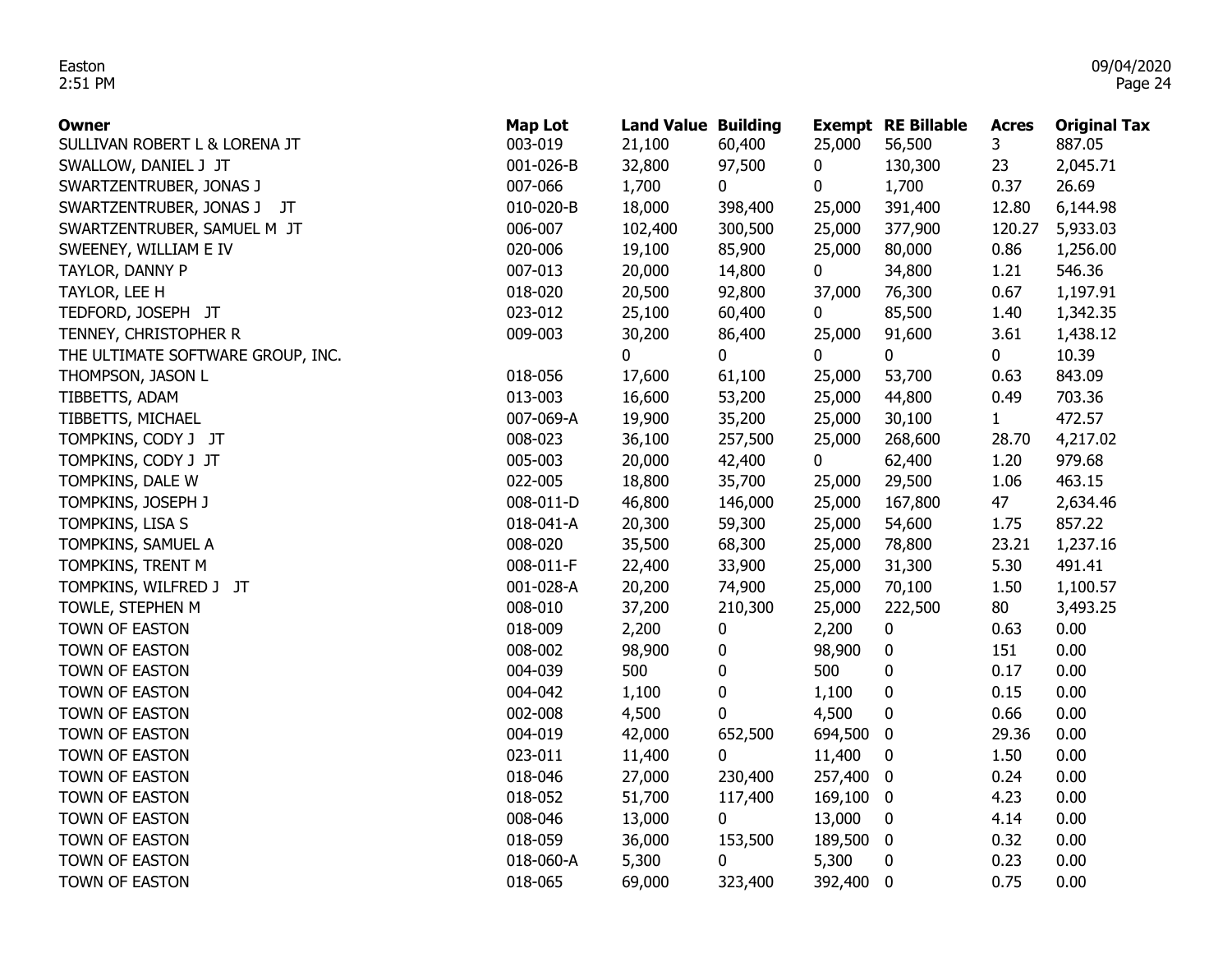| Owner                         | <b>Map Lot</b>  | <b>Land Value Building</b> |             |                      | <b>Exempt RE Billable</b> | <b>Acres</b> | <b>Original Tax</b> |
|-------------------------------|-----------------|----------------------------|-------------|----------------------|---------------------------|--------------|---------------------|
| TOWN OF EASTON                | 019-015         | 118,200                    | 11,173,200  | 11,291,4 0<br>$00\,$ |                           | 25           | 0.00                |
| TOWN OF EASTON                | 018-060-ON      | 0                          | 23,600      | 23,600               | $\bf{0}$                  | 0            | 0.00                |
| TOWN OF EASTON                | 018-031-A       | 5,400                      | $\pmb{0}$   | 5,400                | 0                         | 0.24         | 0.00                |
| TOWN OF EASTON                | 008-044         | 13,000                     | $\pmb{0}$   | 13,000               | 0                         | 4.14         | 0.00                |
| TOWN OF EASTON                | 016-006         | 1,500                      | $\pmb{0}$   | 1,500                | 0                         | 0.28         | 0.00                |
| TOWN OF EASTON                | 018-006         | 1,400                      | $\pmb{0}$   | 1,400                | $\mathbf 0$               | 0.26         | 0.00                |
| TOWN OF EASTON                | 018-008         | 9,500                      | $\pmb{0}$   | 9,500                | $\mathbf 0$               | 0.73         | 0.00                |
| TOWN OF EASTON                | 018-011         | 1,200                      | $\pmb{0}$   | 1,200                | 0                         | 0.18         | 0.00                |
| TOWN OF EASTON                | 018-050         | 14,100                     | $\pmb{0}$   | 14,100               | $\mathbf 0$               | 0.23         | 0.00                |
| TOWN OF EASTON                | 007-059         | 3,400                      | $\pmb{0}$   | 3,400                | 0                         | 5.75         | 0.00                |
| TOWN OF EASTON                | 004-020-009     | 9,200                      | $\pmb{0}$   | 9,200                | $\mathbf 0$               | 0.80         | 0.00                |
| TOWN OF EASTON                | 004-020-010     | 9,200                      | $\pmb{0}$   | 9,200                | $\mathbf 0$               | 0.80         | 0.00                |
| TOWN OF EASTON                | 004-020-006     | 9,400                      | $\pmb{0}$   | 9,400                | 0                         | 0.83         | 0.00                |
| TOWN OF EASTON                | 004-020-002     | 10,500                     | $\pmb{0}$   | 10,500               | 0                         | 1.17         | 0.00                |
| TOWN OF EASTON                | 004-020-003     | 10,500                     | $\pmb{0}$   | 10,500               | 0                         | 1.17         | 0.00                |
| TOWN OF EASTON                | 004-020-001     | 10,700                     | 0           | 10,700               | 0                         | 1.32         | 0.00                |
| TOWN OF EASTON                | 018-045         | 24,300                     | $\pmb{0}$   | 24,300               | 0                         | 0.30         | 0.00                |
| TOWN OF EASTON                | $004 - 020 - J$ | 10,400                     | 0           | 10,400               | 0                         | 1.12         | 0.00                |
| TOWN OF EASTON                | 004-020         | 34,400                     | 0           | 34,400               | 0                         | 23.17        | 0.00                |
| TOWN OF EASTON                | 010-022         | 1,800                      | $\mathbf 0$ | 1,800                | 0                         | 0.40         | 0.00                |
| TOWN OF EASTON                | 018-024         | 14,200                     | $\mathbf 0$ | 14,200               | 0                         | 0.29         | 0.00                |
| TOWN OF EASTON                | 002-005-A-ON    | 0                          | 1,000       | 1,000                | $\mathbf 0$               | 0            | 0.00                |
| TOWN OF EASTON                | 018-051         | 15,500                     | 0           | 15,500               | $\mathbf 0$               | 0.64         | 0.00                |
| TOWN OF EASTON                | 017-006         | 11,000                     | 0           | 11,000               | $\mathbf 0$               | 0.40         | 0.00                |
| TOWN OF EASTON                | 017-022         | 14,100                     | $\pmb{0}$   | 14,100               | $\mathbf 0$               | 0.23         | 0.00                |
| TOWN OF EASTON - INHABITANTS  | 018-025         | 13,600                     | 0           | 13,600               | $\mathbf 0$               | 0.34         | 0.00                |
| TOWN OF EASTON - INHABITANTS  | 023-003         | 11,300                     | 0           | 11,300               | $\boldsymbol{0}$          | 1.40         | 0.00                |
| TOWN OF EASTON - TAX ACQUIRED | 020-011         | 20,000                     | $\pmb{0}$   | 20,000               | 0                         | 1.23         | 0.00                |
| TOWN OF EASTON - TAX ACQUIRED | 018-027         | 17,500                     | $\pmb{0}$   | 17,500               | 0                         | 0.61         | 0.00                |
| TOWN OF EASTON - TAX ACQUIRED | 016-009         | 15,800                     | 0           | 15,800               | $\boldsymbol{0}$          | 0.70         | 0.00                |
| TOWN OF EASTON - TAX ACQUIRED | 007-027         | 14,700                     | $\mathbf 0$ | 14,700               | $\mathbf 0$               | 0.75         | 0.00                |
| TOWN OF EASTON - TAX ACQUIRED | 001-022         | 19,900                     | 18,400      | 38,300               | $\bf{0}$                  | $\mathbf{1}$ | 0.00                |
| TOWN OF EASTON INHABITANTS    | 005-004         | 11,100                     | $\mathbf 0$ | 11,100               | $\mathbf{0}$              | $\mathbf{1}$ | 0.00                |
| TRASK, BRADLEY N.             | 006-033-A       | 29,200                     | 6,200       | 0                    | 35,400                    | 25.90        | 555.78              |
| TRASK, JOHN H                 | 021-020         | 28,700                     | 107,900     | 31,000               | 105,600                   | 3.61         | 1,657.92            |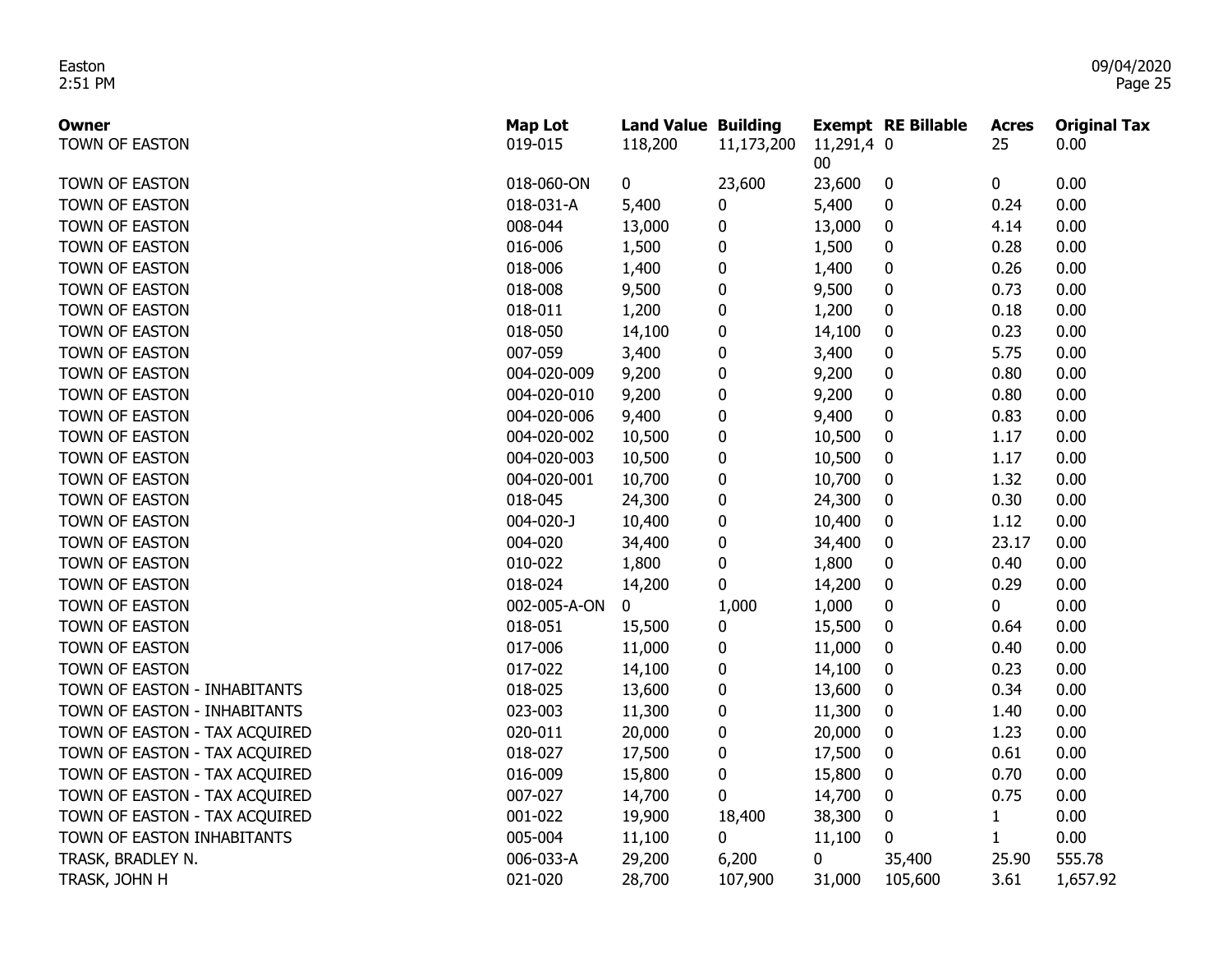| Owner                                    | <b>Map Lot</b><br>006-032 | <b>Land Value Building</b> |              |             | <b>Exempt RE Billable</b> | <b>Acres</b><br>21 | <b>Original Tax</b><br>314.00 |
|------------------------------------------|---------------------------|----------------------------|--------------|-------------|---------------------------|--------------------|-------------------------------|
| TRASK, NORMAN G                          | 006-033                   | 20,000<br>94,500           | 0<br>143,100 | 0<br>25,000 | 20,000<br>212,600         | 87.10              | 3,337.82                      |
| TRASK, NORMAN G                          | 006-016-B                 | 13,300                     | 0            | 0           | 13,300                    | 4.70               | 208.81                        |
| TRIPLETT, JEREMY N JT<br><b>TTJR LLC</b> |                           | 0                          | 0            | 0           | $\mathbf{0}$              | 0                  | 216.66                        |
| <b>TTJR LLC</b>                          | 007-021-A&B               | 76,100                     | 570,400      | 0           | 646,500                   | 4.64               | 10,150.05                     |
| TURNER, HUGH J                           | 007-053                   | 24,200                     | 129,100      | 25,000      | 128,300                   | $2^{\circ}$        | 2,014.31                      |
|                                          | 008-060                   |                            | 0            | $\mathbf 0$ | 46,500                    | 61.55              | 730.05                        |
| TURNER, WILLIAM R<br>TURNER, WILLIAM R   | 014-003                   | 46,500<br>20,600           |              | 25,000      | 60,500                    | 0.68               | 949.85                        |
| U.S. BANK NATIONAL ASSOCIATION           | 004-038                   | 18,400                     | 64,900       |             | 51,700                    | 0.92               | 811.69                        |
|                                          | 022-003                   |                            | 33,300       | $\mathbf 0$ |                           |                    | 0.00                          |
| <b>UNION CHURCH</b>                      | 018-019                   | 22,500                     | 72,200       | 94,700      | 0                         | 0.38               | 0.00                          |
| UNITED BAPTIST CHURCH                    |                           | 20,000                     | 174,100      | 194,100 0   |                           | 1.18               | 0.00                          |
| UNITED STATES OF AMERICA                 | 003-003                   | 34,200                     | 384,700      | 418,900 0   |                           | 6.42               |                               |
| UNITED STATES OF AMERICA                 | 009-006-ON                | $\mathbf{0}$               | 137,500      | 137,500     | $\bf{0}$                  | $\mathbf 0$        | 0.00                          |
| UNSWORTH, ROBERT B                       | 005-035-B                 | 57,300                     | 0            | $\mathbf 0$ | 57,300                    | 80                 | 899.61                        |
| VARNUM, BRETT D                          | 006-018-A                 | 17,400                     | 14,200       | 25,000      | 6,600                     | 1.48               | 103.62                        |
| VARNUM, MARK S (TRUSTEE)                 | 003-020                   | 1,100                      | 0            | 0           | 1,100                     | $\mathbf{1}$       | 17.27                         |
| VARNUM, MARK S (TRUSTEE)                 | 003-021                   | 33,300                     | 0            | 0           | 33,300                    | 39                 | 522.81                        |
| VARNUM, MARK S (TRUSTEE)                 | 003-022                   | 154,000                    | 58,900       | 0           | 212,900                   | 222.20             | 3,342.53                      |
| W. W. GRAINGER, INC.                     |                           | 0                          | 0            | 0           | $\mathbf{0}$              | 0                  | 621.48                        |
| WALKER, NANCY L - LIFE ESTATE            | 007-018-B                 | 41,300                     | 103,700      | 25,000      | 120,000                   | 37.60              | 1,884.00                      |
| WARREN, DANIEL P                         | 004-050                   | 20,400                     | 97,400       | 25,000      | 92,800                    | 1.90               | 1,456.96                      |
| WATHEN, DANIEL E                         | 003-012                   | 74,900                     | 0            | 0           | 74,900                    | 105                | 1,175.93                      |
| WAUGH, ROBERT L                          | 005-026                   | 13,200                     | 40,800       | 25,000      | 29,000                    | 0.62               | 455.30                        |
| WELLS FARGO VENDOR FINANCIAL SERV        |                           | $\overline{0}$             | 0            | 0           | 0                         | 0                  | 0.00                          |
| WELLS, KENNETH J III JT                  | 005-025                   | 66,700                     | 35,200       | 25,000      | 76,900                    | 76                 | 1,207.33                      |
| <b>WESLEYAN CHURCH</b>                   | 019-013                   | 20,000                     | 277,300      | 297,300     | $\mathbf 0$               | 1.20               | 0.00                          |
| <b>WESLEYAN CHURCH (PAR)</b>             | 019-013-ON                | 19,900                     | 74,100       | 20,000      | 74,000                    | 1                  | 1,161.80                      |
| <b>WEST, DARREN A</b>                    | 021-010                   | 100                        | 0            | 0           | 100                       | 0.15               | 1.65                          |
| WEST, DARREN A                           | 021-011                   | 26,800                     | 112,400      | 25,000      | 114,200                   | 1.66               | 1,792.94                      |
| WHEELER, NATHAN T                        | 006-006                   | 72,800                     | 89,400       | 0           | 162,200                   | 69.50              | 2,546.54                      |
| WHITE OAK INC                            | 005-035-A                 | 37,100                     | 0            | 0           | 37,100                    | 55                 | 582.47                        |
| WHITE, ANNIE E                           | 017-011                   | 17,100                     | 58,100       | 6,000       | 69,200                    | 0.56               | 1,086.44                      |
| WHITE, BRITTNEY M                        | 004-057-I                 | 12,900                     | 0            | 0           | 12,900                    | 4.06               | 202.53                        |
| WHITE, BRITTNEY M                        | 004-057-F                 | 20,300                     | 174,700      | 25,000      | 170,000                   | 1.65               | 2,669.00                      |
| WHITE, BRUCE W                           | 005-015-A                 | 24,800                     | 126,400      | 25,000      | 126,200                   | 1.20               | 1,981.34                      |
| WHITE, COREY DARRELL JT                  | 004-010                   | 12,700                     | 0            | 0           | 12,700                    | 13                 | 199.39                        |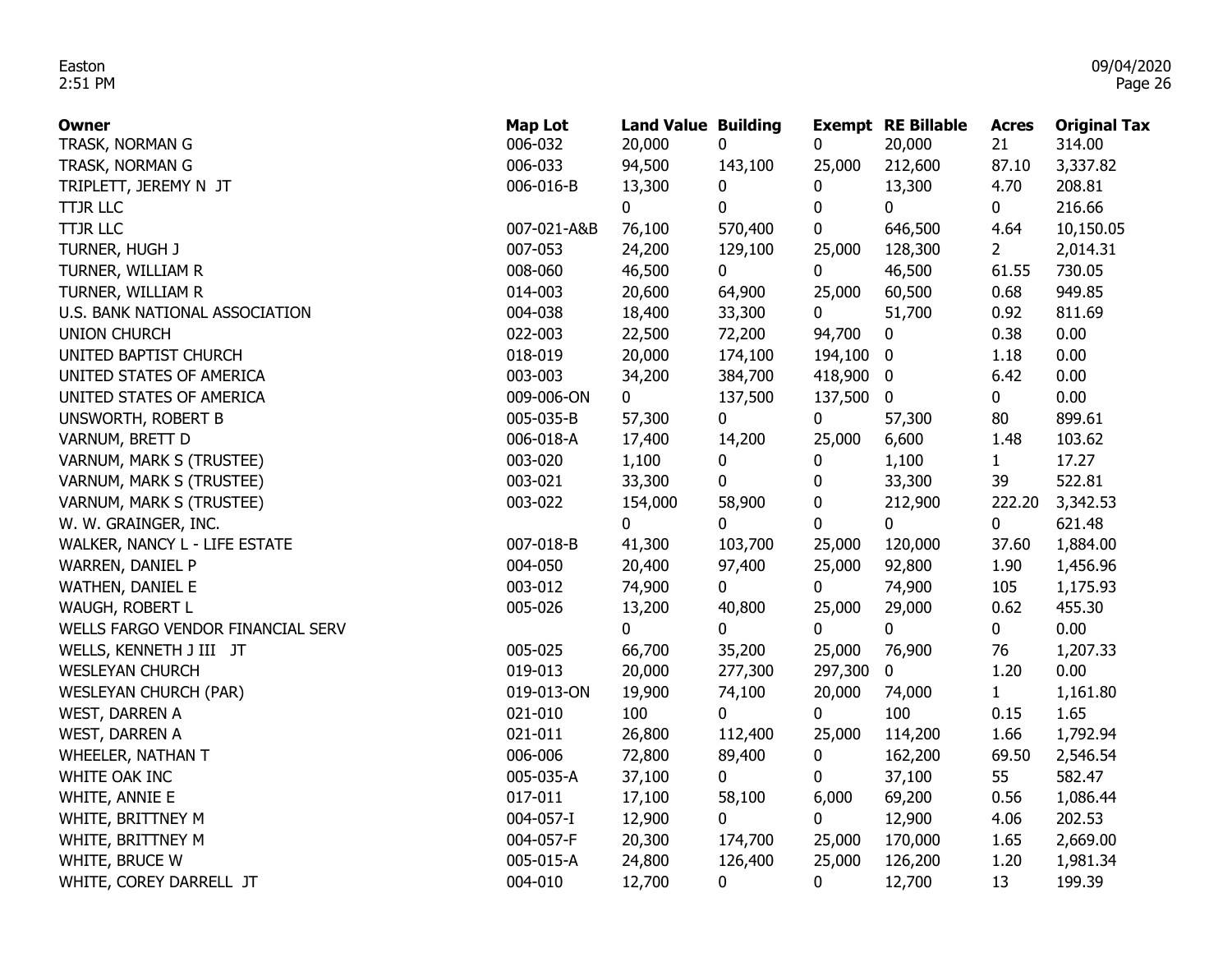| Owner                         | <b>Map Lot</b> | <b>Land Value Building</b> |             |                  | <b>Exempt RE Billable</b> | <b>Acres</b>      | <b>Original Tax</b> |
|-------------------------------|----------------|----------------------------|-------------|------------------|---------------------------|-------------------|---------------------|
| WHITE, DARRELL K              | 004-011        | 23,600                     | 84,600      | 25,000           | 83,200                    | 1.90              | 1,306.24            |
| WHITE, GREGORY K              | 004-055        | 21,800                     | 44,300      | 25,000           | 41,100                    | 4.26              | 645.27              |
| WHITE, LLEWELLYN E            | 008-001        | 108,800                    | 363,200     | 25,000           | 447,000                   | 139               | 7,017.90            |
| WHITE, LLEWELLYN E            | 008-001-ON     | $\mathbf 0$                | 8,700       | $\mathbf 0$      | 8,700                     | 0                 | 136.59              |
| WHITE, LOREN K SR             | 004-044-B      | 19,900                     | 86,100      | 25,000           | 81,000                    | $\mathbf{1}$      | 1,271.70            |
| WHITE, TERRANCE W             | 016-003        | 20,200                     | 64,900      | 25,000           | 60,100                    | 2.05              | 943.57              |
| WHITE, TERRANCE W             | 016-002        | 11,800                     | 0           | 0                | 11,800                    | 3.30              | 185.26              |
| WHITE, TERRANCE W             | 004-021-B      | 26,900                     | 27,900      | 0                | 54,800                    | 2.20              | 860.36              |
| WHITE, TERRANCE W JT          | 004-021-A      | 20,800                     | 15,200      | 0                | 36,000                    | 1.80              | 565.20              |
| WHITE, TERRY DBA PNT TRUCKING |                | 0                          | 0           | 0                | 0                         | 0                 | 385.59              |
| WHITE, THEODORE K             | 005-013-A      | 19,900                     | 73,600      | 25,000           | 68,500                    | $\mathbf{1}$      | 1,075.45            |
| WHITTAKER, JUSTIN I           | 017-021        | 13,900                     | 7,600       | 0                | 21,500                    | 0.21              | 337.55              |
| WHITTAKER, STEVEN J           | 001-015-C      | 16,600                     | 164,500     | 31,000           | 150,100                   | 3.80              | 2,356.57            |
| WILCOX, CHRISTOPHER D         | 007-048        | 20,300                     | 47,900      | 25,000           | 43,200                    | 1.72              | 678.24              |
| WILCOX, LORRAINE              | 018-041        | 18,800                     | 21,500      | $\mathbf 0$      | 40,300                    | 1                 | 632.71              |
| WILCOX, RODNEY A              | 001-017        | 20,100                     | 50,900      | 25,000           | 46,000                    | 1.31              | 722.20              |
| WILCOX, TIMOTHY S             | 018-057        | 25,600                     | 82,300      | 25,000           | 82,900                    | 0.74              | 1,301.53            |
| WINDERMERE ASSOCIATES         | 019-020-A      | 1,900                      | 0           | 0                | 1,900                     | 3.33              | 29.83               |
| WINDERMERE ASSOCIATES         | 004-016        | 85,700                     | 847,000     | 0                | 932,700                   | 4.50              | 14,643.39           |
| WINNINGHOFF, MARK W           | 017-020        | 12,400                     | 43,700      | 0                | 56,100                    | 0.13              | 880.77              |
| <b>WOLVERTON, BARRY L</b>     | 007-038-C      | 23,600                     | 81,300      | 25,000           | 79,900                    | 7.30              | 1,254.43            |
| <b>WOLVERTON, BARRY L</b>     | 006-020        | 14,600                     | 14,500      | 0                | 29,100                    | $12 \overline{ }$ | 456.87              |
| WOLVERTON, DONNA O            | 007-038        | 95,600                     | 42,000      | 0                | 137,600                   | 110.37            | 2,160.32            |
| WOLVERTON, DONNA O            | 007-036        | 18,200                     | 0           | 0                | 18,200                    | 13.17             | 285.74              |
| WOODCOCK, HAROLD W            | 002-018-D      | 31,200                     | 0           | 0                | 31,200                    | 40                | 489.84              |
| WOODCOCK, HAROLD W            | 002-022        | 46,200                     | 37,400      | 25,000           | 58,600                    | 47                | 920.02              |
| WOOLLARD, DEBI-JO             | 009-005        | 16,500                     | 0           | 0                | 16,500                    | 15                | 259.05              |
| WOOLLARD-GOLDING, SANDRA D    | 013-005        | 14,700                     | 37,300      | 0                | 52,000                    | 0.28              | 816.40              |
| WORTMAN, MALLORY C            | 007-010        | 21,300                     | 53,800      | 0                | 75,100                    | 0.90              | 1,179.07            |
| WRIGHT, CHAD E                | 008-006-002    | 18,000                     | 0           | 0                | 18,000                    | 12.80             | 282.60              |
| <b>XEROX CORPORATION</b>      |                | $\mathbf 0$                | 0           | $\pmb{0}$        | 0                         | 0                 | 0.00                |
| YODER, DANIEL                 | 008-029        | 29,100                     | $\mathbf 0$ | $\boldsymbol{0}$ | 29,100                    | 40                | 456.87              |
| YODER, DANIEL                 | 005-012        | 107,500                    | 282,200     | 25,000           | 364,700                   | 158.25            | 5,725.79            |
| YODER, DANIEL                 | 008-029-A      | 37,000                     | 165,600     | 0                | 202,600                   | 40                | 3,180.82            |
| YODER, DANIEL                 | 008-030        | 26,800                     | 0           | 0                | 26,800                    | 42                | 420.76              |
| YODER, DANIEL N               | 011-001-004    | 118,000                    | 196,800     | 25,000           | 289,800                   | 90                | 4,549.86            |